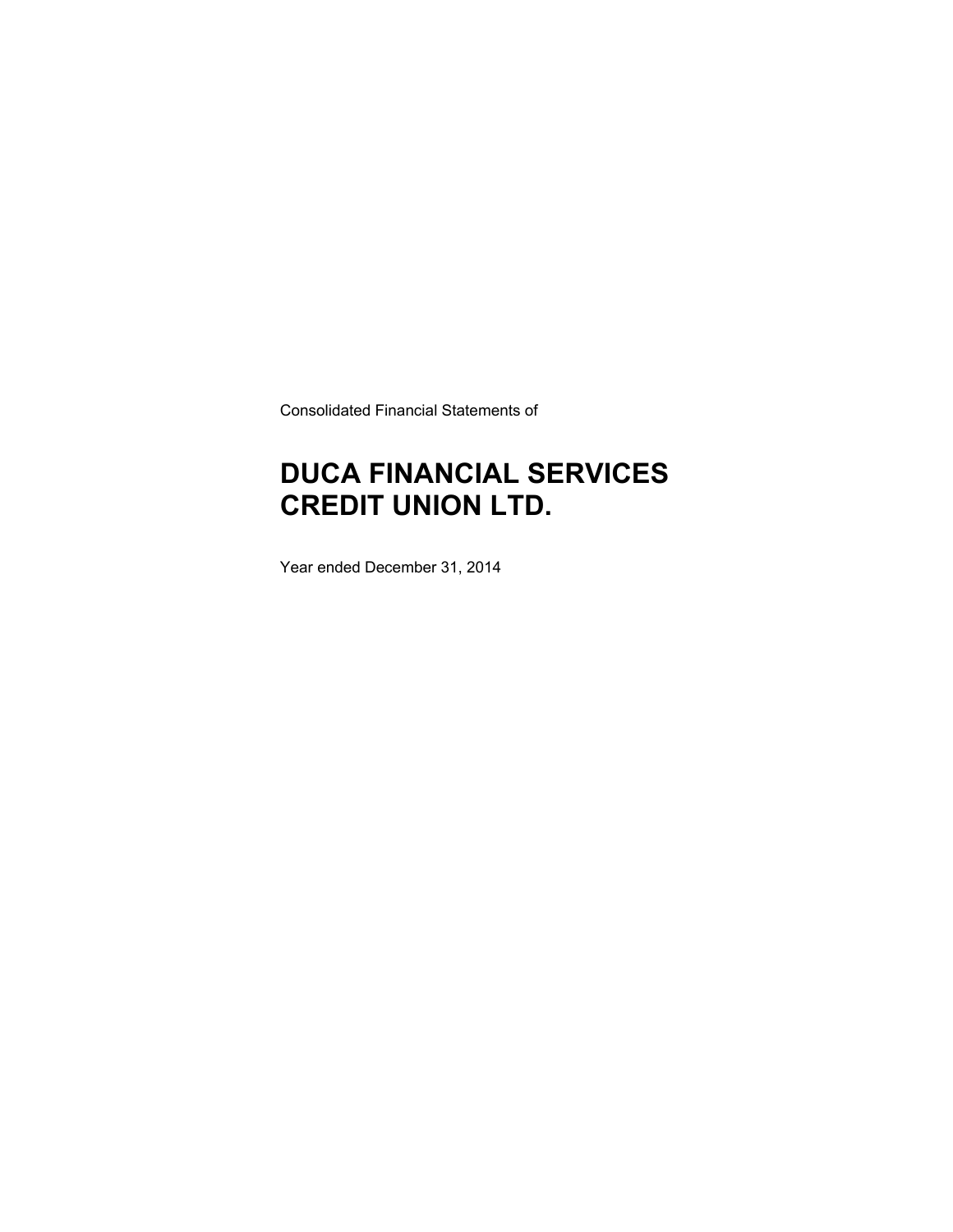

 Toronto ON M5H 2S5 Canada

**KPMG LLP** Telephone (416) 777-8500 Bay Adelaide Centre Fax (416) 777-8818<br>333 Bay Street Suite 4600 Fax Internet Www.kpmg.ca 333 Bay Street Suite 4600 **Internet** www.kpmg.ca

### **INDEPENDENT AUDITORS' REPORT**

#### To the Members of **DUCA Financial Services Credit Union Ltd.**

We have audited the accompanying consolidated financial statements of DUCA Financial Services Credit Union Ltd., which comprise the consolidated statement of financial position as at December 31, 2014, the consolidated statements of comprehensive income, changes in equity and cash flows for the year then ended and notes, comprising a summary of significant accounting policies and other explanatory information.

#### **Management's Responsibility for the Financial Statements**

Management is responsible for the preparation and fair presentation of these consolidated financial statements in accordance with International Financial Reporting Standards, and for such internal control as management determines is necessary to enable the preparation of consolidated financial statements that are free from material misstatement, whether due to fraud or error.

#### **Auditors' Responsibility**

Our responsibility is to express an opinion on these consolidated financial statements based on our audit. We conducted our audit in accordance with Canadian generally accepted auditing standards. Those standards require that we comply with ethical requirements and plan and perform the audit to obtain reasonable assurance about whether the financial statements are free from material misstatement.

An audit involves performing procedures to obtain audit evidence about the amounts and disclosures in the financial statements. The procedures selected depend on our judgment, including the assessment of the risks of material misstatement of the financial statements, whether due to fraud or error. In making those risk assessments, we consider internal control relevant to the entity's preparation and fair presentation of the financial statements in order to design audit procedures that are appropriate in the circumstances, but not for the purpose of expressing an opinion on the effectiveness of the entity's internal control. An audit also includes evaluating the appropriateness of accounting policies used and the reasonableness of accounting estimates made by management, as well as evaluating the overall presentation of the financial statements.

We believe that the audit evidence we have obtained is sufficient and appropriate to provide a basis for our audit opinion.

#### **Opinion**

In our opinion, the consolidated financial statements present fairly, in all material respects, the financial position of DUCA Financial Services Credit Union Ltd. as at December 31, 2014, and its financial performance and its cash flows for the year then ended in accordance with International Financial Reporting Standards.

 $KPMG$  11P

Chartered Professional Accountants, Licensed Public Accountants

March 10, 2015 Toronto, Canada

> KPMG LLP is a Canadian limited liability partnership and a member firm of the KPMG network of independent member firms affiliated with KPMG International Cooperative ("KPMG International"), a Swiss entity. KPMG Canada provides services to KPMG LLP.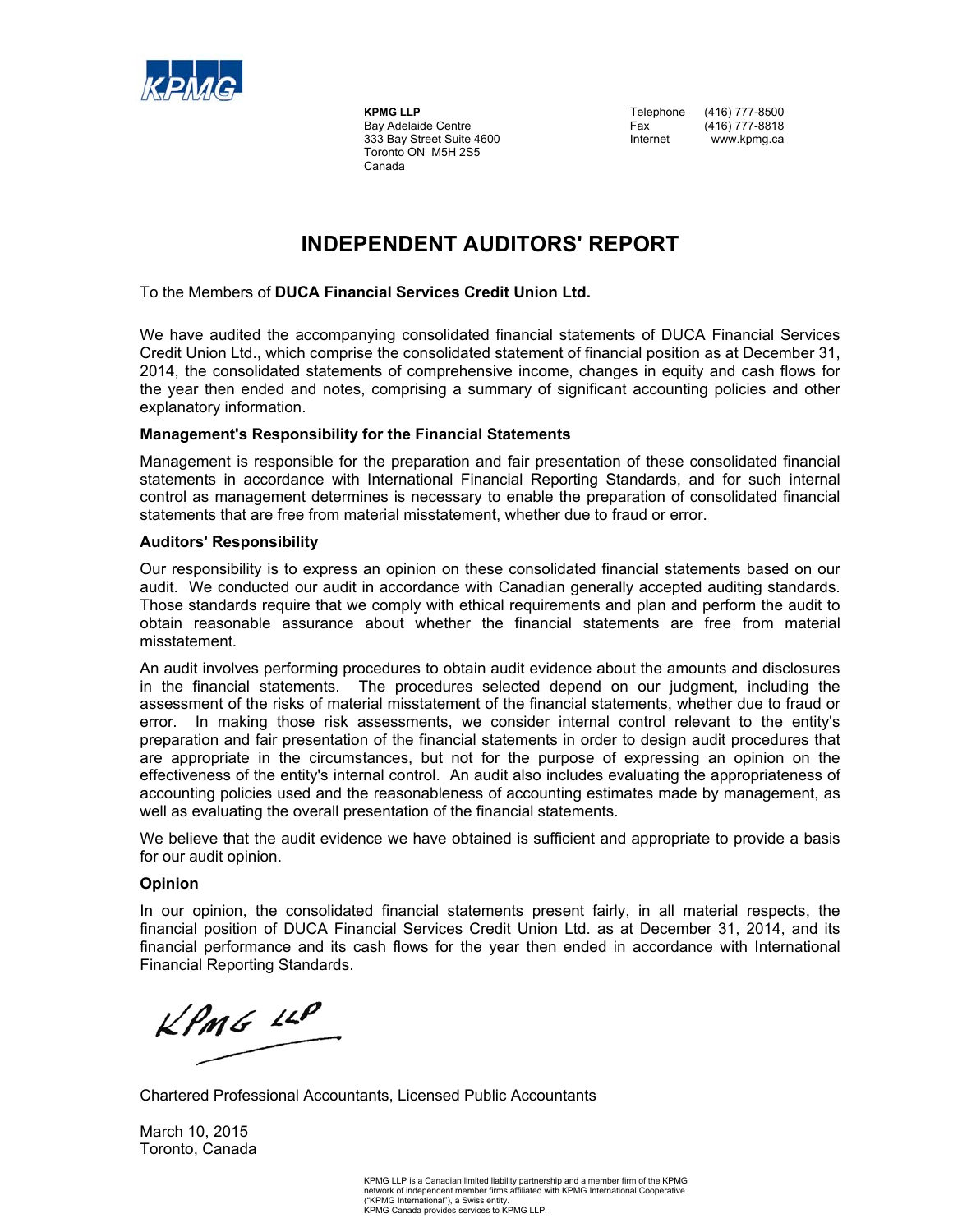**Consolidated Statement of Financial Position** 

| December 31,<br>December 31,<br>thousands of Canadian dollars<br>2014<br>2013<br>Assets<br>\$<br>\$<br>22,550<br>Cash and cash equivalents (Note 4)<br>22,483<br>110,122<br>Investments (Note 5)<br>120,236<br>Member Loans (Notes 6, 7, 8)<br>Non-securitized mortgages and loans to members<br>1,624,189<br>1,241,757<br>Securitized mortgages<br>91,031<br>1,715,220<br>1,241,757<br>Unamortized broker fees<br>3,478<br>Accrued interest receivable<br>2,459<br>2,050<br>Allowance for credit losses<br>(6, 286)<br>(2, 497)<br>1,714,871<br>1,241,310<br>2,196<br>1,476<br>Other assets (Notes 9, 10)<br>Income tax receivable<br>2,185<br>13,896<br>13,424<br>Property and equipment (Note 11)<br>Asset held for sale<br>565<br>165<br>Derivative financial instruments (Note 15)<br>241<br>343<br>Deferred tax asset (Note 14)<br>Goodwill (Note 26)<br>1,678<br>1,678<br>1,877,786<br>1,391,633<br>SS.<br>S.<br>Liabilities and Members' Equity<br><b>Liabilities</b><br>Member deposits (Note 12)<br>1,640,795<br>1,269,045<br>\$<br>\$<br>Borrowings (Note 24)<br>24,016<br>7,000<br>Securitization liabilities - mortgage-backed<br>91,251<br>security liabilities (Note 8)<br>Accounts payable and accrued liabilities (Note 13)<br>5,798<br>3,951<br>Income taxes payable (Note 14)<br>850<br>Derivative financial instruments (Note 15)<br>338<br>819<br>3,124<br>Patronage return and dividend payable (Note 16)<br>2,945<br>Deferred revenue<br>2,149<br>426<br>556<br>Deferred tax liability<br>Members' shares (Note 17)<br>1,770<br>1,833<br>1,286,869<br>1,769,797<br><b>Equity</b><br>Members' shares (Note 17)<br>46,275<br>47,054<br>Retained earnings<br>59,300<br>57,710<br>Non-controlling Interest<br>2,414<br>107,989<br>104,764 |           | As at   |
|--------------------------------------------------------------------------------------------------------------------------------------------------------------------------------------------------------------------------------------------------------------------------------------------------------------------------------------------------------------------------------------------------------------------------------------------------------------------------------------------------------------------------------------------------------------------------------------------------------------------------------------------------------------------------------------------------------------------------------------------------------------------------------------------------------------------------------------------------------------------------------------------------------------------------------------------------------------------------------------------------------------------------------------------------------------------------------------------------------------------------------------------------------------------------------------------------------------------------------------------------------------------------------------------------------------------------------------------------------------------------------------------------------------------------------------------------------------------------------------------------------------------------------------------------------------------------------------------------------------------------------------------------------------------------------------------------------------------------------------------------------------|-----------|---------|
|                                                                                                                                                                                                                                                                                                                                                                                                                                                                                                                                                                                                                                                                                                                                                                                                                                                                                                                                                                                                                                                                                                                                                                                                                                                                                                                                                                                                                                                                                                                                                                                                                                                                                                                                                              |           |         |
|                                                                                                                                                                                                                                                                                                                                                                                                                                                                                                                                                                                                                                                                                                                                                                                                                                                                                                                                                                                                                                                                                                                                                                                                                                                                                                                                                                                                                                                                                                                                                                                                                                                                                                                                                              |           |         |
|                                                                                                                                                                                                                                                                                                                                                                                                                                                                                                                                                                                                                                                                                                                                                                                                                                                                                                                                                                                                                                                                                                                                                                                                                                                                                                                                                                                                                                                                                                                                                                                                                                                                                                                                                              |           |         |
|                                                                                                                                                                                                                                                                                                                                                                                                                                                                                                                                                                                                                                                                                                                                                                                                                                                                                                                                                                                                                                                                                                                                                                                                                                                                                                                                                                                                                                                                                                                                                                                                                                                                                                                                                              |           |         |
|                                                                                                                                                                                                                                                                                                                                                                                                                                                                                                                                                                                                                                                                                                                                                                                                                                                                                                                                                                                                                                                                                                                                                                                                                                                                                                                                                                                                                                                                                                                                                                                                                                                                                                                                                              |           |         |
|                                                                                                                                                                                                                                                                                                                                                                                                                                                                                                                                                                                                                                                                                                                                                                                                                                                                                                                                                                                                                                                                                                                                                                                                                                                                                                                                                                                                                                                                                                                                                                                                                                                                                                                                                              |           |         |
|                                                                                                                                                                                                                                                                                                                                                                                                                                                                                                                                                                                                                                                                                                                                                                                                                                                                                                                                                                                                                                                                                                                                                                                                                                                                                                                                                                                                                                                                                                                                                                                                                                                                                                                                                              |           |         |
|                                                                                                                                                                                                                                                                                                                                                                                                                                                                                                                                                                                                                                                                                                                                                                                                                                                                                                                                                                                                                                                                                                                                                                                                                                                                                                                                                                                                                                                                                                                                                                                                                                                                                                                                                              |           |         |
|                                                                                                                                                                                                                                                                                                                                                                                                                                                                                                                                                                                                                                                                                                                                                                                                                                                                                                                                                                                                                                                                                                                                                                                                                                                                                                                                                                                                                                                                                                                                                                                                                                                                                                                                                              |           |         |
|                                                                                                                                                                                                                                                                                                                                                                                                                                                                                                                                                                                                                                                                                                                                                                                                                                                                                                                                                                                                                                                                                                                                                                                                                                                                                                                                                                                                                                                                                                                                                                                                                                                                                                                                                              |           |         |
|                                                                                                                                                                                                                                                                                                                                                                                                                                                                                                                                                                                                                                                                                                                                                                                                                                                                                                                                                                                                                                                                                                                                                                                                                                                                                                                                                                                                                                                                                                                                                                                                                                                                                                                                                              |           |         |
|                                                                                                                                                                                                                                                                                                                                                                                                                                                                                                                                                                                                                                                                                                                                                                                                                                                                                                                                                                                                                                                                                                                                                                                                                                                                                                                                                                                                                                                                                                                                                                                                                                                                                                                                                              |           |         |
|                                                                                                                                                                                                                                                                                                                                                                                                                                                                                                                                                                                                                                                                                                                                                                                                                                                                                                                                                                                                                                                                                                                                                                                                                                                                                                                                                                                                                                                                                                                                                                                                                                                                                                                                                              |           |         |
|                                                                                                                                                                                                                                                                                                                                                                                                                                                                                                                                                                                                                                                                                                                                                                                                                                                                                                                                                                                                                                                                                                                                                                                                                                                                                                                                                                                                                                                                                                                                                                                                                                                                                                                                                              |           |         |
|                                                                                                                                                                                                                                                                                                                                                                                                                                                                                                                                                                                                                                                                                                                                                                                                                                                                                                                                                                                                                                                                                                                                                                                                                                                                                                                                                                                                                                                                                                                                                                                                                                                                                                                                                              |           |         |
|                                                                                                                                                                                                                                                                                                                                                                                                                                                                                                                                                                                                                                                                                                                                                                                                                                                                                                                                                                                                                                                                                                                                                                                                                                                                                                                                                                                                                                                                                                                                                                                                                                                                                                                                                              |           |         |
|                                                                                                                                                                                                                                                                                                                                                                                                                                                                                                                                                                                                                                                                                                                                                                                                                                                                                                                                                                                                                                                                                                                                                                                                                                                                                                                                                                                                                                                                                                                                                                                                                                                                                                                                                              |           |         |
|                                                                                                                                                                                                                                                                                                                                                                                                                                                                                                                                                                                                                                                                                                                                                                                                                                                                                                                                                                                                                                                                                                                                                                                                                                                                                                                                                                                                                                                                                                                                                                                                                                                                                                                                                              |           |         |
|                                                                                                                                                                                                                                                                                                                                                                                                                                                                                                                                                                                                                                                                                                                                                                                                                                                                                                                                                                                                                                                                                                                                                                                                                                                                                                                                                                                                                                                                                                                                                                                                                                                                                                                                                              |           |         |
|                                                                                                                                                                                                                                                                                                                                                                                                                                                                                                                                                                                                                                                                                                                                                                                                                                                                                                                                                                                                                                                                                                                                                                                                                                                                                                                                                                                                                                                                                                                                                                                                                                                                                                                                                              |           |         |
|                                                                                                                                                                                                                                                                                                                                                                                                                                                                                                                                                                                                                                                                                                                                                                                                                                                                                                                                                                                                                                                                                                                                                                                                                                                                                                                                                                                                                                                                                                                                                                                                                                                                                                                                                              |           |         |
|                                                                                                                                                                                                                                                                                                                                                                                                                                                                                                                                                                                                                                                                                                                                                                                                                                                                                                                                                                                                                                                                                                                                                                                                                                                                                                                                                                                                                                                                                                                                                                                                                                                                                                                                                              |           |         |
|                                                                                                                                                                                                                                                                                                                                                                                                                                                                                                                                                                                                                                                                                                                                                                                                                                                                                                                                                                                                                                                                                                                                                                                                                                                                                                                                                                                                                                                                                                                                                                                                                                                                                                                                                              |           |         |
|                                                                                                                                                                                                                                                                                                                                                                                                                                                                                                                                                                                                                                                                                                                                                                                                                                                                                                                                                                                                                                                                                                                                                                                                                                                                                                                                                                                                                                                                                                                                                                                                                                                                                                                                                              |           |         |
|                                                                                                                                                                                                                                                                                                                                                                                                                                                                                                                                                                                                                                                                                                                                                                                                                                                                                                                                                                                                                                                                                                                                                                                                                                                                                                                                                                                                                                                                                                                                                                                                                                                                                                                                                              |           |         |
|                                                                                                                                                                                                                                                                                                                                                                                                                                                                                                                                                                                                                                                                                                                                                                                                                                                                                                                                                                                                                                                                                                                                                                                                                                                                                                                                                                                                                                                                                                                                                                                                                                                                                                                                                              |           |         |
|                                                                                                                                                                                                                                                                                                                                                                                                                                                                                                                                                                                                                                                                                                                                                                                                                                                                                                                                                                                                                                                                                                                                                                                                                                                                                                                                                                                                                                                                                                                                                                                                                                                                                                                                                              |           |         |
|                                                                                                                                                                                                                                                                                                                                                                                                                                                                                                                                                                                                                                                                                                                                                                                                                                                                                                                                                                                                                                                                                                                                                                                                                                                                                                                                                                                                                                                                                                                                                                                                                                                                                                                                                              |           |         |
|                                                                                                                                                                                                                                                                                                                                                                                                                                                                                                                                                                                                                                                                                                                                                                                                                                                                                                                                                                                                                                                                                                                                                                                                                                                                                                                                                                                                                                                                                                                                                                                                                                                                                                                                                              |           |         |
|                                                                                                                                                                                                                                                                                                                                                                                                                                                                                                                                                                                                                                                                                                                                                                                                                                                                                                                                                                                                                                                                                                                                                                                                                                                                                                                                                                                                                                                                                                                                                                                                                                                                                                                                                              |           |         |
|                                                                                                                                                                                                                                                                                                                                                                                                                                                                                                                                                                                                                                                                                                                                                                                                                                                                                                                                                                                                                                                                                                                                                                                                                                                                                                                                                                                                                                                                                                                                                                                                                                                                                                                                                              |           |         |
|                                                                                                                                                                                                                                                                                                                                                                                                                                                                                                                                                                                                                                                                                                                                                                                                                                                                                                                                                                                                                                                                                                                                                                                                                                                                                                                                                                                                                                                                                                                                                                                                                                                                                                                                                              |           |         |
|                                                                                                                                                                                                                                                                                                                                                                                                                                                                                                                                                                                                                                                                                                                                                                                                                                                                                                                                                                                                                                                                                                                                                                                                                                                                                                                                                                                                                                                                                                                                                                                                                                                                                                                                                              |           |         |
|                                                                                                                                                                                                                                                                                                                                                                                                                                                                                                                                                                                                                                                                                                                                                                                                                                                                                                                                                                                                                                                                                                                                                                                                                                                                                                                                                                                                                                                                                                                                                                                                                                                                                                                                                              |           |         |
|                                                                                                                                                                                                                                                                                                                                                                                                                                                                                                                                                                                                                                                                                                                                                                                                                                                                                                                                                                                                                                                                                                                                                                                                                                                                                                                                                                                                                                                                                                                                                                                                                                                                                                                                                              |           |         |
|                                                                                                                                                                                                                                                                                                                                                                                                                                                                                                                                                                                                                                                                                                                                                                                                                                                                                                                                                                                                                                                                                                                                                                                                                                                                                                                                                                                                                                                                                                                                                                                                                                                                                                                                                              |           |         |
|                                                                                                                                                                                                                                                                                                                                                                                                                                                                                                                                                                                                                                                                                                                                                                                                                                                                                                                                                                                                                                                                                                                                                                                                                                                                                                                                                                                                                                                                                                                                                                                                                                                                                                                                                              |           |         |
|                                                                                                                                                                                                                                                                                                                                                                                                                                                                                                                                                                                                                                                                                                                                                                                                                                                                                                                                                                                                                                                                                                                                                                                                                                                                                                                                                                                                                                                                                                                                                                                                                                                                                                                                                              |           |         |
|                                                                                                                                                                                                                                                                                                                                                                                                                                                                                                                                                                                                                                                                                                                                                                                                                                                                                                                                                                                                                                                                                                                                                                                                                                                                                                                                                                                                                                                                                                                                                                                                                                                                                                                                                              |           |         |
|                                                                                                                                                                                                                                                                                                                                                                                                                                                                                                                                                                                                                                                                                                                                                                                                                                                                                                                                                                                                                                                                                                                                                                                                                                                                                                                                                                                                                                                                                                                                                                                                                                                                                                                                                              | 1,877,786 | 391,633 |

The accompanying notes are an integral part of these financial statements.

Approved by the Board:

n.K. L. Director 2012 all t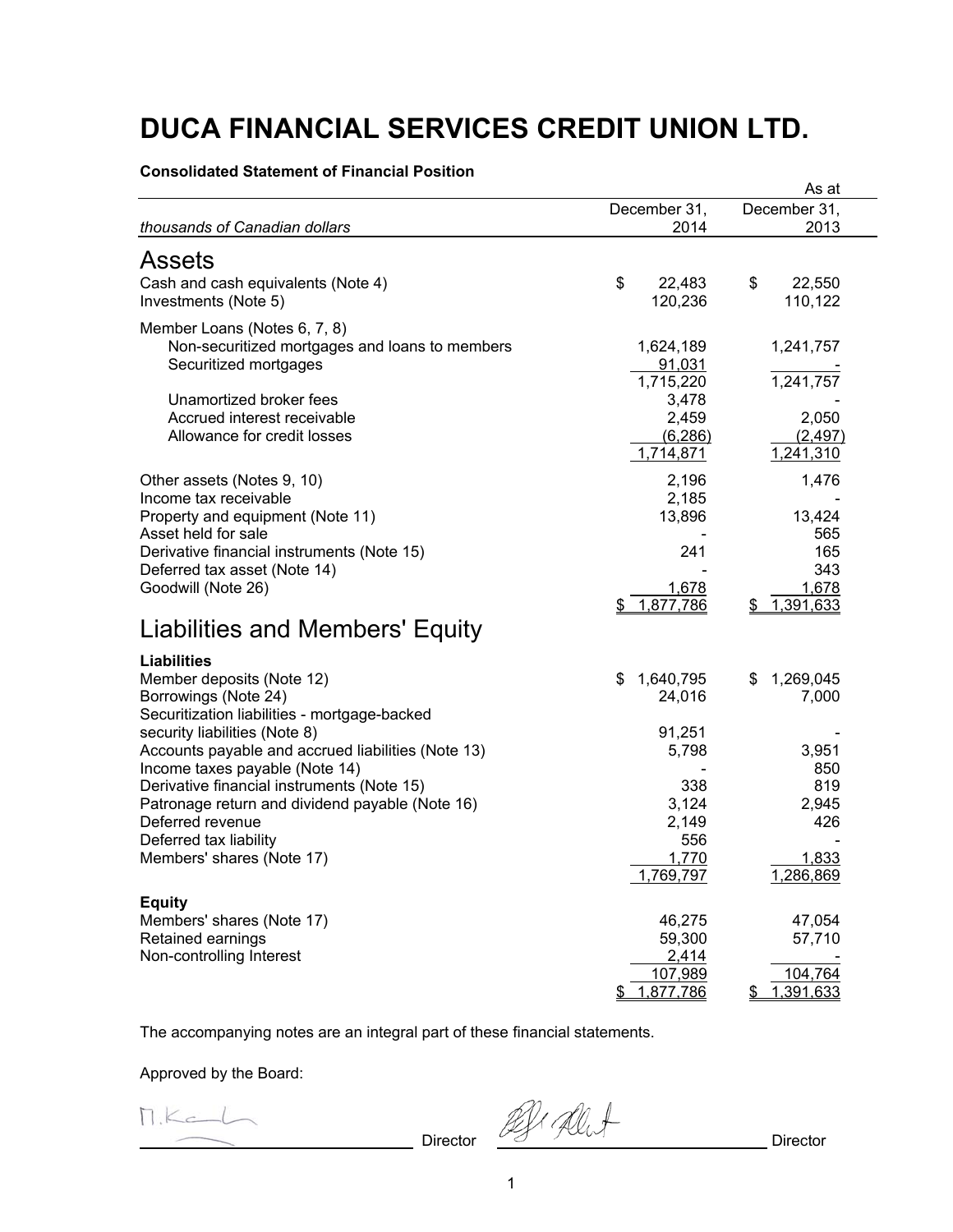#### **Consolidated Statement of Comprehensive Income**

|                                                                                                                                                                                                                                                                                               | For the year ended |                                                                             |                                                                    |  |
|-----------------------------------------------------------------------------------------------------------------------------------------------------------------------------------------------------------------------------------------------------------------------------------------------|--------------------|-----------------------------------------------------------------------------|--------------------------------------------------------------------|--|
|                                                                                                                                                                                                                                                                                               |                    | December 31,                                                                | December 31,                                                       |  |
| thousands of Canadian dollars                                                                                                                                                                                                                                                                 |                    | 2014                                                                        | 2013                                                               |  |
| Interest income:<br>Interest on member loans<br>Other interest                                                                                                                                                                                                                                | \$                 | 60,411<br>1,884<br>62,295                                                   | \$49,459<br>2,168<br>51,627                                        |  |
| Interest expenses:<br>Interest on member deposits<br>Borrowings and securitizations                                                                                                                                                                                                           |                    | 26,619<br>1,528<br>28,147                                                   | 21,231<br>756<br>21,987                                            |  |
| Net interest income                                                                                                                                                                                                                                                                           |                    | 34,148                                                                      | 29,640                                                             |  |
| <b>Other income (Note 18)</b>                                                                                                                                                                                                                                                                 |                    | 4,170                                                                       | 3,120                                                              |  |
| Net interest and other income                                                                                                                                                                                                                                                                 |                    | 38,318                                                                      | 32,760                                                             |  |
| Provision for credit losses (Note 7)                                                                                                                                                                                                                                                          |                    | 4,122                                                                       | <u>1,333</u>                                                       |  |
| Net interest and other income after provision for credit losses                                                                                                                                                                                                                               |                    | 34,196                                                                      | 31,427                                                             |  |
| <b>Operating expenses:</b><br>Salaries and benefits<br>Occupancy<br>Depreciation and amortization (Note 11)<br>Deposit insurance<br>Directors and committees<br>Gain on derivative instruments (Note 15)<br>ZenBanx Canada (Note 27)<br>Other operating and administrative expenses (Note 19) |                    | 12,635<br>2,126<br>1,325<br>931<br>410<br>(193)<br>3,910<br>9,047<br>30,191 | 10,629<br>2,393<br>1,391<br>890<br>398<br>(741)<br>6,392<br>21,352 |  |
| Income before patronage return and income taxes and<br>non-controlling interest                                                                                                                                                                                                               |                    | 4,005                                                                       | 10,075                                                             |  |
| Patronage return (Note 16)                                                                                                                                                                                                                                                                    |                    | 2,141                                                                       | 2,005                                                              |  |
| Income before income taxes and non-controlling interest                                                                                                                                                                                                                                       |                    | 1,864                                                                       | 8,070                                                              |  |
| Income taxes (Note 14)                                                                                                                                                                                                                                                                        |                    | 941                                                                         | 1,049                                                              |  |
| <b>Comprehensive income</b><br>Net loss attributable to non-controlling interest (note 27)                                                                                                                                                                                                    |                    | 923<br>(1,586)                                                              | 7,021                                                              |  |
| Net income attributable to members                                                                                                                                                                                                                                                            | <u>\$</u>          | 2,509                                                                       | 7,021<br>\$                                                        |  |

The accompanying notes are an integral part of these financial statements.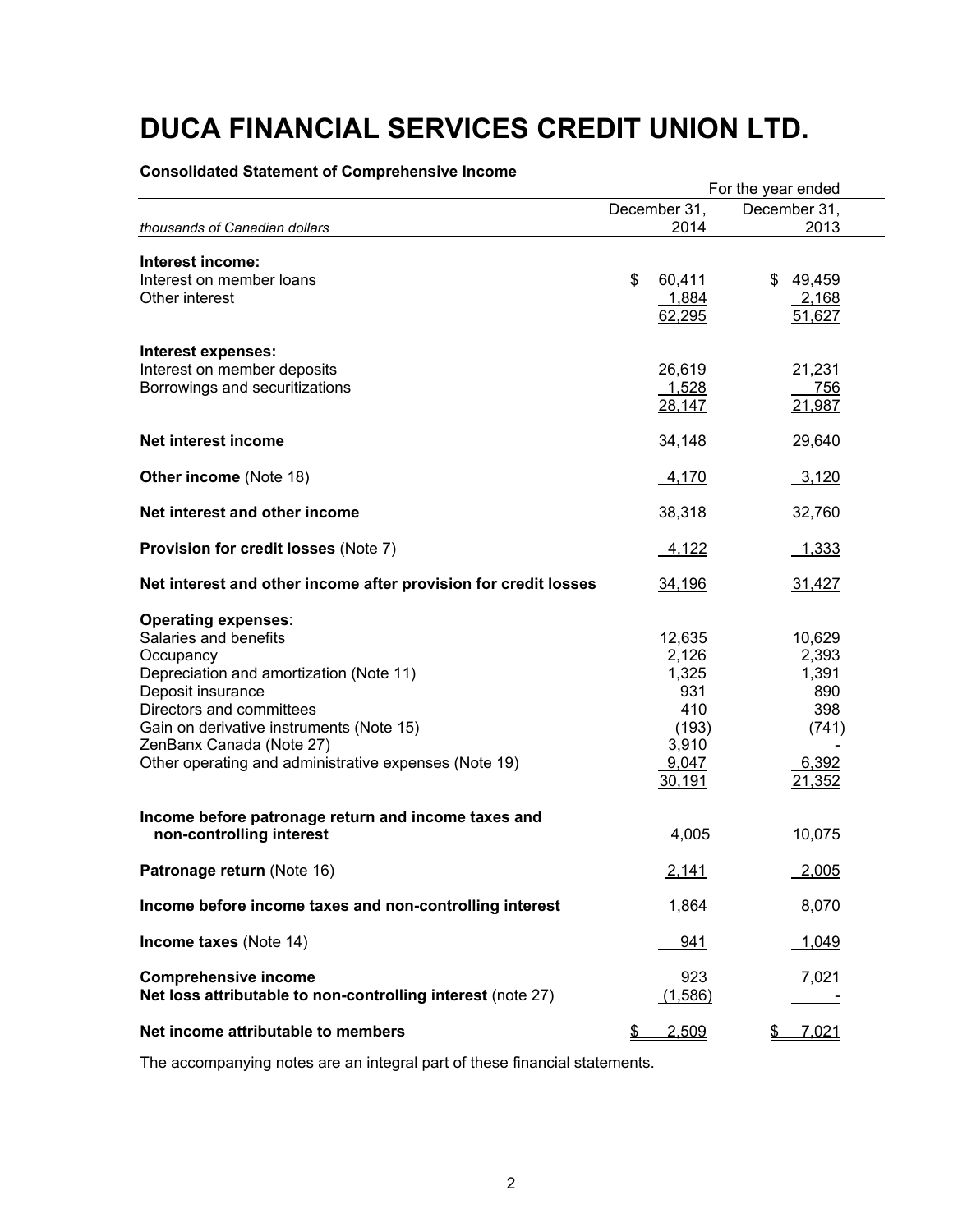### **Consolidated Statement of Changes in Equity**

|                                                                                      |     |                |               |                |                       |             | Non-             |    |                  |
|--------------------------------------------------------------------------------------|-----|----------------|---------------|----------------|-----------------------|-------------|------------------|----|------------------|
|                                                                                      |     | <b>Class A</b> |               | <b>Class B</b> | <b>Retained</b>       | controlling |                  |    | Total            |
| thousands of Canadian dollars                                                        |     | <b>Shares</b>  | <b>Shares</b> |                | <b>Earnings</b>       |             | <b>Interests</b> |    | <b>Equity</b>    |
| Balance, December 31, 2012<br>Net income                                             | \$  | 46,963         | \$            | 717            | \$<br>51,657<br>7,021 | \$          |                  | \$ | 99,337<br>7,021  |
| Dividends to members - Class A<br>Shares (Note 14)<br>Dividends to members - Class B |     |                |               |                | (940)                 |             |                  |    | (940)            |
| <b>Shares</b>                                                                        |     |                |               |                | (28)                  |             |                  |    | (28)             |
| <b>Issue of Class A Shares</b>                                                       |     | 2,580          |               |                |                       |             |                  |    | 2,580            |
| Redemption of Class A shares<br>Redemption of Class B shares                         |     | (2,489)        |               | (717)          |                       |             |                  |    | (2,489)<br>(717) |
| Balance, December 31, 2013<br>Net income                                             | \$. | 47,054         | \$            |                | \$<br>57,710<br>2,509 | \$          | (1,586)          | S  | 104,764<br>923   |
| Dividends to members - Class A<br>shares (Note 14)                                   |     |                |               |                | (919)                 |             |                  |    | (919)            |
| <b>Issue of Class A shares</b>                                                       |     | 2,621          |               |                |                       |             |                  |    | 2,621            |
| Redemption of Class A shares                                                         |     | (3,400)        |               |                |                       |             |                  |    | (3,400)          |
| Capital contributed                                                                  |     |                |               |                |                       |             | 4,000            |    | 4,000            |
| Balance, December 31, 2014                                                           | \$  | 46,275         | \$            |                | \$<br>59,300          | \$          | 2,414            | \$ | 107,989          |

The accompanying notes are an integral part of these financial statements.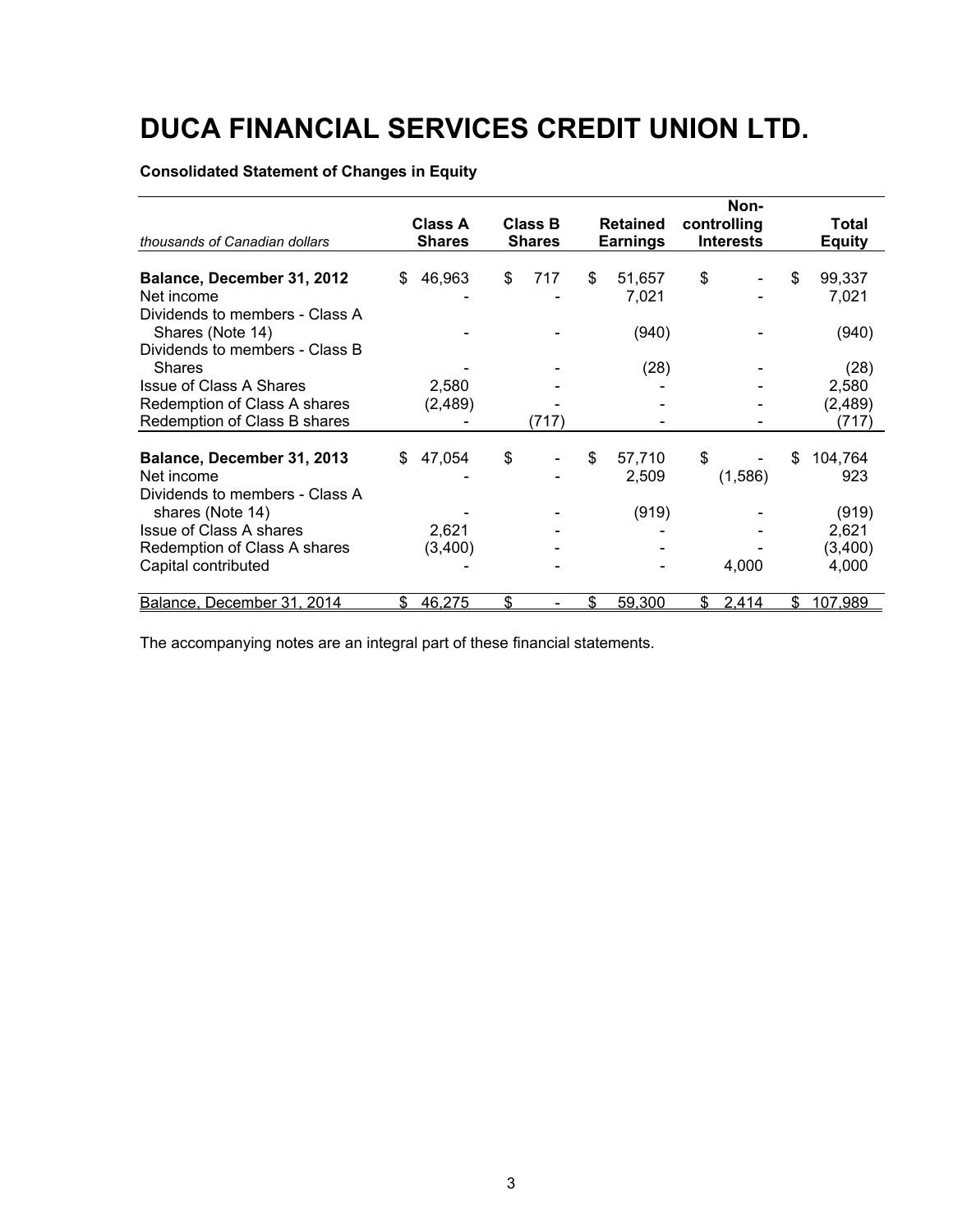#### **Consolidated Statement of Cash Flows**

|                                                                             |                    | For the year ended |
|-----------------------------------------------------------------------------|--------------------|--------------------|
|                                                                             | December 31,       | December 31,       |
| thousands of Canadian dollars                                               | 2014               | 2013               |
| Cash provided by (used in):                                                 |                    |                    |
| <b>Operating Activities:</b>                                                |                    |                    |
|                                                                             |                    |                    |
| Comprehensive income                                                        | \$<br>923          | \$<br>7,021        |
| Adjustments for:<br>Net interest income                                     |                    |                    |
|                                                                             | (34, 148)<br>1,325 | (29, 640)          |
| Depreciation and amortization<br>Loss on disposal of property and equipment | 280                | 1,391              |
| Provision for current income taxes                                          | 42                 | 1,392              |
| Provision for deferred income taxes                                         | 899                | (343)              |
| Provision for credit losses on member loans                                 | 4,122              | 1,333              |
| Patronage distribution                                                      | 2,141              | 2,005              |
| Change in other assets, accounts payable and accrued liabilities            |                    |                    |
| and deferred revenue                                                        | 3,335              | 88                 |
| Market value adjustment on derivative financial instruments                 | (557)              | (741)              |
|                                                                             | (21, 638)          | (17, 494)          |
|                                                                             |                    |                    |
| Loans, net of securitization                                                | (477, 274)         | (209, 315)         |
| Deposits                                                                    | 367,476            | 103,371            |
| Securitization liability                                                    | 91,251             |                    |
|                                                                             | (18, 547)          | (105, 944)         |
| <b>Cash Flows related to:</b>                                               |                    |                    |
| Interest received on member loans                                           | 61,886             | 51,316             |
| Interest paid on member deposit                                             | (24, 357)          | (22, 832)          |
| Income taxes paid                                                           | (3,079)            | (2, 148)           |
|                                                                             | 34,450             | 26,336             |
|                                                                             |                    |                    |
| Net cash provided from operating activities                                 | (5,735)            | (97, 102)          |
| <b>Financing Activities:</b>                                                |                    |                    |
| Net change in borrowings                                                    | 17,016             | 7,000              |
| Issuance of membership shares, net of redemptions                           | (63)               | (4)                |
| Redemption of class A shares                                                | (3,400)            | (2,489)            |
| Redemption of class B shares                                                |                    | (717)              |
| Issuance of class A shares                                                  | 2,621              | 2,580              |
| Patronage distribution paid                                                 | (1,961)            | (2,080)            |
| Cash contribution by non-controlling interest                               | 4,000              |                    |
| Dividend on class A and class B shares                                      | (919)              | (968)              |
|                                                                             | 17,294             | 3,322              |
|                                                                             |                    |                    |
| <b>Investing Activities:</b><br>Net change in investments                   |                    |                    |
| Purchase of property and equipment                                          | (10, 114)          | 51,505             |
| Proceeds from Assets Held for Sale                                          | (2,077)            | (695)              |
|                                                                             | 565<br>(11,626)    | 50,810             |
|                                                                             |                    |                    |
| Decrease in Cash and Cash Equivalents                                       | (67)               | (42, 970)          |
| Cash and Cash Equivalents, beginning of year                                | <u>22,550</u>      | 65,520             |
| Cash and Cash Equivalents, end of year                                      | \$<br>22,483       | \$<br>22,550       |

The accompanying notes are an integral part of these financial statements.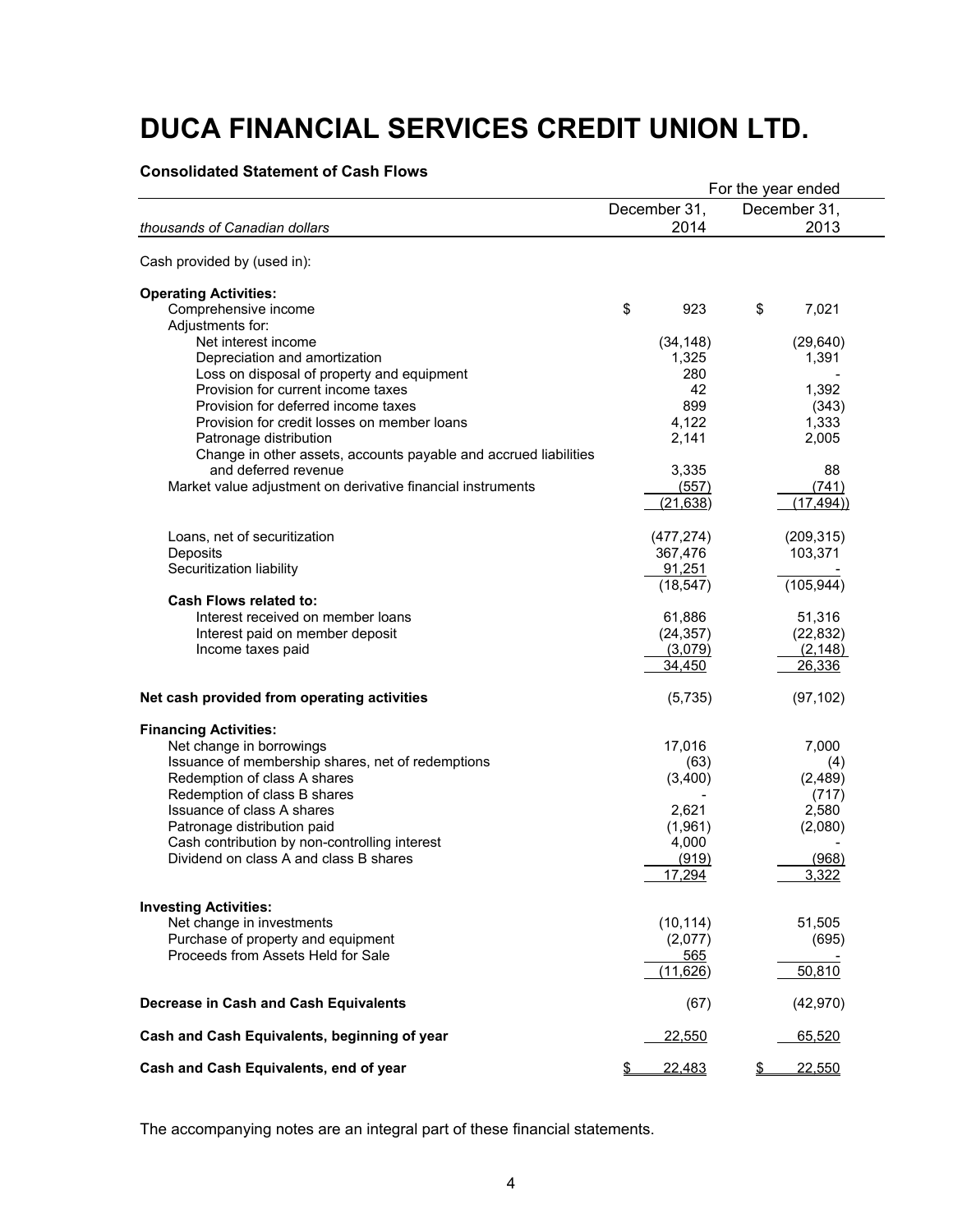**DRAFT** Notes to Consolidated Financial Statements (In thousands of Canadian dollars)

Year ended December 31, 2014

#### **1. Corporate Information:**

DUCA Financial Services Credit Union Ltd. (the "Credit Union" or "DUCA") is incorporated under the Credit Unions and Caisses Populaires Act, 1994 (the "Act") of Ontario and is a member of Central 1 Credit Union ("Central 1"). The Credit Union offers residential and commercial mortgage lending, securitization of insured residential first mortgage products, wealth management products and unsecured personal loans. In addition, the Credit Union offers deposits via its branch network and deposit brokers. The Credit Union's subsidiary, ZenBanx Canada Inc. ("ZBC") was created in June 2014. ZBC is 60% owned by the Credit Union and 40% owned by Zenbanx Holding Ltd. ("ZBH"). Since ZBC is majority owned and controlled by DUCA, ZBC has been fully consolidated in these financial statements.

#### **2. Basis of Presentation:**

(a) Statement of compliance:

These consolidated financial statements have been prepared by management in accordance with International Financial Reporting Standards ("IFRS"), as issued by the International Accounting Standards Board (the "IASB").

These consolidated financial statements have been authorized for issue by the Board of Directors on March 10, 2015.

(b) Comparative consolidated financial statements:

Certain 2013 financial information has been reclassified from statements previously presented to conform to the presentation of the 2014 consolidated financial statements.

(c) Use of judgement and estimates:

Management has exercised judgement in the process of applying the Credit Union's accounting policies.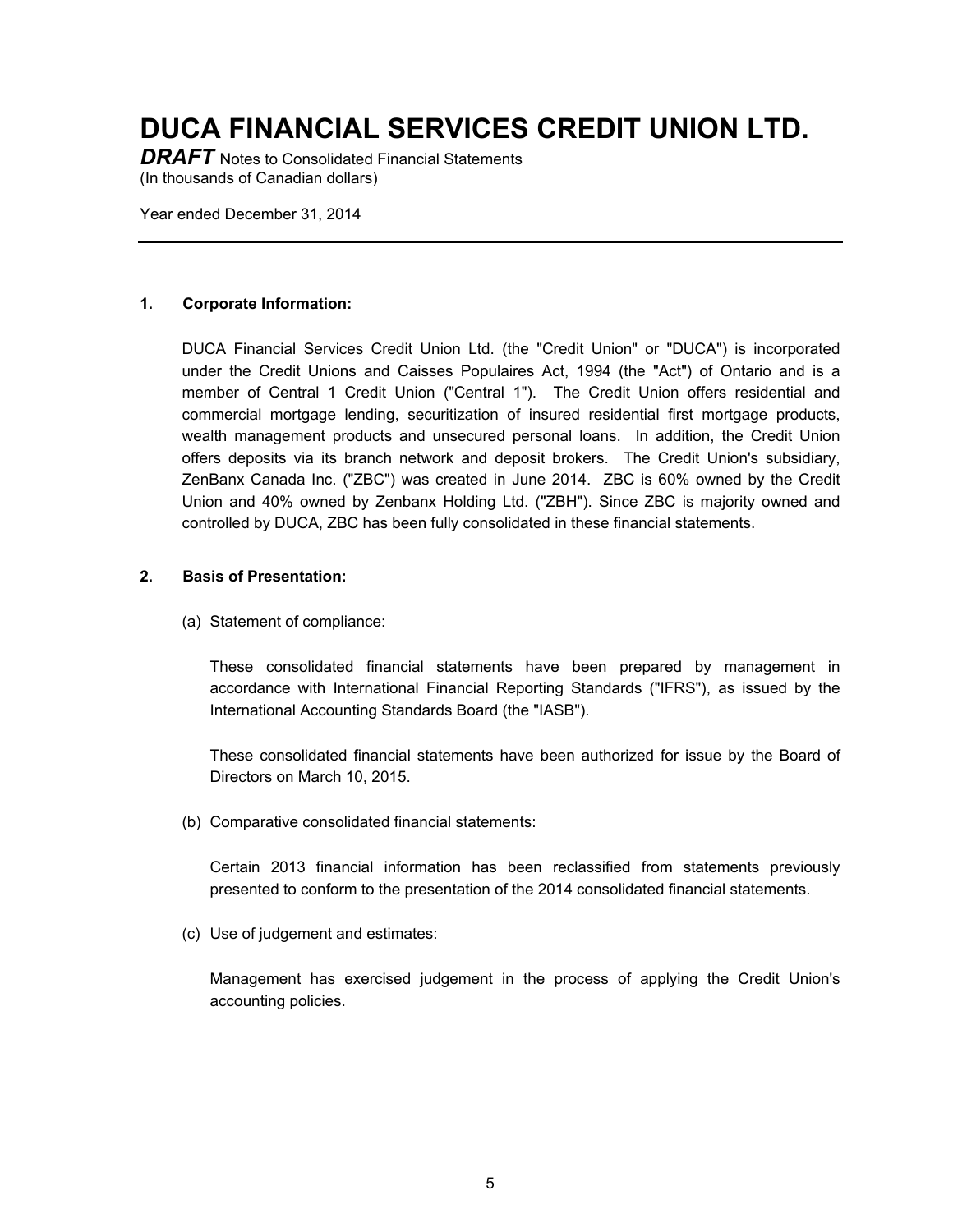Notes to Consolidated Financial Statements (continued) (In thousands of Canadian dollars)

Year ended December 31, 2014

The preparation of consolidated financial statements in accordance with IFRS requires management to make estimates and assumptions that affect the reported amounts of assets and liabilities and disclosure of contingent assets and liabilities at the consolidated balance sheet dates and the reported amounts of revenue and expenses during the reporting periods. Key areas where management has made estimates include allowance for credit losses, fair values and impairment of financial instruments, goodwill and intangible assets, income taxes and useful lives of capital assets. Actual results could differ from those estimates.

#### (d) Basis of measurement:

The financial statements have been prepared on the historical cost basis except for the following items which are measured at fair value:

- Derivative financial instruments; and
- Financial instruments at fair value through profit or loss.
- (e) Functional and presentation currency:

These financial statements are presented in Canadian dollars, which is the Credit Union's functional currency. Financial information presented in Canadian dollars has been rounded to the nearest thousands, except when otherwise indicated.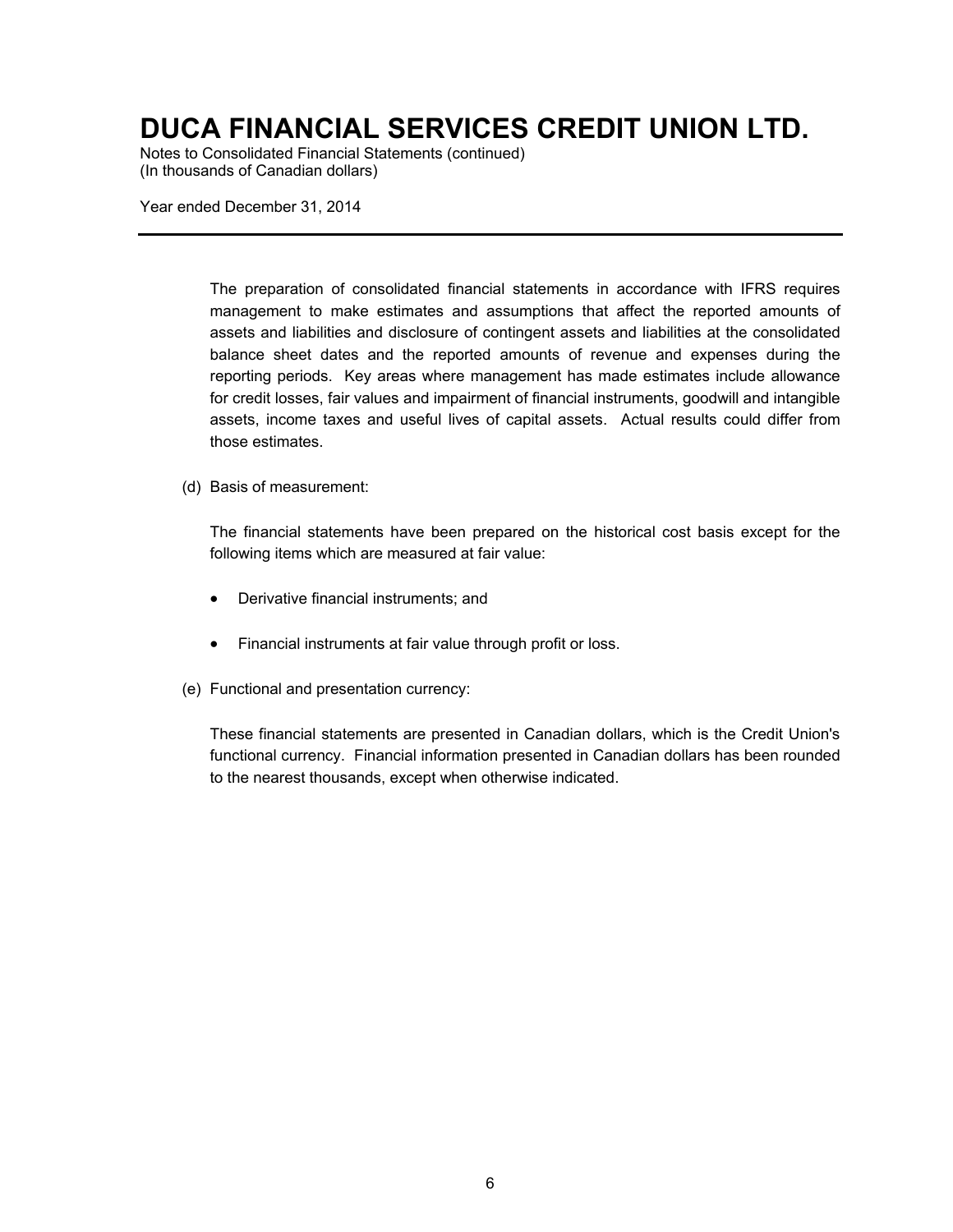Notes to Consolidated Financial Statements (continued) (In thousands of Canadian dollars)

Year ended December 31, 2014

(f) Changes in accounting policies:

The Credit Union has adopted the following new standards and amendments to standards, including any consequential amendments to other standards, with a date of initial application of January 1, 2014. The nature and effects of the changes are explained below:

(i) IFRS International Financial Reporting Interpretation Committee Interpretation 21, Levies ("IFRIC 21")

IFRIC 21 provides guidance on accounting for levies in accordance with the requirements of IAS 37, Provisions, Contingent Liabilities and Contingent Assets. The interpretation defines a levy as an outflow from an entity imposed by a government in accordance with legislation. It also notes that levies do not arise from executory contracts or other contractual arrangements. The interpretation also confirms that an entity recognizes a liability for a levy only when the triggering event specified in the legislation occurs.

At January 1, 2014, the Credit Union adopted this amendment and there was no impact on the Credit Union's consolidated financial statements.

New standards and interpretations not yet adopted:

The following are upcoming changes to IFRSs that may impact the Credit Union:

IFRS 15, Revenue from Contracts with Customers:

The standard contains a single model that applies to contracts with customers and two approaches to recognizing revenue: at a point in time or over time. The model features a contract-based five-step analysis of transactions to determine whether, how much and when revenue is recognized. New estimates and judgmental thresholds have been introduced, which may affect the amount and/or timing of revenue recognized. The new standard applies to contracts with customers. It does not apply to insurance contracts, financial instruments or lease contracts, which fall in the scope of other IFRSs. The Credit Union intends to adopt IFRS 15 in its financial statements for the annual period beginning on January 1, 2017. The extent of the impact of adoption of the standard has not yet been determined.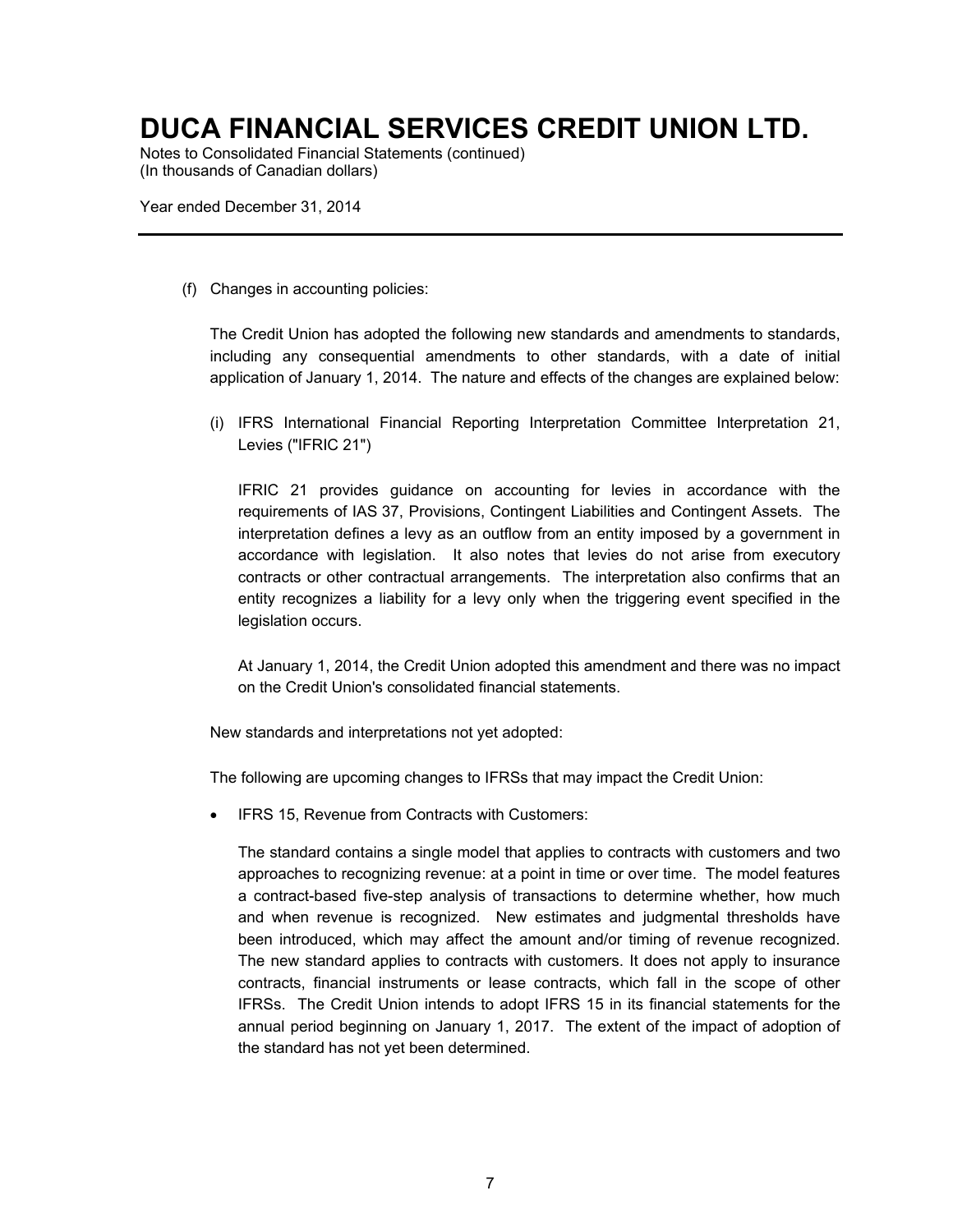Notes to Consolidated Financial Statements (continued) (In thousands of Canadian dollars)

Year ended December 31, 2014

• IFRS 9. Financial Instruments:

IFRS 9, published in July 2014, replaced the existing guidance in IAS 39, Financial Instruments: Recognition and Measurement. IFRS 9 includes revised guidance on the classification and measurement of financial instruments, including a new expected credit loss model for calculating impairment on financial assets, and the new general hedge accounting requirements. It also carries forward the guidance on recognition and derecognition of financial instruments from IAS 39. The Credit Union intends to adopt these amendments in its financial statements for the annual period beginning on January 1, 2018. The extent of the impact of adoption of the standard has not yet been determined.

Annual improvements to IFRS:

In December 2013, the IASB issued narrow-scope amendments to a total of nine standards as part of its annual improvements process. The nature of the changes in accounting policy that will impact the Credit Union are as follows:

- x IFRS 13, Fair Value Measurements Measurement of short-term receivables and payables.
- IAS 24, Related Party Disclosures Definition of "related party".

The Credit Union intends to adopt these amendments in its financial statements for the annual period beginning January 1, 2015. The Credit Union does not expect the amendments to have a material impact on its financial statements.

IAS 1, Presentation of Financial Statements:

The amendments in IAS 1 will not require significant change to current practice, but should facilitate improved financial statement disclosures. The Credit Union intends to adopt these amendments in its financial statements for the annual period beginning on January 1, 2016. The extent of the impact of adoption of the amendments has not yet been determined.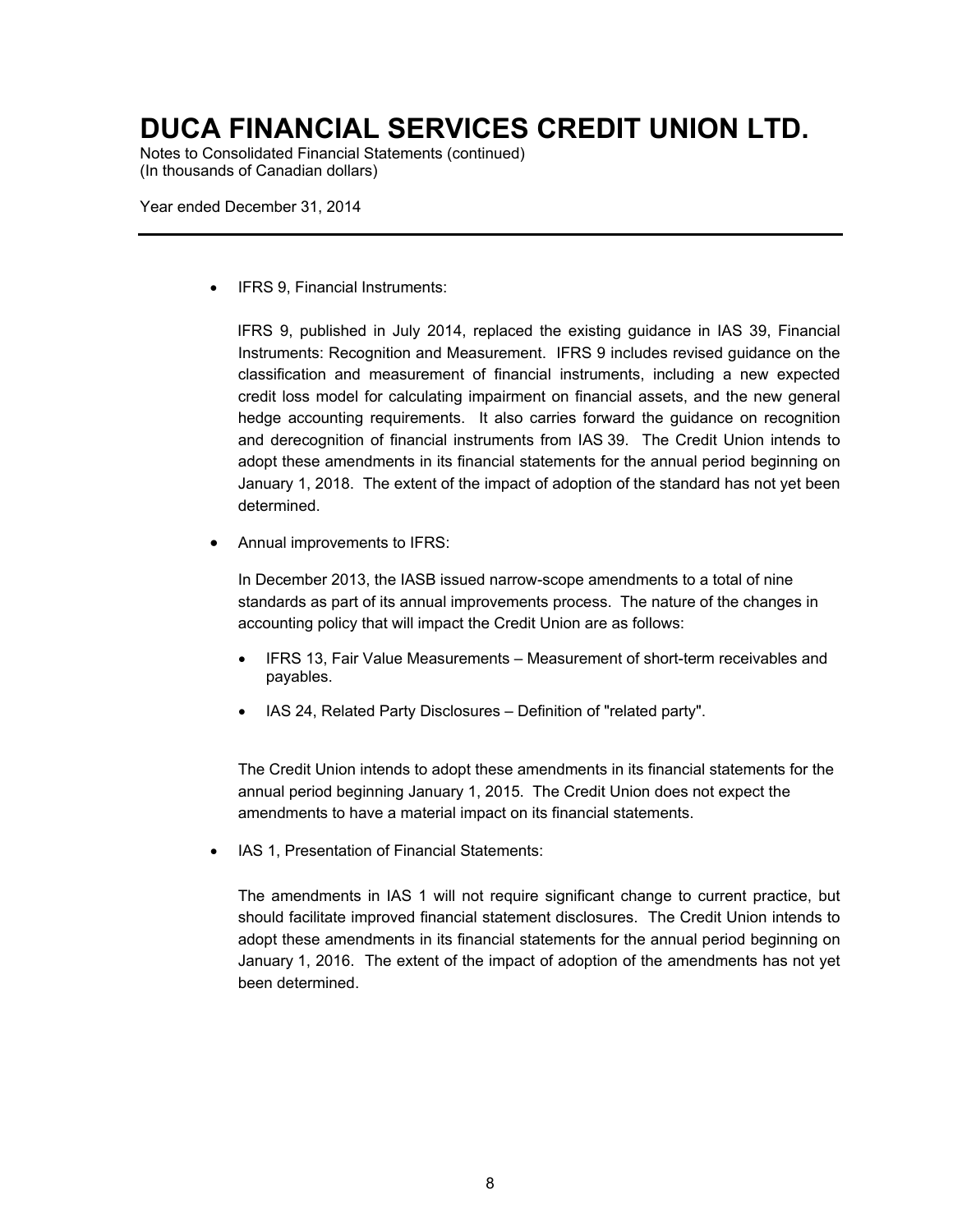Notes to Consolidated Financial Statements (continued) (In thousands of Canadian dollars)

Year ended December 31, 2014

#### **3. Significant accounting policies:**

(a) Cash and cash equivalents:

Cash and cash equivalents includes cash on hand, deposits with banks, other short-term highly liquid investments with original maturities of three months or less; and for the purpose of the statement of cash flows, bank overdrafts that are repayable on demand.

- (b) Financial instruments:
	- (i) Recognition and measurement:

The Credit Union initially recognizes loans and receivables, deposits and borrowings on the date at which they are originated. Regular way purchases and sales of financial assets are recognized on the trade date at which the Credit Union commits to purchase or sell the asset. All other financial assets and liabilities (including assets and liabilities designated at fair value through profit or loss) are initially recognized on the trade date at which the Credit Union becomes a party to the contractual provisions of the instrument.

A financial asset or financial liability is measured initially at fair value plus, for an item not at fair value through profit or loss, transaction costs that are directly attributable to its acquisition or issue.

The Credit Union's financial assets and liabilities are carried at amortized cost less impairment, if any, except for trading securities, available-for-sale securities, derivatives and certain financial liabilities.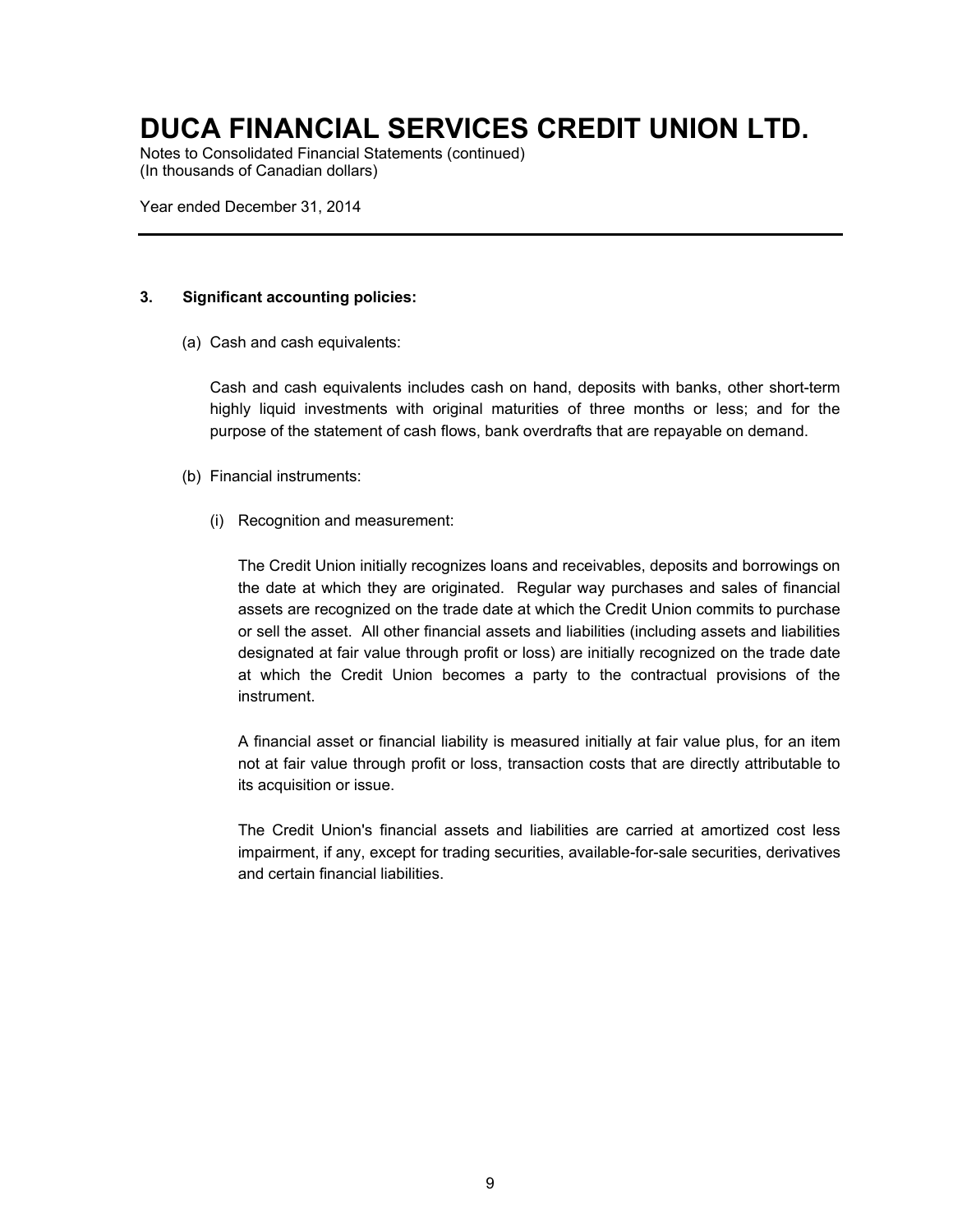Notes to Consolidated Financial Statements (continued) (In thousands of Canadian dollars)

Year ended December 31, 2014

#### (ii) Classification:

At inception a financial asset is classified in one of the following categories:

- Loans and receivables;
- Held-to maturity;
- Available-for-sale ("AFS"); or
- $\bullet$  At fair value through profit or loss and within the category as:
- x Held-for-trading; or
- Designated at fair value through profit or loss.

The Credit Union classifies its financial liabilities as measured at amortized cost or fair value through profit or loss.

#### (iii) Derecognition:

The Credit Union derecognizes a financial asset when the contractual rights to the cash flows from the financial asset expire, or when it transfers the financial asset in a transaction in which substantially all the risks and rewards of ownership of the financial asset are transferred or in which the Credit Union neither transfers nor retains substantially all the risks and rewards of ownership and it does not retain control of the financial asset.

The Credit Union derecognizes a financial liability when its contractual obligations are discharged or cancelled or expire.

#### (iv) Offsetting:

Financial assets and liabilities are offset and the net amount presented in the statement of financial position when, and only when, the Credit Union has a legal right to set off the recognized amounts and it intends either to settle on a net basis or to realize the asset and settle the liability simultaneously.

Income and expenses are presented on a net basis only when permitted under IFRS, or for gains and losses arising from a group of similar transactions.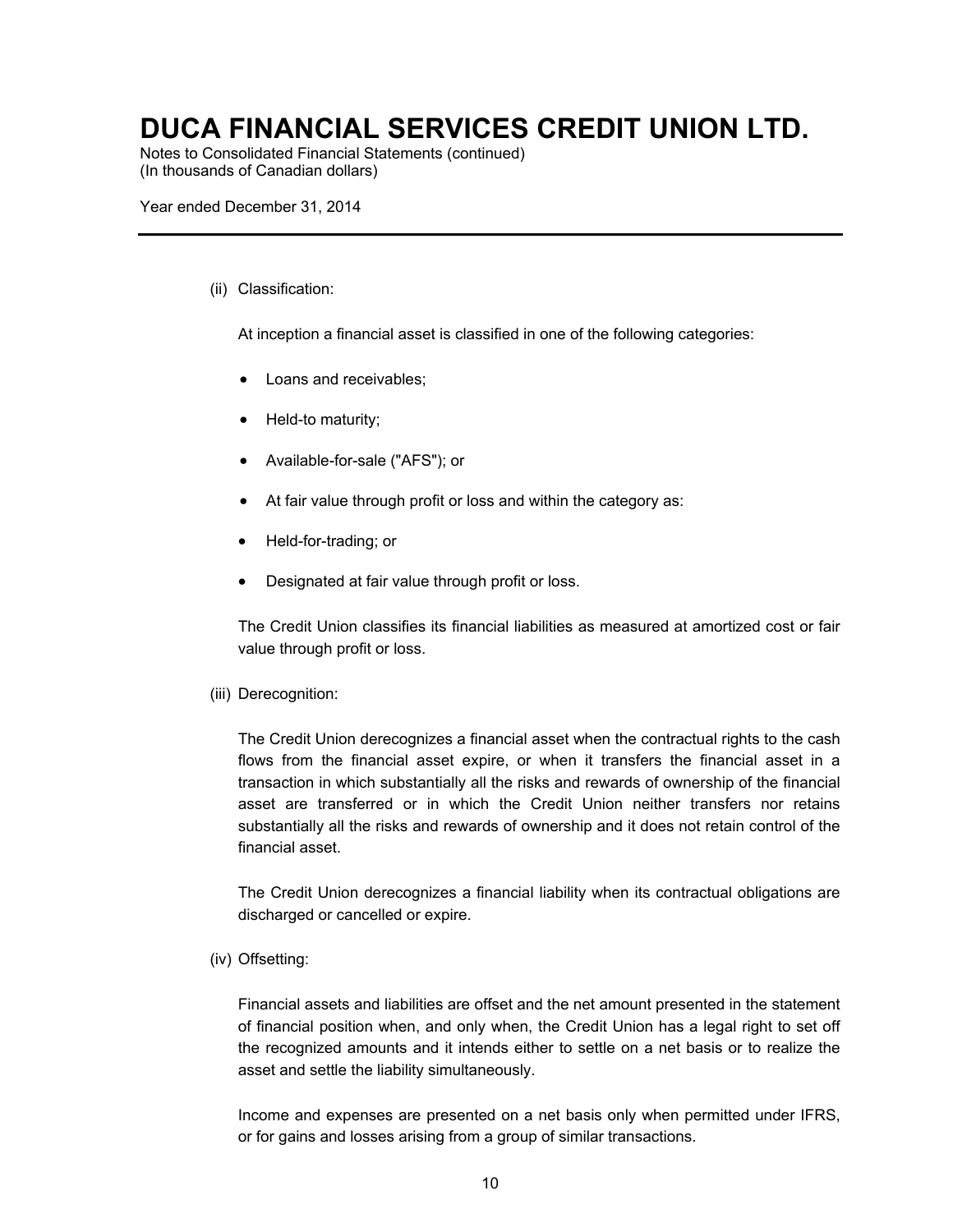Notes to Consolidated Financial Statements (continued) (In thousands of Canadian dollars)

Year ended December 31, 2014

(v) Amortized cost measurement:

The amortized cost of a financial asset or liability is the amount at which the financial asset or liability is measured at initial recognition, minus principal repayments, plus or minus the cumulative amortization using the effective interest method of any difference between the initial amount recognized and the maturity amount, minus any reduction for impairment.

(vi) Fair value measurement:

Fair value is the price that would be received to sell an asset or paid to transfer a liability in an orderly transaction between market participants at the measurement date in the principal, or in its absence, the most advantageous market to which the Credit Union has access at that date. The fair value of a liability reflects its non-performance risk. For assets and liabilities carried at fair value, the Credit Union measures such value using the procedures set out below, irrespective of whether these assets and liabilities are carried at fair value as a result of an election.

When available, the Credit Union uses quoted market prices to determine fair value and classifies such items as Level 1. In some cases where a market price is not available, the Credit Union uses quoted prices for similar instruments in active markets; quoted prices for identical or similar instruments in markets that are not active and model-derived valuations in which all significant inputs and significant value drivers are observable in active markets to calculate fair value, in which case the items are classified as Level 2.

If quoted market prices are not available, fair value is based upon internally developed valuation techniques that use, where possible, current market-based or independently sourced market parameters, such as interest rates, currency rates, option volatilities, etc. Items valued using such internally generated valuation techniques are classified as Level 2 or Level 3 depending on the observability of significant inputs to the model.

Treasury bills, bank deposits, bankers' acceptances, government bonds, Central 1 deposits, other bonds and deposit notes are classified as held to maturity and are initially measured at fair value plus transaction costs that are directly attributable to their acquisition. Subsequently, they are carried at amortized cost using the effective interest method less any provision for impairment.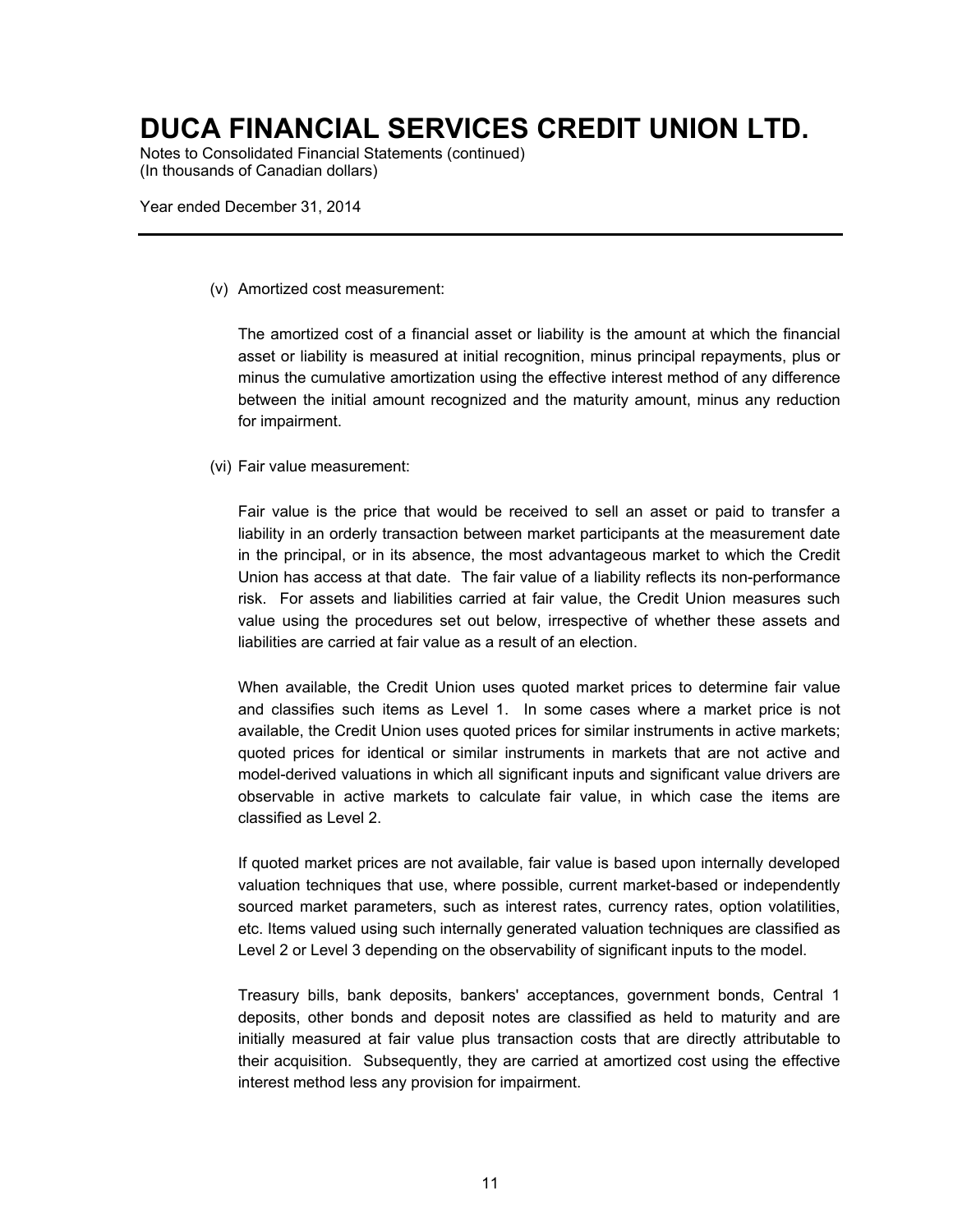Notes to Consolidated Financial Statements (continued) (In thousands of Canadian dollars)

Year ended December 31, 2014

Equity instruments are designated at fair value though profit or loss and are recognized at fair value at their acquisition. Subsequently, they are carried at fair value, unless they do not have a quoted market price in an active market and fair value is not reliably measured in which case they are carried at cost. Transaction costs that are directly attributable to their acquisition are expensed through net income.

Purchases and sales of equity instruments are recognized on the settlement date with any change in fair value between trade date and settlement date being recognized in net income.

The Credit Union manages interest rate risk through interest rate swaps. These derivatives are carried at fair value and are reported as assets where they have a positive fair value and as liabilities where they have a negative fair value, in both cases shown on the statement of financial position. The Credit Union has designated its interest rate swap agreements as fair value through profit and loss and hence changes in fair value of the interest rate swaps is reflected immediately in net income.

The Credit Union manages the risk of foreign currency fluctuation through the use of forward contracts. These derivatives are carried at fair value and are reported as assets where they have a positive fair value and as liabilities where they have a negative fair value, in both cases shown on the statement of financial position. The Credit Union has designated its forward rate agreements as fair value through profit and loss and hence changes in fair value of the interest rate swaps is reflected immediately in net income.

(vii) Identification and Measurement of Impairment:

At each reporting date the Credit Union assesses whether there is objective evidence that financial assets not carried at fair value through profit or loss are impaired. A financial asset is impaired when objective evidence demonstrates that a loss event has occurred after the initial recognition of the asset(s), and that the loss event has an impact on the future cash flows of the asset(s) that can be estimated reliably.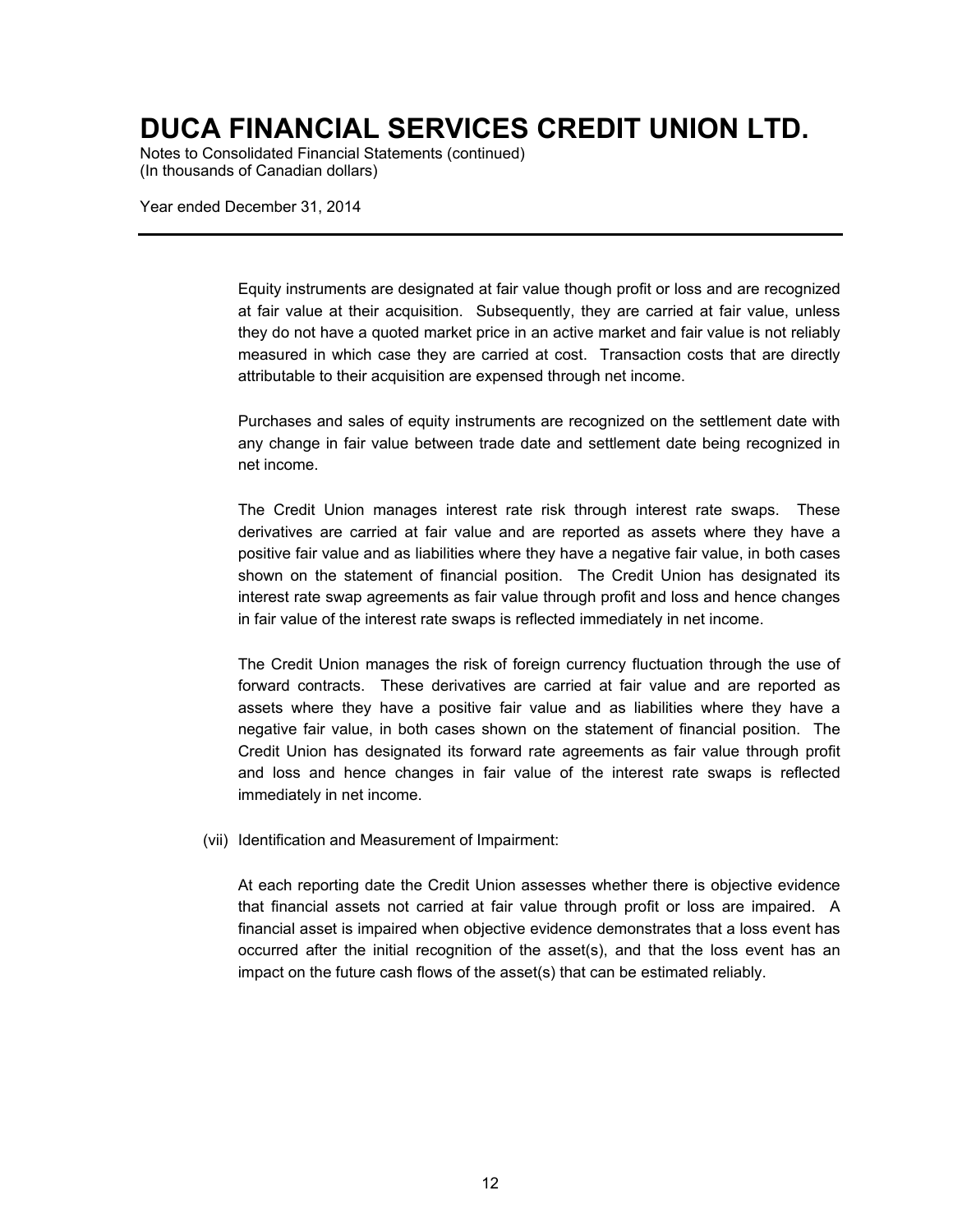Notes to Consolidated Financial Statements (continued) (In thousands of Canadian dollars)

Year ended December 31, 2014

Objective evidence that financial assets are impaired can include significant financial difficulty of the borrower or issuer, default or delinquency by a borrower, restructuring of a loan by the Credit Union on terms that the Credit Union would not otherwise consider, indications that a borrower or issuer will enter bankruptcy, the disappearance of an active market for a security, or other observable data relating to a group of assets such as adverse changes in the payment status of borrowers or issuers in the group, or economic conditions that correlate with defaults in the group. In addition, for an investment in an equity security, a significant or prolonged decline in its fair value below its cost is objective evidence of impairment.

A loan is classified as impaired when, in management's opinion, there has been a deterioration in credit quality to the extent that there is no longer reasonable assurance as to the timely collection of the full amount of principal and interest. Loans where interest or principal is contractually past due are automatically recognized as impaired, unless management determines that the loan is fully secured, in the process of collection and the collection efforts are reasonably expected to result in either repayment of the loan or restoring it to a current state within 90 days.

The Credit Union considers evidence of impairment for loans at both an individual asset and collective level. All individually significant loans are assessed for specific impairment. All individually significant loans found not to be specifically impaired are then collectively assessed for any impairment that has been incurred but not yet identified. Loans that are not individually significant are collectively assessed for impairment by grouping together loans with similar risk characteristics.

In assessing collective impairment the Credit Union uses historical trends, adjusted for management's judgement as to whether current economic and credit conditions are such that the actual losses are likely to be greater or less than suggested by historical modelling.

Impairment losses on assets carried at amortized cost are measured as the difference between the carrying amount of the financial asset and the present value of estimated future cash flows discounted at the asset's original effective interest rate inherent in the financial asset at the date of impairment. Impairment losses are recognized in profit or loss and reflected in an allowance account against related financial assets. When a subsequent event causes the amount of impairment loss to decrease, the decrease in impairment loss is reversed through profit or loss.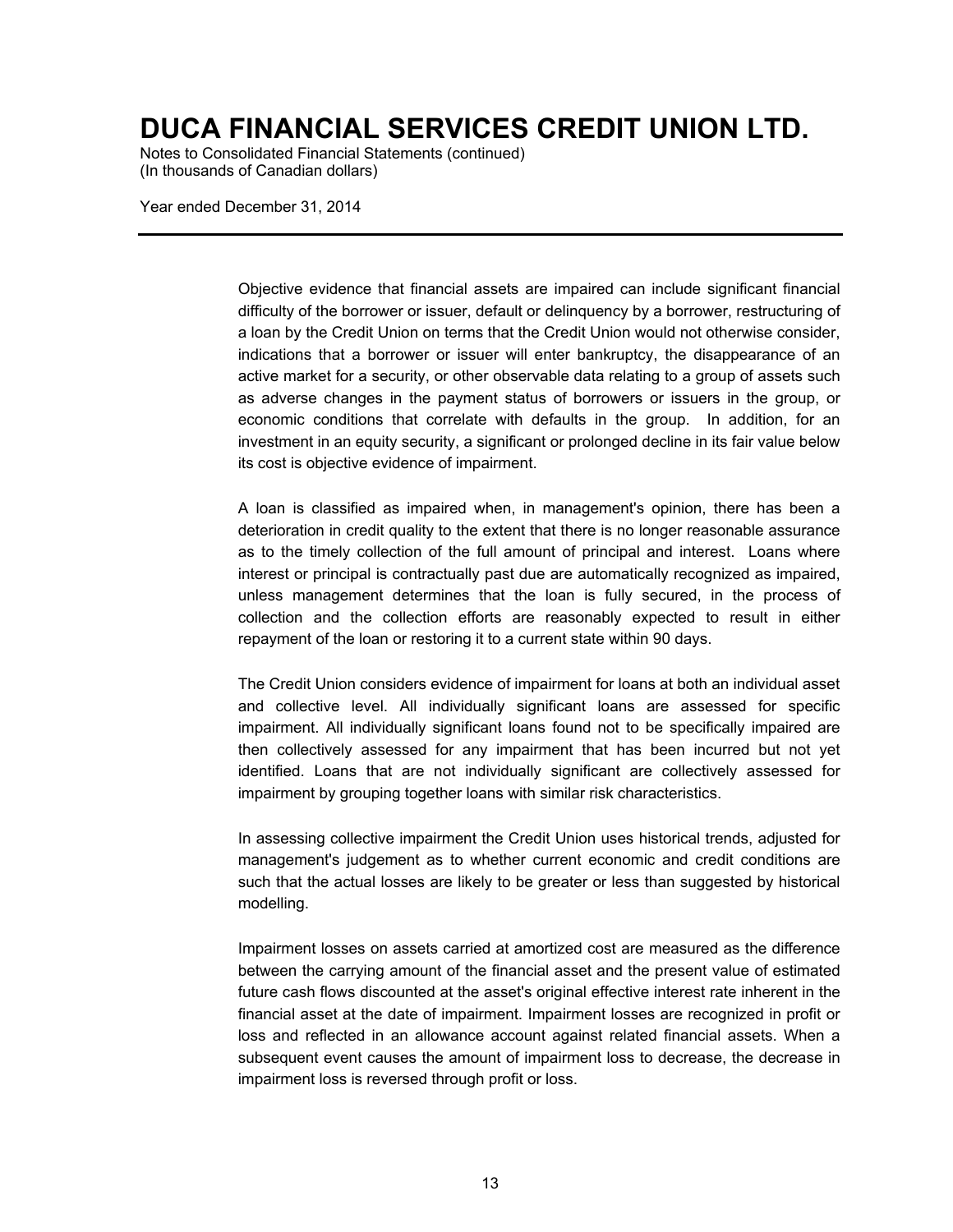Notes to Consolidated Financial Statements (continued) (In thousands of Canadian dollars)

Year ended December 31, 2014

(c) Principles of consolidation:

The consolidated financial statements include the assets, liabilities and results of operations of the Credit Union and its subsidiary after the elimination of intercompany transactions and balances.

Subsidiaries are entities the Credit Union controls. The Credit Union has control when it has power over the entity and has the ability to use its power over the entity to affect returns. The subsidiary included in the consolidated financial statements is ZBC, which is 60% owned by the Credit Union and 40% owned by ZenBanx Holdings Ltd. ("ZBH").

(d) Derivatives held for risk management:

Derivatives held for risk management purposes are measured at fair value in the statement of financial position and reported as assets where they have a positive fair value and as liabilities where they have a negative fair value.

Derivatives held for risk management purposes are designated as either cash flow hedges, fair value hedges or economic hedges that do not qualify for hedge accounting. The Credit Union has employed only cash flow hedges or economic hedges. Cash flow hedges are utilized to hedge the variability in cash flows associated with floating rate debt liabilities by converting them to fixed rate debt liabilities.

The Credit Union enters into economic hedges to hedge its own exposure rather than for trading or speculative purposes. Changes in fair value of economic hedge derivatives are recognized in net income. Management did not employ hedge accounting during the year or the previous year.

(e) Member loans:

All member loans are non-derivative financial assets with fixed or determinable payments that are not quoted in an active market and have been classified as loans and receivables.

Member loans are initially measured at fair value, net of loan origination fees and inclusive of transaction costs incurred and subsequently measured at amortized cost, using the effective interest method (net of an allowance for credit losses).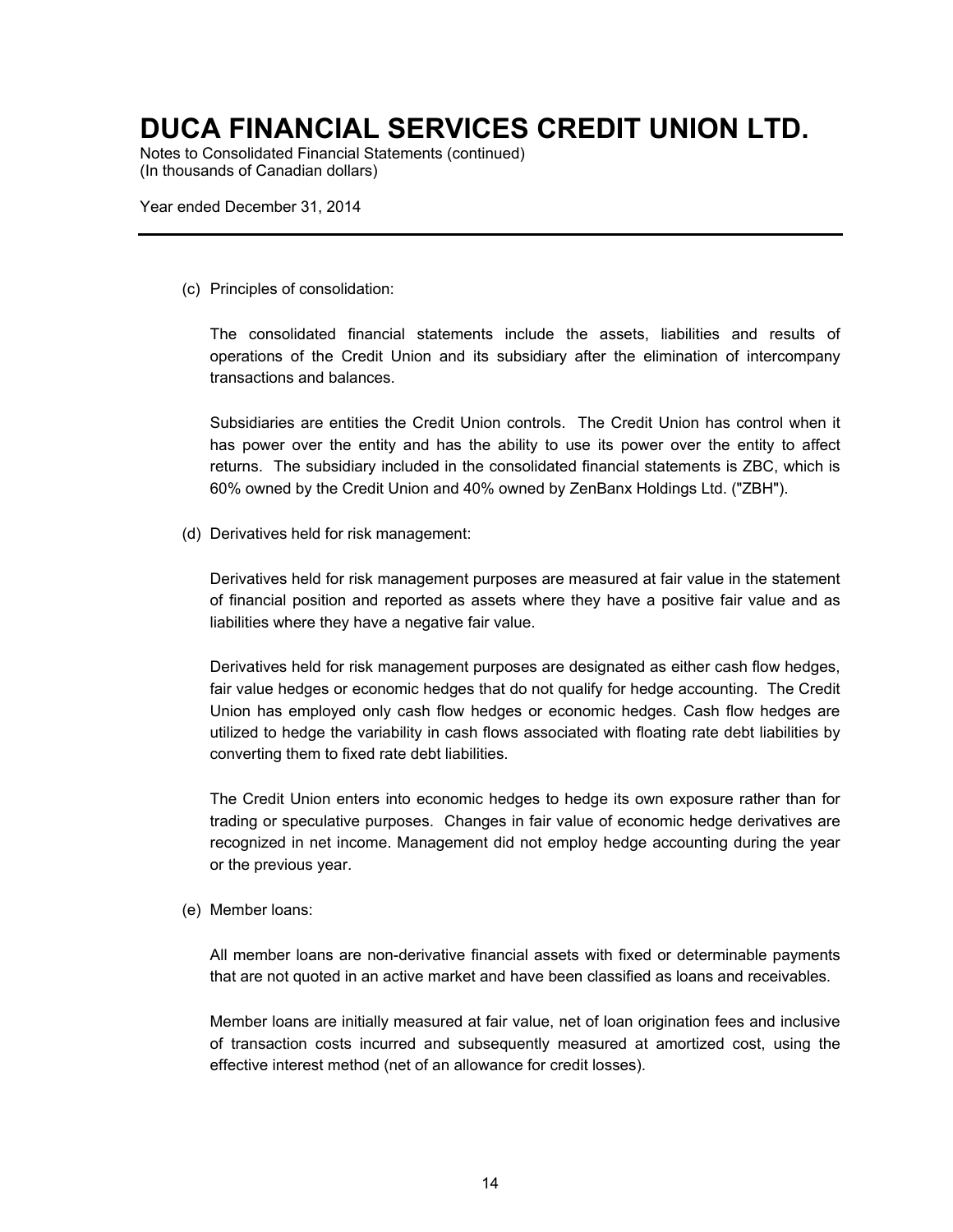Notes to Consolidated Financial Statements (continued) (In thousands of Canadian dollars)

Year ended December 31, 2014

(f) Securitized loans and securitization liabilities:

The Credit Union periodically securitizes mortgages and sells the securities to Canada Mortgage and Housing Corporation (CMHC) sponsored entities. Mortgage loan securitization is part of the Credit Union's liquidity and funding strategy. In the absence of sales of retained interests (see below), most transfers of pools of mortgages under the current programs do not result in derecognition of the mortgages from the Credit Union's consolidated statement of financial position. As such, these transactions result in the recognition of securitization liabilities when cash is received from the securitization entities. Such mortgages are reclassified to securitized residential mortgages on the consolidated balance sheets and continue to be accounted for as loans, as described above.

The securitization liabilities are recorded at amortized cost using the effective interest rate method. Interest expense is allocated over the expected term of the borrowing by applying the effective interest rate to the carrying amount of the liability. The effective interest rate is the rate that exactly discounts estimated future cash outflows over the expected life of the liability. Transaction costs and premiums or discounts are applied to the carrying amount of the liability.

(g) Property and equipment:

Property and equipment is initially recorded at cost and subsequently measured at cost less accumulated depreciation and any accumulated impairment (losses), with the exception of land which is not depreciated.

| Asset                                            | Basis                              | Rate                       |
|--------------------------------------------------|------------------------------------|----------------------------|
| <b>Buildings</b><br>Computer hardware and        | Straight line                      | 20 years                   |
| software                                         | Straight line                      | 5 years<br>20%             |
| Furniture and fixtures<br>Leasehold improvements | Declining balance<br>Straight line | Over the term of the lease |

Depreciation methods, useful lives and residual values are reviewed annually and adjusted if necessary.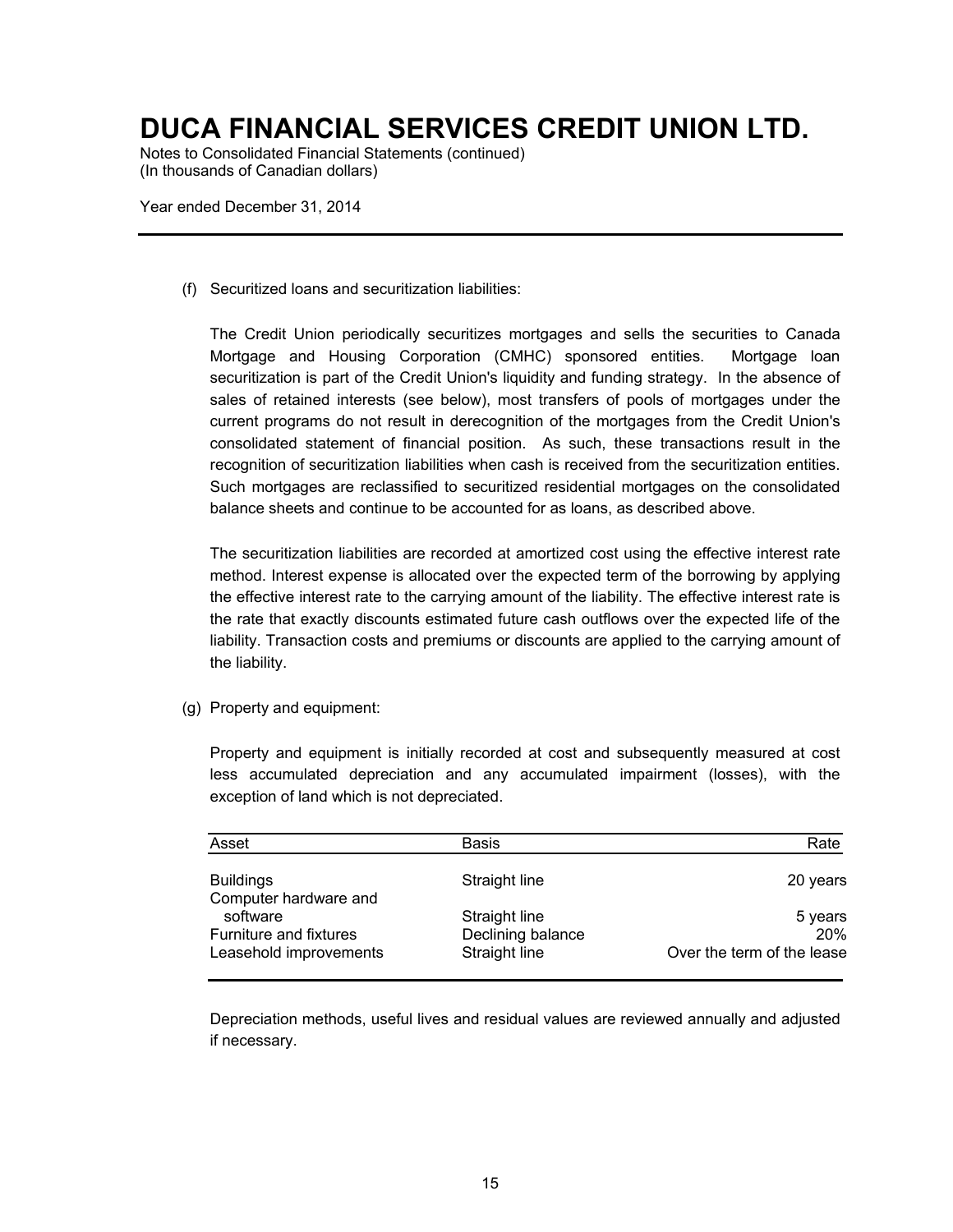Notes to Consolidated Financial Statements (continued) (In thousands of Canadian dollars)

Year ended December 31, 2014

(h) Impairment of non-financial assets:

Non-financial assets are subject to impairment tests whenever events or changes in circumstances indicate that their carrying amount may not be recoverable. Where the carrying value of an asset exceeds its recoverable amount, which is the higher of value in use and fair value less costs to sell, the asset is written down, accordingly.

Where it is not possible to estimate the recoverable amount of an individual asset, the impairment test is carried out on the asset's cash-generating unit ("CGU"), which is the lowest group of assets in which the asset belongs for which there are separately identifiable cash flows. The Credit Union has one CGU for which impairment testing is performed.

(i) Income taxes:

Income tax expense comprises current and deferred tax. Current tax and deferred tax are recognized in net income except to the extent that it relates to a business combination, or items recognized directly in equity.

Current income taxes are recognized for the estimated income taxes payable or receivable on taxable income or loss for the current year and any adjustment to income taxes payable in respect of previous years. Current income taxes are measured at the amount expected to be recovered from or paid to the taxation authorities. This amount is determined using tax rates and tax laws that have been enacted or substantively enacted by the year-end date.

Deferred tax assets and liabilities are recognized where the carrying amount of an asset or liability differs from its tax base, except for taxable temporary differences arising on the initial recognition of goodwill and temporary differences arising on the initial recognition of an asset or liability in a transaction which is not a business combination and at the time of the transaction affects neither accounting or taxable profit or loss.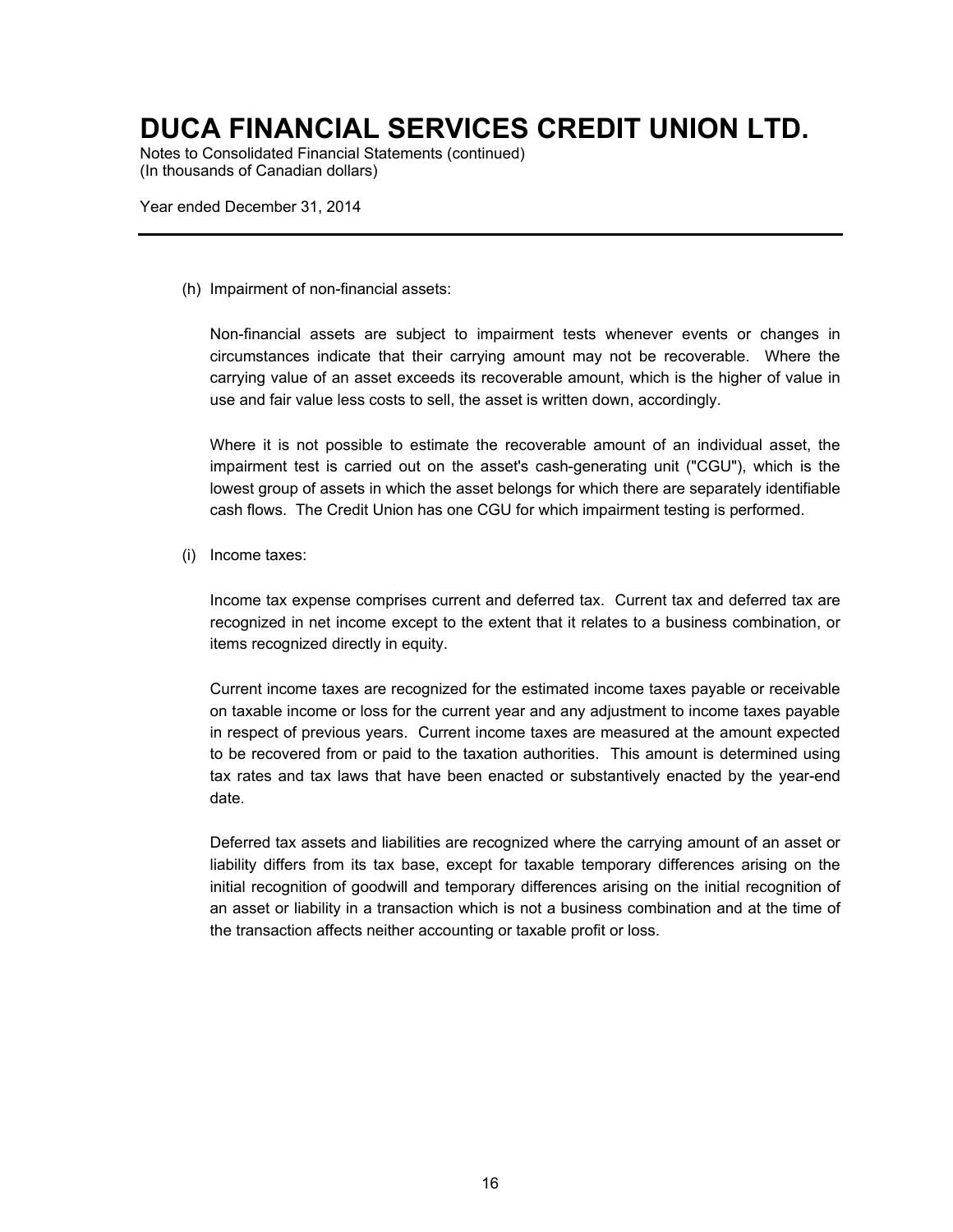Notes to Consolidated Financial Statements (continued) (In thousands of Canadian dollars)

Year ended December 31, 2014

Recognition of deferred tax assets for unused tax losses, tax credits and deductible temporary differences is restricted to those instances where it is probable that future taxable profit will be available which allow the deferred tax asset to be utilized. Deferred tax assets are reviewed at each reporting date and are reduced to the extent that it is no longer probable that the related tax benefit will be realized.

The amount of the deferred tax asset or liability is measured at the amount expected to be recovered from or paid to the taxation authorities. This amount is determined using tax rates and tax laws that have been enacted or substantively enacted by the year-end date and are expected to apply when the liabilities (assets) are settled (recovered).

(j) Member deposits:

All member deposits are initially measured at fair value, net of any transaction costs directly attributable to the issuance of the instrument and have been classified as other financial liabilities.

Member deposits are subsequently measured at amortized cost, using the effective interest method.

(k) Pension plan:

The Credit Union accrues its obligations under the supplementary executive retirement plan ("SERP") and the related costs, net of plan assets and has adopted the following policies:

- (i) the cost of the supplementary executive retirement plan is valued using the projected benefit method based on service and management's best estimate of expected plan investment performance, salary escalation, and retirement ages of employees;
- (ii) for the purpose of calculating the expected return on plan assets, those assets are valued at fair value.

The Credit Union also has a defined contribution pension plan. Contributions to this plan are expensed as incurred.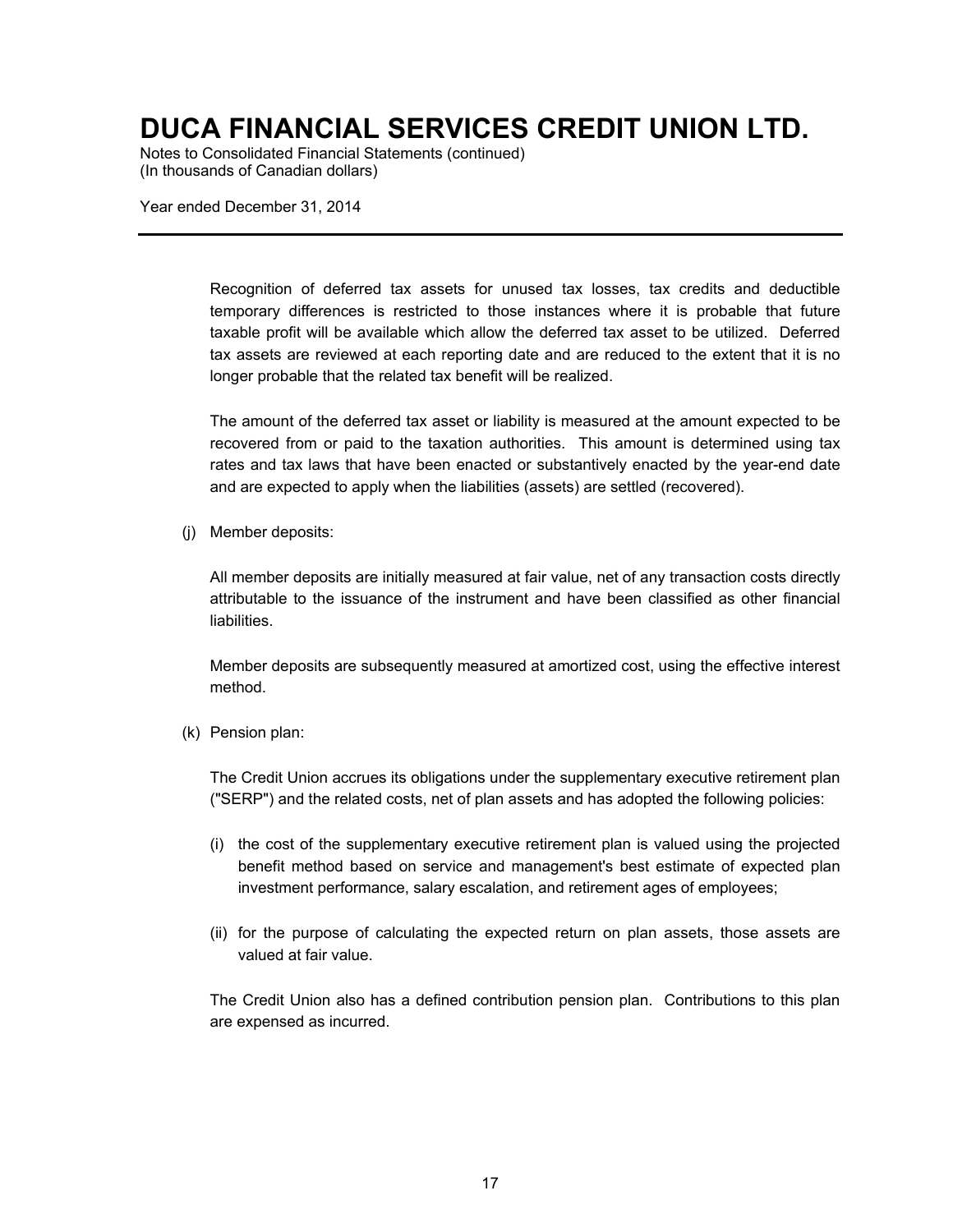Notes to Consolidated Financial Statements (continued) (In thousands of Canadian dollars)

Year ended December 31, 2014

(l) Provisions:

A provision is recognized if, as a result of a past event, the Credit Union has a present legal or constructive obligation that can be estimated reliably, and it is probable that an outflow of economic benefits will be required to settle the obligation. Provisions are determined by discounting the expected future cash flows at a pre-tax rate that reflects current market assessments of the time value of money and, where appropriate, the risks specific to the liability.

(m) Members' shares:

Members' shares issued by the Credit Union are classified as equity only to the extent that they do not meet the definition of a financial liability or financial asset.

Shares that contain redemption features subject to the Credit Union maintaining adequate regulatory capital are accounted for using the requirements of International Financial Reporting Interpretations Committee ("IFRIC") 2, Members' Shares in Cooperative Entities and Similar Instruments.

(n) Patronage return:

Patronage returns are recognized in the statement of comprehensive income when declared payable by the Board of Directors.

(o) Deferred revenue:

Deferred revenue consists primarily of commitment fee revenue received on commercial loans and is recognized evenly over the remaining term of the related loan.

(p) Revenue recognition:

Revenue from the provision of services to members is recognized when earned, specifically when amounts are fixed or can be determined and the ability to collect is reasonably assured.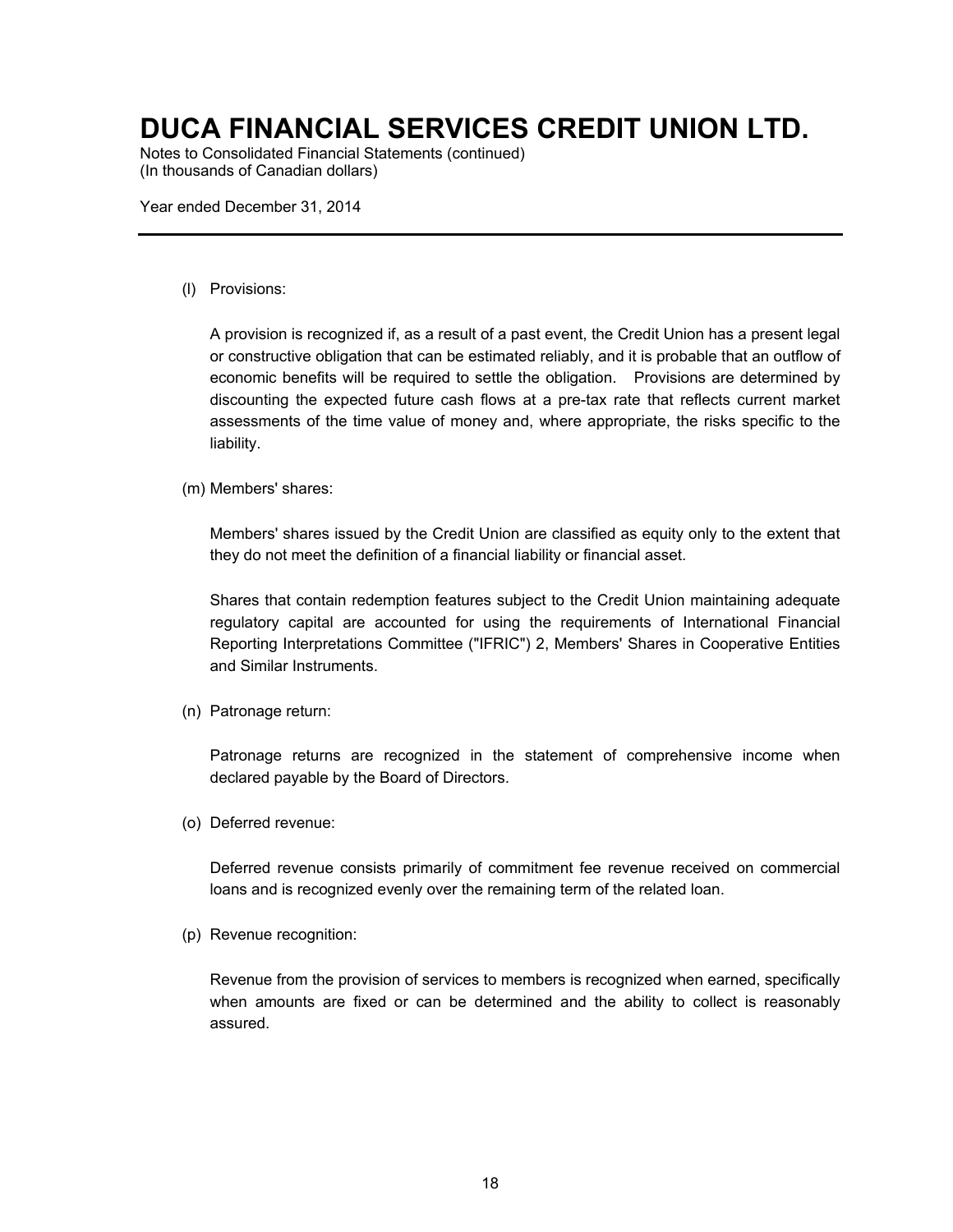Notes to Consolidated Financial Statements (continued) (In thousands of Canadian dollars)

Year ended December 31, 2014

#### (q) Goodwill:

Goodwill represents the excess of the cost of a business combination over, the total acquisition date fair value of the identifiable assets, liabilities and contingent liabilities acquired.

The carrying amounts of the Credit Union's intangible assets are reviewed at each reporting date to determine whether there is any indication of impairment. If any such indication exists then the asset's recoverable amount is estimated. For goodwill and intangible assets that have indefinite useful lives, the recoverable amount is estimated each year at the same time.

The recoverable amount of an asset or CGU is the greater of its value in use and its fair value less costs to sell. In assessing value in use, the estimated future cash flows are discounted to their present value using a pre-tax discount rate that reflects current market assessments of the time value of money and the risks specific to the asset.

An impairment loss is recognized if the carrying amount of an asset or a CGU exceeds its recoverable amount. Impairment losses are recognized in profit or loss. Impairment losses recognized in respect of CGUs are allocated first to reduce the carrying amount of any goodwill allocated to the CGU and then to reduce the carrying amount of the other assets in the unit (group of units) on a pro rata basis.

An impairment loss in respect of goodwill is not reversed. In respect of other intangible assets, impairment losses recognized in prior periods are assessed at each reporting date for any indications that the loss has decreased or no longer exists. An impairment loss is reversed if there has been a change in the estimates used to determine the recoverable amount. An impairment loss is reversed only to the extent that the asset's carrying amount does not exceed the carrying amount that would have been determined, net of depreciation or amortization, if no impairment loss had been recognized.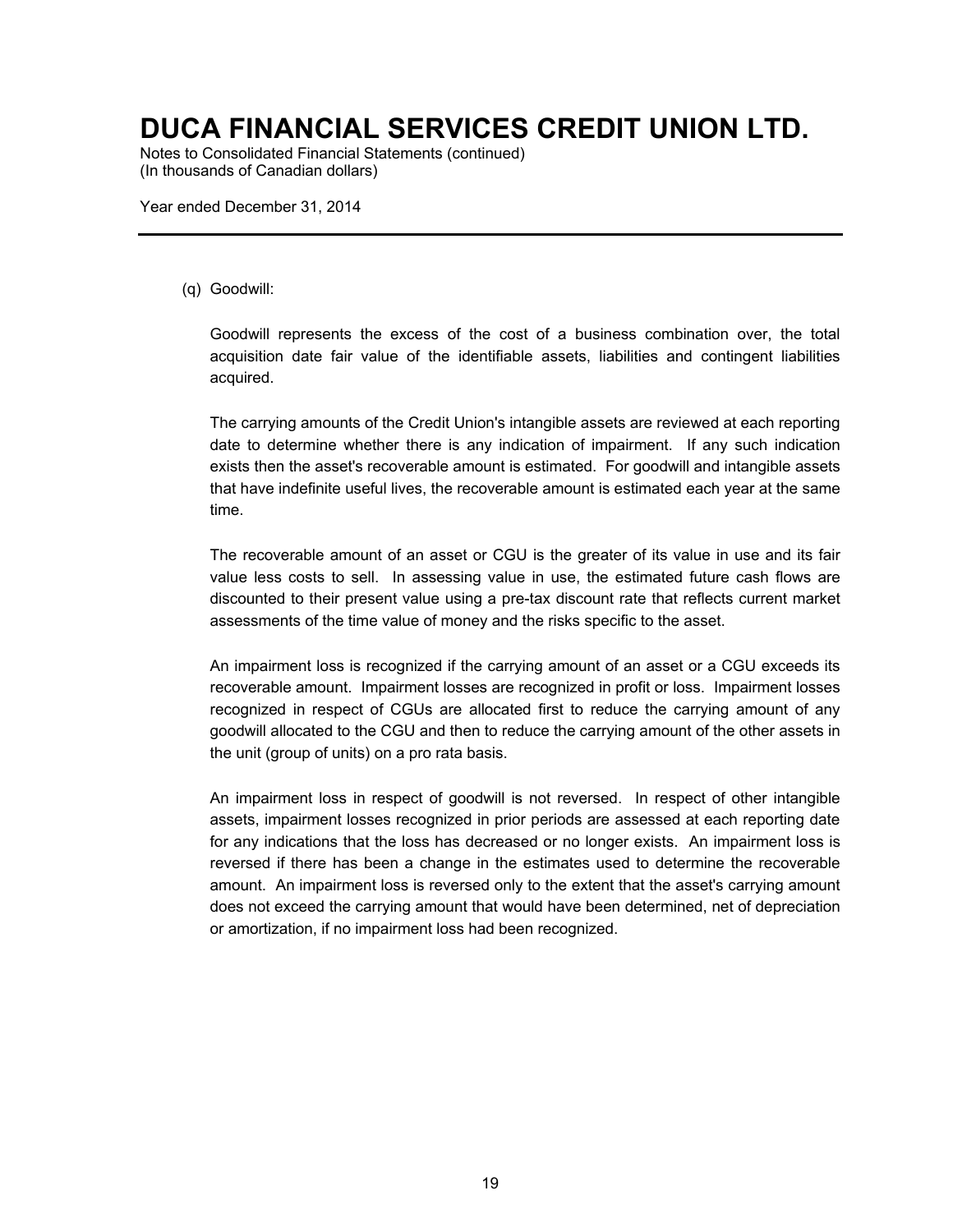Notes to Consolidated Financial Statements (continued) (In thousands of Canadian dollars)

Year ended December 31, 2014

(r) Foreign currency translation:

Foreign currency accounts are translated into Canadian dollars as follows:

At the transaction date, each asset, liability, revenue and expense denominated in a foreign currency is translated into Canadian dollars by the use of the exchange rate in effect at that date. At the year-end date, monetary assets and liabilities are translated into Canadian dollars by using the exchange rate in effect at the year-end date and the related translation differences are recognized in net income. Non-monetary assets and liabilities that are measured at historical cost are translated into Canadian dollars by using the exchange rate in effect at the date of the initial transaction and are not subsequently restated. Nonmonetary assets and liabilities that are measured at fair value or a revalued amount are translated into Canadian dollars by using the exchange rate in effect at the date the value is determined and the related translation differences are recognized in net income.

|                                                                                            |   | 2014   |    | 2013   |
|--------------------------------------------------------------------------------------------|---|--------|----|--------|
| Cash                                                                                       | S | 4.456  | \$ | 8,017  |
| Cash resources where maturities are within 3 months:<br>Deposits and bankers' acceptances: |   |        |    |        |
| Schedule I banks                                                                           |   | 3,527  |    | 3,533  |
| Central 1                                                                                  |   | 14,500 |    | 11,000 |
|                                                                                            |   | 18,027 |    | 14,533 |
|                                                                                            |   | 22,483 | S  | 22.550 |

#### **4. Cash and Cash Equivalents:**

The Credit Union has pledged \$3,500 of deposits and bankers' acceptances to secure its comprehensive credit facility.

Interest rates on deposits and bankers' acceptances range from 1.03% to 1.64%.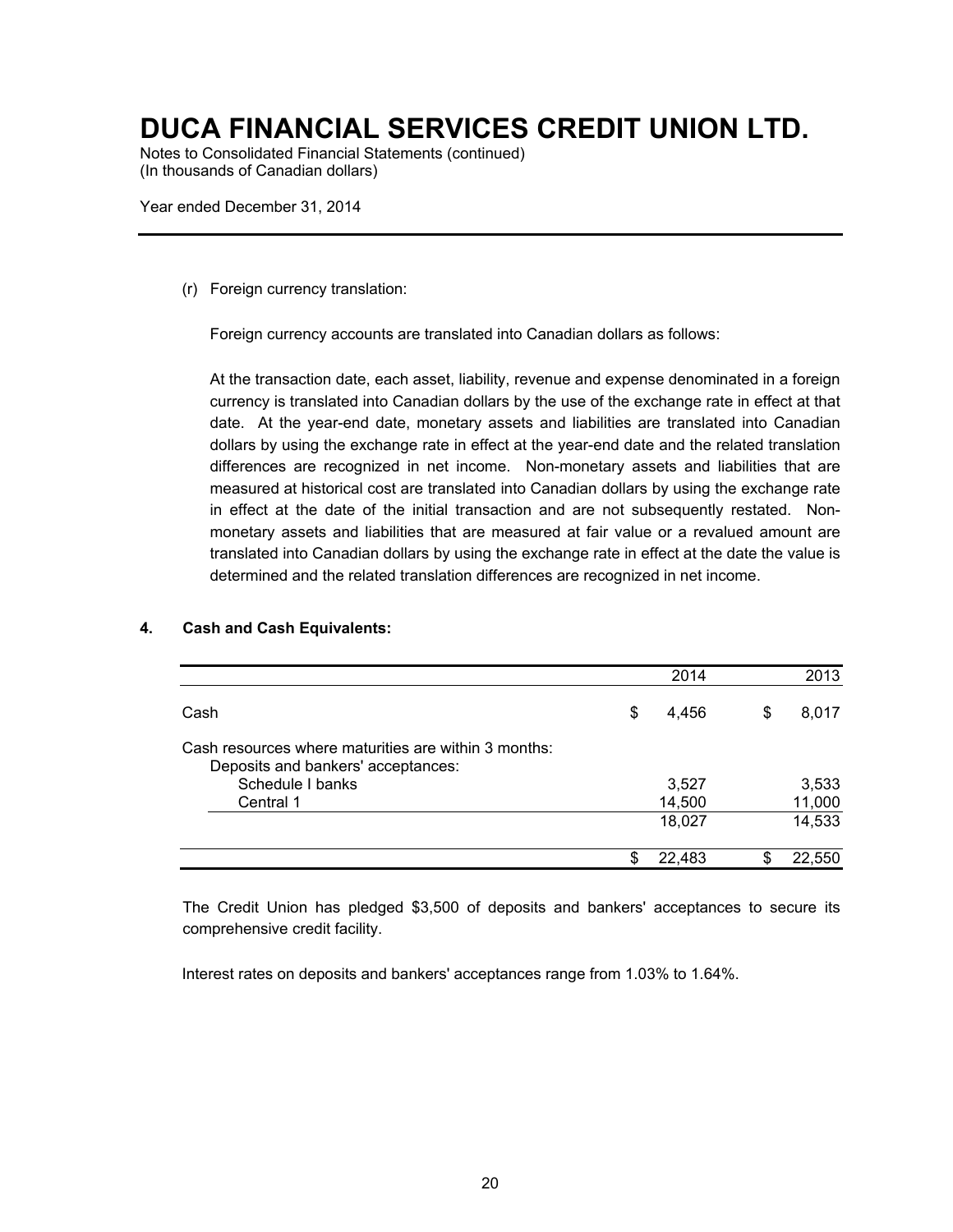Notes to Consolidated Financial Statements (continued) (In thousands of Canadian dollars)

Year ended December 31, 2014

#### **5. Investments:**

The following table provides information on the investments by type of security and issuer. The maximum exposure to credit risk would be the fair value as detailed below:

|                              |               | 2014 |         | 2013          |  |         |
|------------------------------|---------------|------|---------|---------------|--|---------|
|                              | Amount        |      | Yield   | Amount        |  | Yield   |
| Held to maturity:            |               |      |         |               |  |         |
| Central 1 Liquidity          |               |      |         |               |  |         |
| <b>Reserve Deposit</b>       |               |      |         |               |  |         |
| (Note 21)                    | \$<br>97,510  |      | $1.3\%$ | \$<br>84,510  |  | $1.2\%$ |
| Treasury Bills, Bank         |               |      |         |               |  |         |
| Deposits and Bankers'        |               |      |         |               |  |         |
| Acceptances                  | 9,462         |      | 1.4%    | 14,560        |  | $1.4\%$ |
| Central 1 Discount           |               |      |         |               |  |         |
| Deposits                     | 4,000         |      | 1.6%    | 1,000         |  | 1.9%    |
|                              | 110,972       |      |         | 100,070       |  |         |
| Fair Value through Profit or |               |      |         |               |  |         |
| Loss:                        |               |      |         |               |  |         |
| Shares of ZenBanx            |               |      |         |               |  |         |
| Holdings (ZBH)               | 2,319         |      | N/A     |               |  | N/A     |
| <b>Bonds</b>                 | 760           |      | 2.0%    | 4,704         |  | 2.4%    |
| Central 1 Shares             | 5,047         |      | N/A     | 4,384         |  | N/A     |
| Other                        | 1,138         |      | N/A     | 964           |  | N/A     |
|                              | 9,264         |      |         | 10,052        |  |         |
| Total Investments            | \$<br>120,236 |      |         | \$<br>110,122 |  |         |

The Credit Union has pledged \$6,500 of bank deposit notes to secure its comprehensive credit facility and \$3,000 to secure its interest rate swap agreements.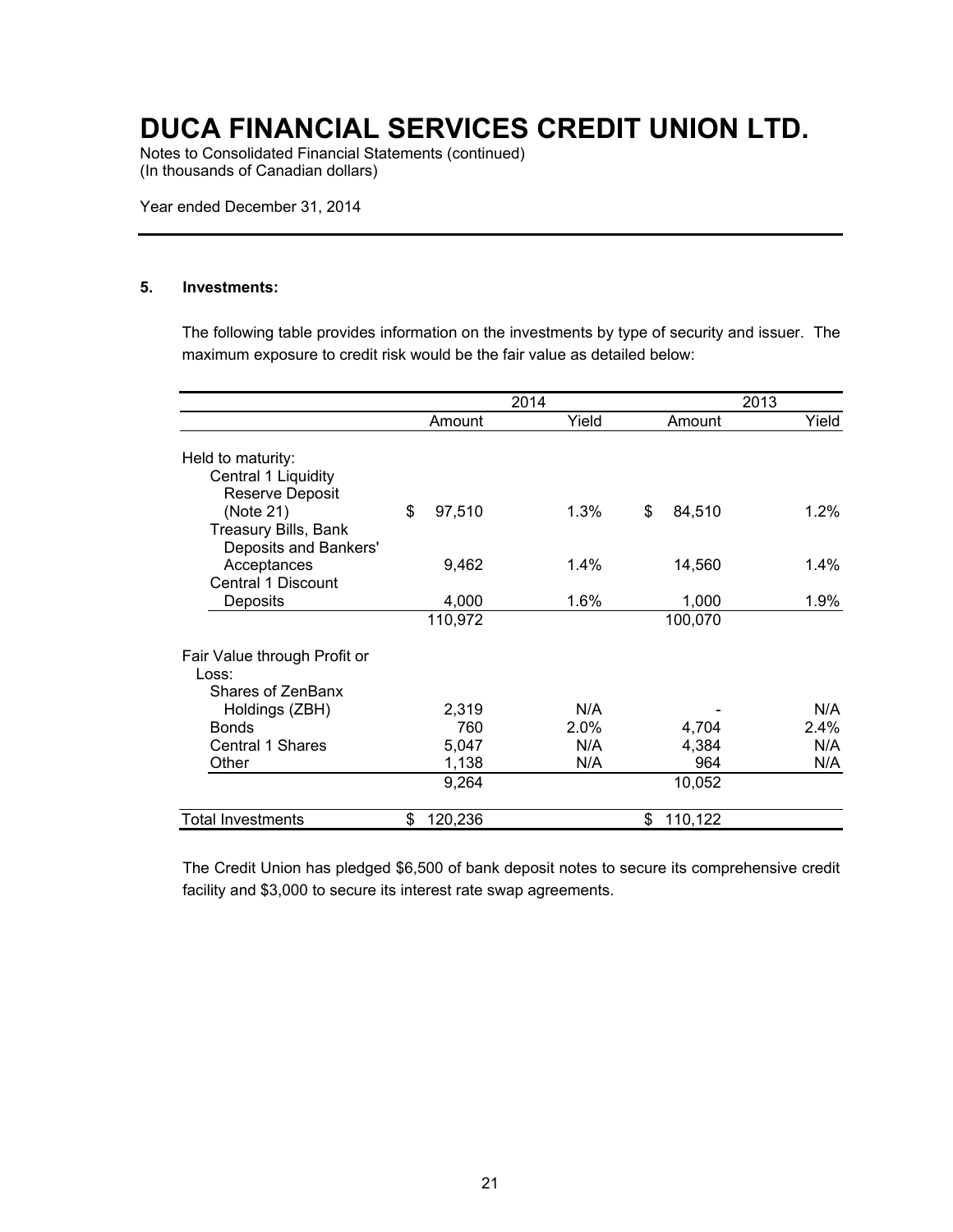Notes to Consolidated Financial Statements (continued) (In thousands of Canadian dollars)

Year ended December 31, 2014

#### **6. Member Loans:**

|                                                |    | 2014      |     | 2013      |
|------------------------------------------------|----|-----------|-----|-----------|
| <b>Residential Mortgages:</b>                  |    |           |     |           |
| Uninsured                                      | \$ | 781.963   | \$  | 627,299   |
| Insured by Canada Mortgage Housing Corporation |    | 48,048    |     | 36,548    |
| Insured by others                              |    | 171,740   |     | 109,913   |
| Securitized                                    |    | 91.031    |     |           |
|                                                |    | 1,092,782 |     | 773,760   |
| <b>Personal Loans</b>                          |    | 2,644     |     | 4,050     |
| <b>Commercial Loans</b>                        |    | 619,794   |     | 463,947   |
|                                                |    | 1,715,220 |     | 1,241,757 |
| Unamortized Broker Fees                        |    | 3,478     |     |           |
| <b>Accrued Interest Receivable</b>             |    | 2,459     |     | 2,050     |
| Allowance for Credit Losses                    |    | (6, 286)  |     | (2, 497)  |
| Net Loans to Members                           | S  | 1.714.871 | \$. | 1,241,310 |

(a) Terms and conditions:

Member loans can have either a variable or fixed rate of interest and they mature within five years.

Variable rate loans are based on a prime rate formula, ranging from prime minus 1% to prime plus 5.25%. The rate is determined by the type of security offered and the member's credit worthiness. The Credit Union's prime rate at December 31, 2014 was 3.00%.

The interest rate offered on fixed rate loans being advanced at December 31, 2014 ranges from 2.55% to 12%. The rate offered to a member varies with the type of security offered and the member's credit worthiness.

Residential mortgages are loans and lines of credit secured by residential property and are generally repayable monthly with either blended payments of principal and interest or interest only.

Personal loans consist of term loans and lines of credit that are not secured by real estate and, as such, have various repayment terms. Some of the personal loans are secured by wage assignments and personal property or investments.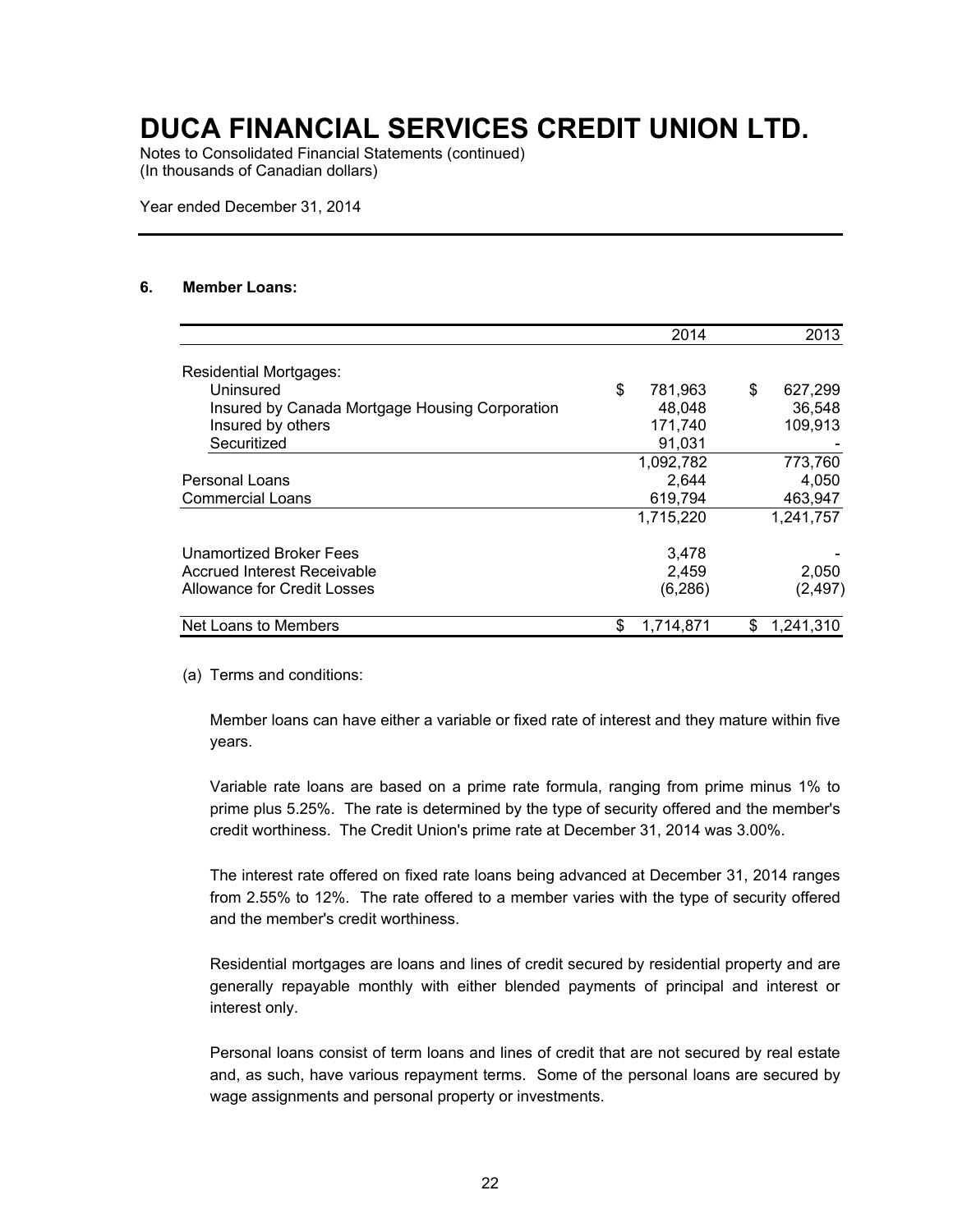Notes to Consolidated Financial Statements (continued) (In thousands of Canadian dollars)

Year ended December 31, 2014

Commercial loans consist of term loans, operating lines of credit and mortgages to individuals, partnerships and corporations, and have various repayment terms. They are secured by various types of collateral, including mortgages on real property, general security agreements, and charges on specific equipment, investments, and personal guarantees.

#### (b) Average yields to maturity:

Loans bear interest at both variable and fixed rates with the following average yields at December 31:

|                                                   |                 | 2014  |                 | 2013 |       |
|---------------------------------------------------|-----------------|-------|-----------------|------|-------|
|                                                   | Principal       | Yield | Principal       |      | Yield |
| Variable rate                                     | \$<br>483,477   | 4.02% | \$<br>373,702   |      | 3.7%  |
| Fixed Rate due<br>less than 1 year                | 166,192         | 4.96% | 129,164         |      | 5.4%  |
| <b>Fixed Rate due</b><br>between 1 and<br>5 years | 1,065,551       | 3.95% | 738,891         |      | 4.1%  |
|                                                   | \$<br>1,715,220 |       | \$<br>1,241,757 |      |       |

#### (c) Concentration of risk:

The Credit Union has no exposure to groupings of individual loans which concentrate risk and create exposure as no individual or related groups of member loans exceed 10% of member loans outstanding. All member loans are with members with assets located in Ontario.

#### **7. Allowance for Credit Losses:**

Total allowance for credit losses comprises:

|                                            | 2014                 | 2013           |
|--------------------------------------------|----------------------|----------------|
| Collective allowance<br>Specific allowance | \$<br>2.657<br>3.629 | \$2,173<br>324 |
| Total allowance                            | 6.286                | \$2.497        |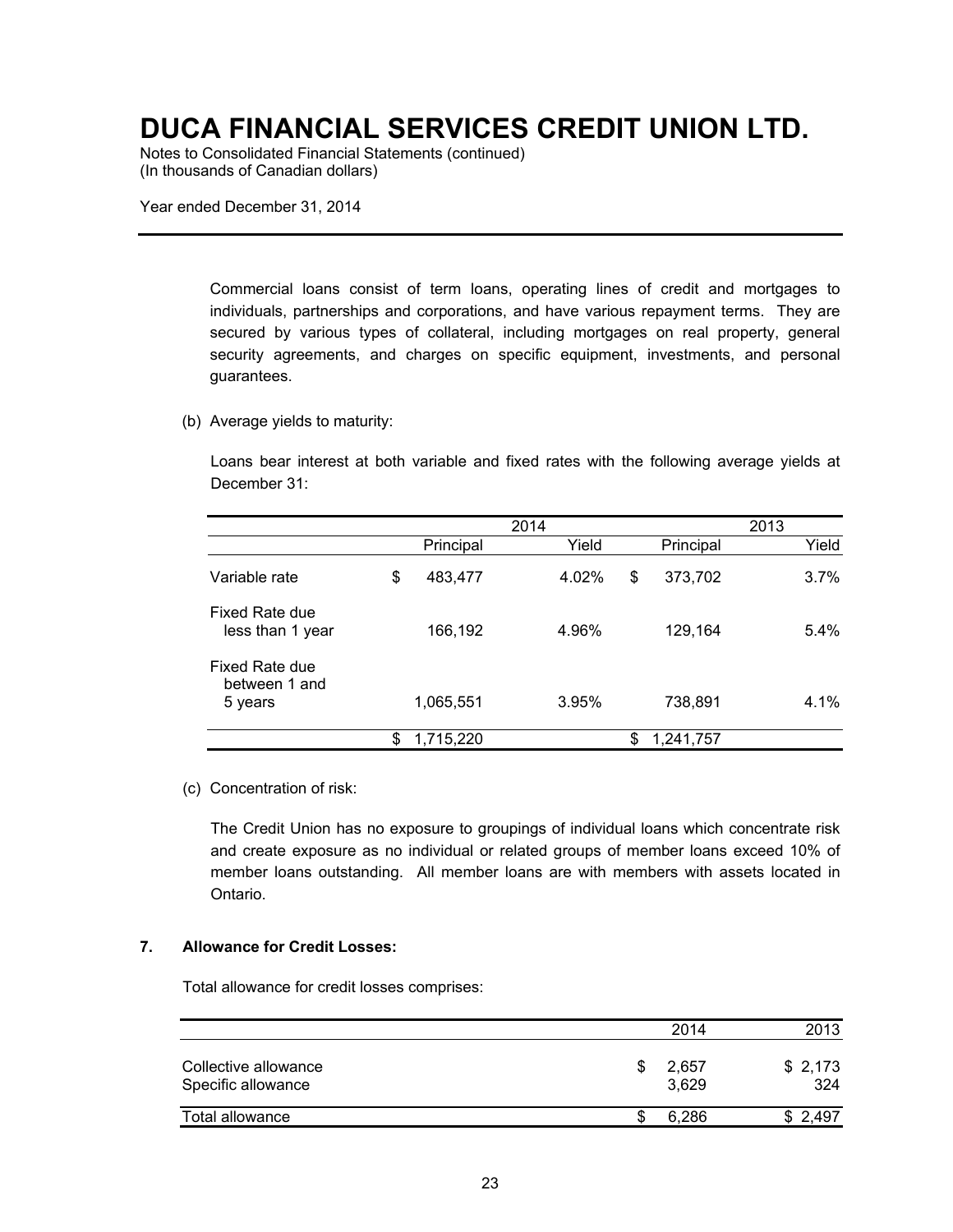Notes to Consolidated Financial Statements (continued) (In thousands of Canadian dollars)

Year ended December 31, 2014

| 2014                                                         | Residential<br>mortgage | Personal      | Commercial   | Total         |
|--------------------------------------------------------------|-------------------------|---------------|--------------|---------------|
| Balance, January 1, 2014<br>Recoveries of loans previously   | \$<br>146               | \$<br>592     | \$<br>1.759  | \$<br>2,497   |
| written off<br>Provision for credit losses                   | 147                     | (11)<br>(210) | (3)<br>4.199 | (14)<br>4,136 |
| Loans previously provided<br>for written off                 | (23)                    | (73)          | (237)        | (333)         |
| Balance, December 31, 2014                                   | \$<br>270               | \$<br>298     | \$<br>5,718  | \$<br>6,286   |
| Gross principal balance of<br>individually impaired<br>loans | \$<br>759               | \$<br>290     | \$<br>21.404 | \$<br>22,453  |

| 2013                                                                    | Residential<br>mortgage | Personal    | Commercial     | Total          |
|-------------------------------------------------------------------------|-------------------------|-------------|----------------|----------------|
| Balance, January 1, 2013<br>Recoveries of loans previously              | \$<br>105               | \$<br>556   | \$<br>1.105    | \$<br>1,766    |
| written off<br>Provision for credit losses<br>Loans previously provided | 56                      | (13)<br>125 | (342)<br>1,507 | (355)<br>1,688 |
| for written off                                                         | (15)                    | (76)        | (511)          | (602)          |
| Balance, December 31, 2013                                              | \$<br>146               | \$<br>592   | \$<br>1,759    | \$<br>2,497    |
| Gross principal balance of<br>individually impaired loans               | \$<br>986               | \$<br>254   | \$<br>18.107   | \$<br>19,347   |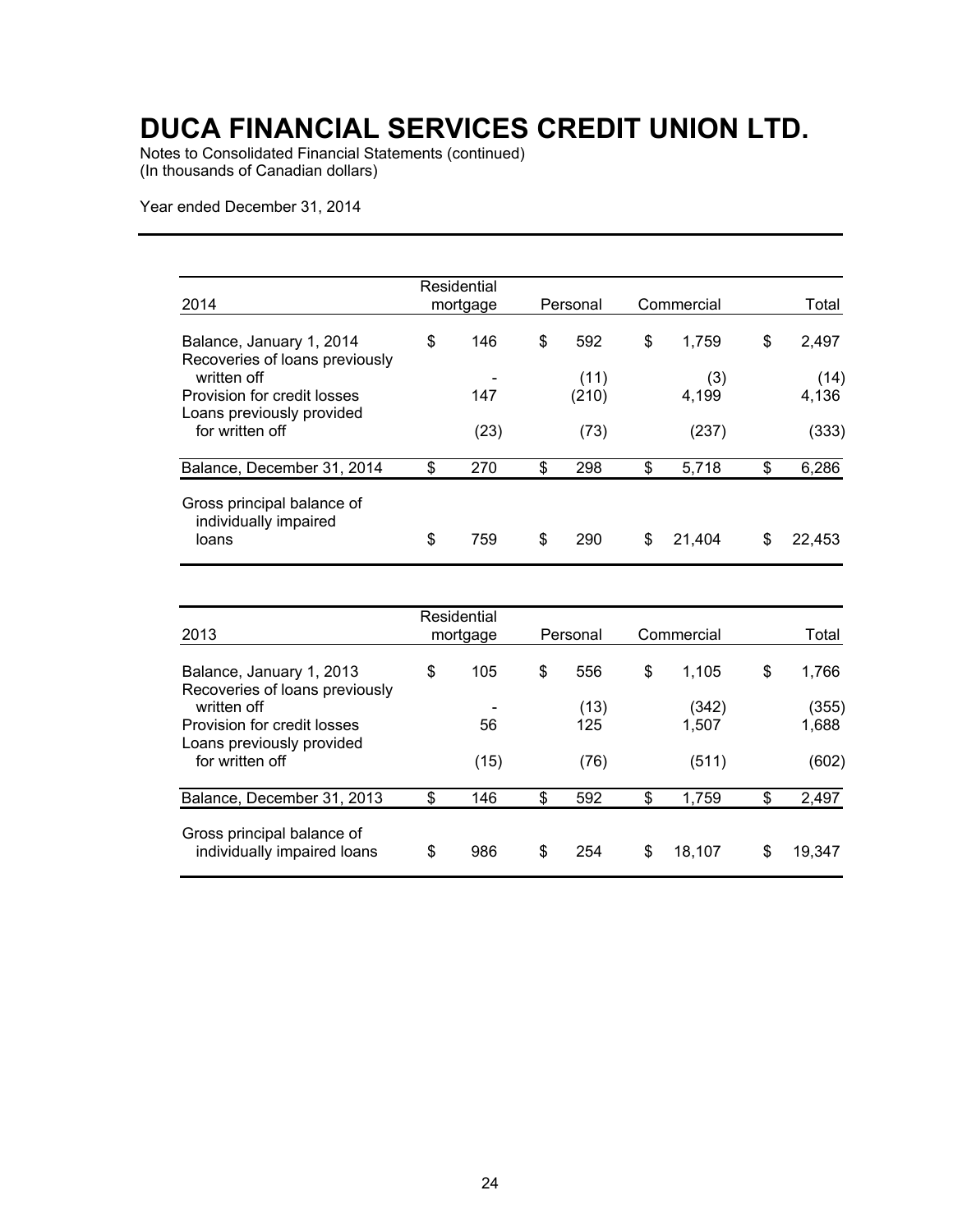Notes to Consolidated Financial Statements (continued) (In thousands of Canadian dollars)

Year ended December 31, 2014

Analysis of individual loans that are past due based on age are shown below:

|                            |                 | 2014  | 2013      |
|----------------------------|-----------------|-------|-----------|
| Period of delinquency:     |                 |       |           |
| Less than 30 days          | \$<br>27,221    | \$    | 39,968    |
| 30 to 89 days              |                 | 2,841 | 1,590     |
| 90 to 179 days             | 11,001          |       | 10,768    |
| 180 to 365 days            |                 | 2,623 | 840       |
| Over 365 days              |                 | 248   | 1,404     |
| Total loans in arrears     | 43,934          |       | 54.570    |
| Total loans not in arrears | 1,671,286       |       | 1,187,187 |
| Total loans                | \$<br>1.715.220 | \$    | 1.241.757 |

As at December 31, 2014, total loans past due but not impaired was \$21,481 (2013 - \$35,223).

Key assumptions in determining the collective allowance for impaired loans:

The Credit Union has determined the likely impairment loss on loans which have not maintained the loan repayments in accordance with the loan contract, or where there is other evidence of potential impairment such as industrial restructuring, job losses or economic circumstances. In identifying the impairment likely from these events, the Credit Union estimates the potential impairment using the loan type, industry, geographical location, type of loan security, the length of time the loans are past due and the historical loss experience. The circumstances may vary for each loan over time, resulting in higher or lower impairment losses. The methodology and assumptions used for estimating future cash flows are reviewed regularly by the Credit Union to reduce any differences between loss estimates and actual loss experience.

An estimate of the collective allowance is based on the period of repayments that are past due.

For purposes of the collective allowance, loans are classified into separate groups with similar risk characteristics, based on the type of product and type of security.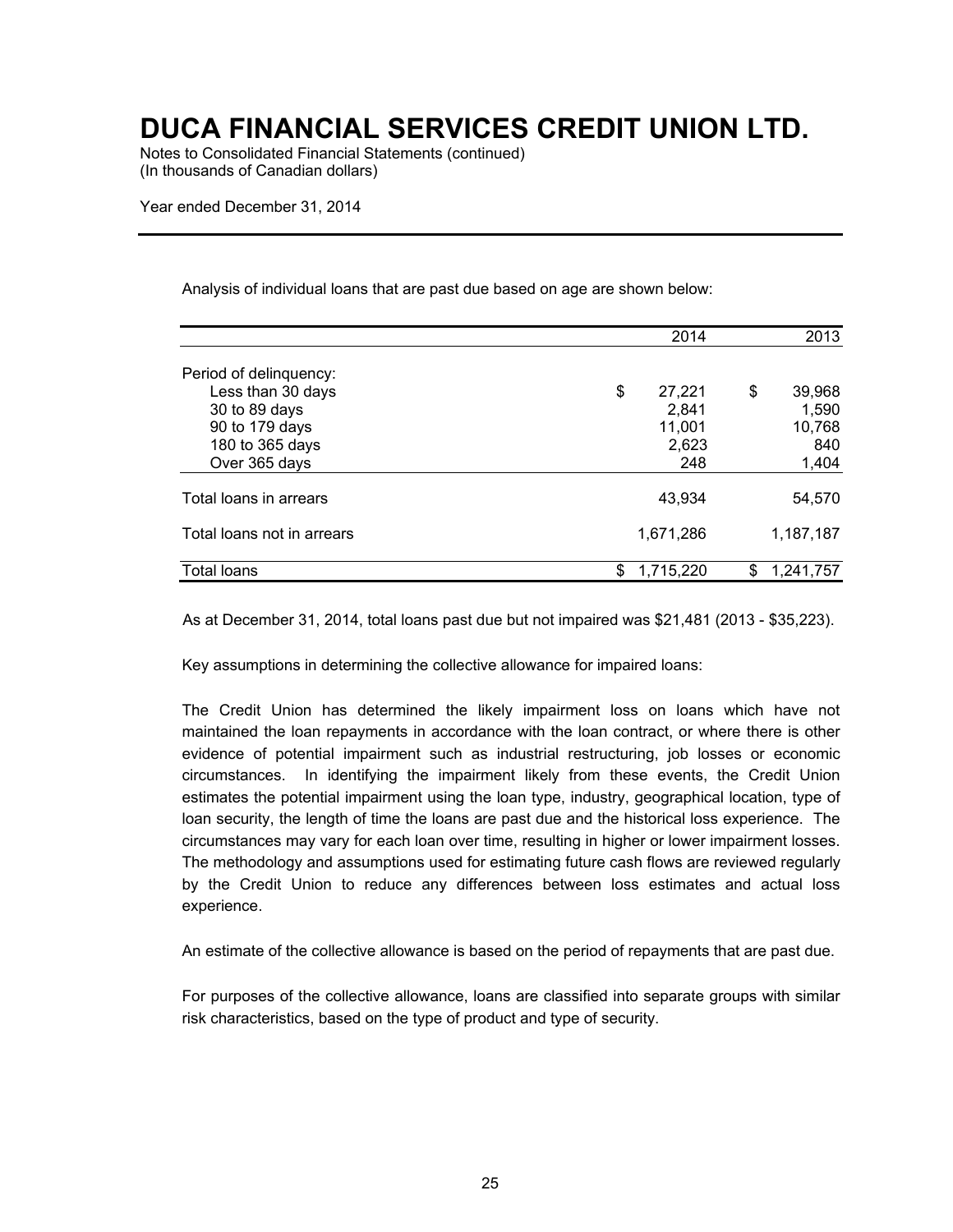Notes to Consolidated Financial Statements (continued) (In thousands of Canadian dollars)

Year ended December 31, 2014

#### **8. Securitization Activity:**

As a requirement of the National Housing Authority Mortgage-Backed Securities ("NHA MBS") and Canada Mortgage Bond ("CMB") programs, the Credit Union assigns to Canada Mortgage Housing Corporation ("CMHC") all of its interest in securitized mortgage pools. If the Credit Union fails to make timely payment under an NHA MBS or CMB security, CMHC may enforce the assignment of the mortgages included in all the mortgage pools backing the MBS issued.

In December 2014, the Credit Union securitized \$91,251 in residential mortgages with a contractual yield of 2.761% with an average remaining maturity of 56 months. The balance at December 31, 2014 was \$91,031. The corresponding securitization liability of \$91,251 had a contractual yield of 1.71%.

#### **9. Other Assets:**

|                                            |   | 2014         | 2013         |
|--------------------------------------------|---|--------------|--------------|
| Prepaid expenses<br>Pension plan (Note 10) | S | 2,042<br>154 | 1,239<br>237 |
|                                            |   | 2.196        | .476         |

#### **10. Pension Plan:**

The Credit Union has a defined contribution pension plan and a supplementary executive retirement plan ("SERP") for senior executives under which costs and obligations are determined using the projected benefit method of actuarial valuation prorated on service.

On December 31, 2012, the SERP was closed to new members.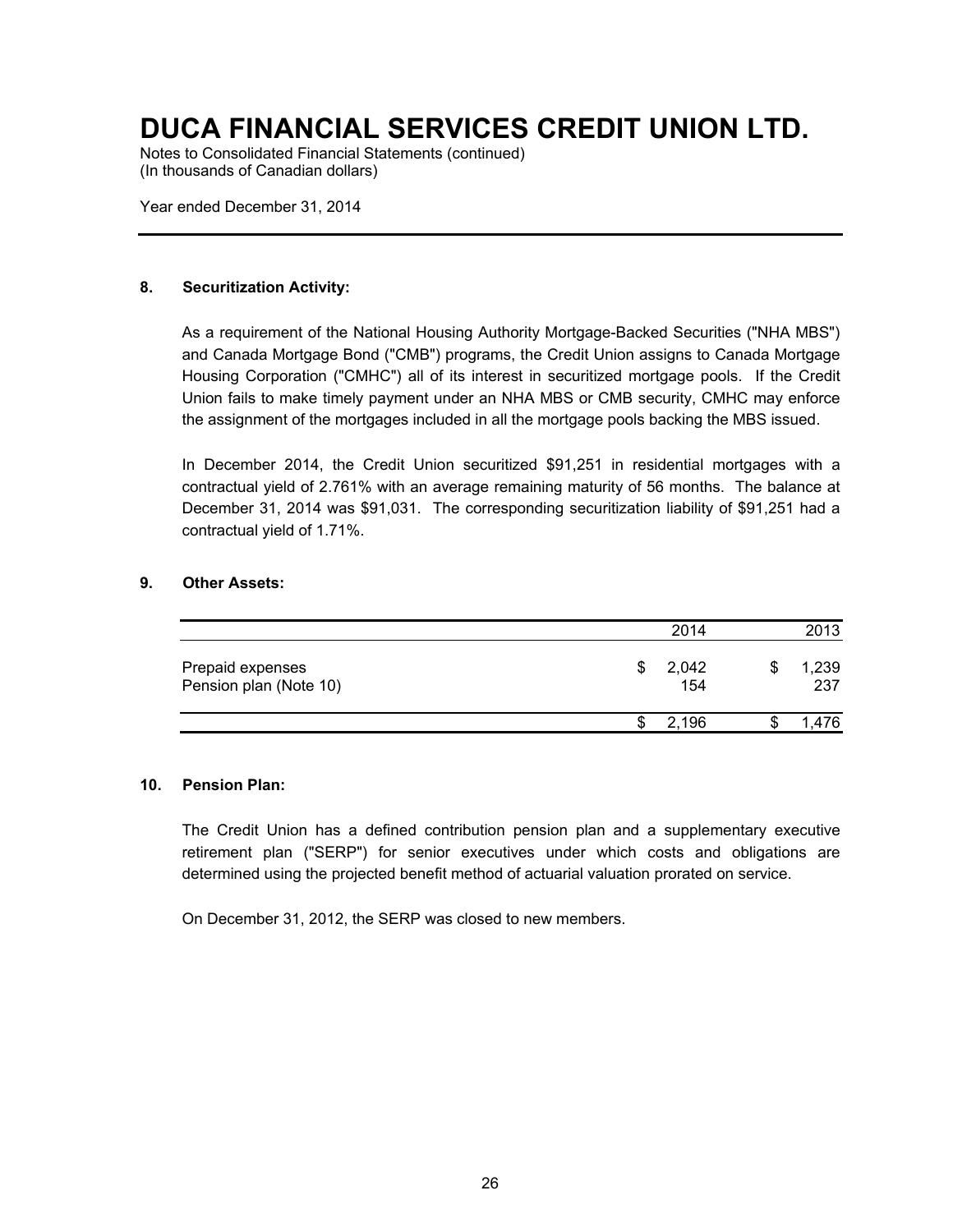Notes to Consolidated Financial Statements (continued) (In thousands of Canadian dollars)

Year ended December 31, 2014

Information about the Credit Union's SERP and pension plan is as follows:

|                                               | 2014        | 2013        |
|-----------------------------------------------|-------------|-------------|
| Accrued benefit obligation:                   |             |             |
| Balance, beginning of year                    | \$<br>1,112 | \$<br>1,141 |
| Current service cost                          |             | 7           |
| Benefit payments                              | (419)       |             |
| Actuarial loss (gain)                         | 105         | (55)        |
| Interest expense                              | 44          | 19          |
|                                               |             |             |
| Balance, end of year                          | \$<br>842   | \$<br>1,112 |
|                                               |             |             |
| Plan assets, at fair value:                   |             |             |
| Balance, beginning of year                    | \$<br>1,349 | \$<br>1,405 |
| Interest income                               | 65          | 27          |
| Payments                                      | (419)       |             |
| Actuarial gain (loss)                         | 17          | (83)        |
| Other                                         | (16)        |             |
| Balance, end of year                          | \$<br>996   | \$<br>1,349 |
| Funded status:                                |             |             |
| Plan surplus                                  | \$<br>154   | \$<br>237   |
|                                               |             |             |
| Accrued benefit asset for accounting purposes | \$<br>154   | \$<br>237   |
|                                               |             |             |
|                                               | 2014        | 2013        |
|                                               |             |             |
| Retirement plan expense:                      | \$          |             |
| Current service cost                          | 29          | \$<br>26    |
| Total retirement plan expense                 | \$<br>29    | \$<br>26    |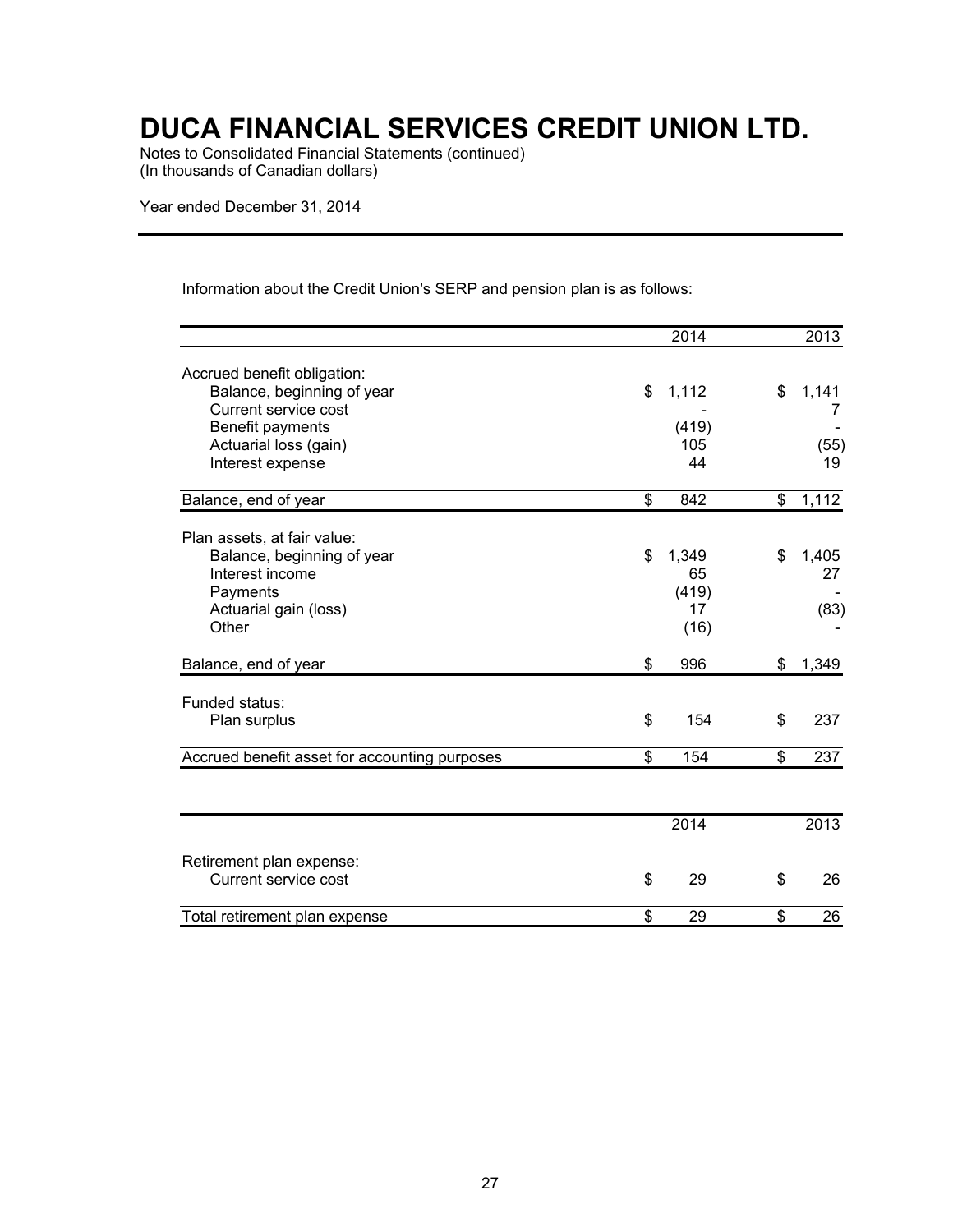Notes to Consolidated Financial Statements (continued) (In thousands of Canadian dollars)

Year ended December 31, 2014

The significant actuarial assumptions adopted in measuring the Credit Union's plan assets and accrued benefit obligations are as follows:

|                               | 2014 | 2013    |
|-------------------------------|------|---------|
| Discount rate                 | 4.0% | 4.9%    |
| Rate of compensation increase | 2.0% | $2.0\%$ |

Benefits paid from the SERP during the year were \$419 (2013 - Nil).

The expected return on plan assets is equal to the weighted average return appropriate to each class of asset within the plan. The return attributed to each class has been reached following discussions with the Credit Union's actuaries.

The most recent actuarial valuation was dated January 30, 2014.

The Credit Union operates a defined contribution pension plan for its employees. It contributes a percentage of employee salaries to the plan. The amount of the expense for the year was \$352 (2013 - \$302).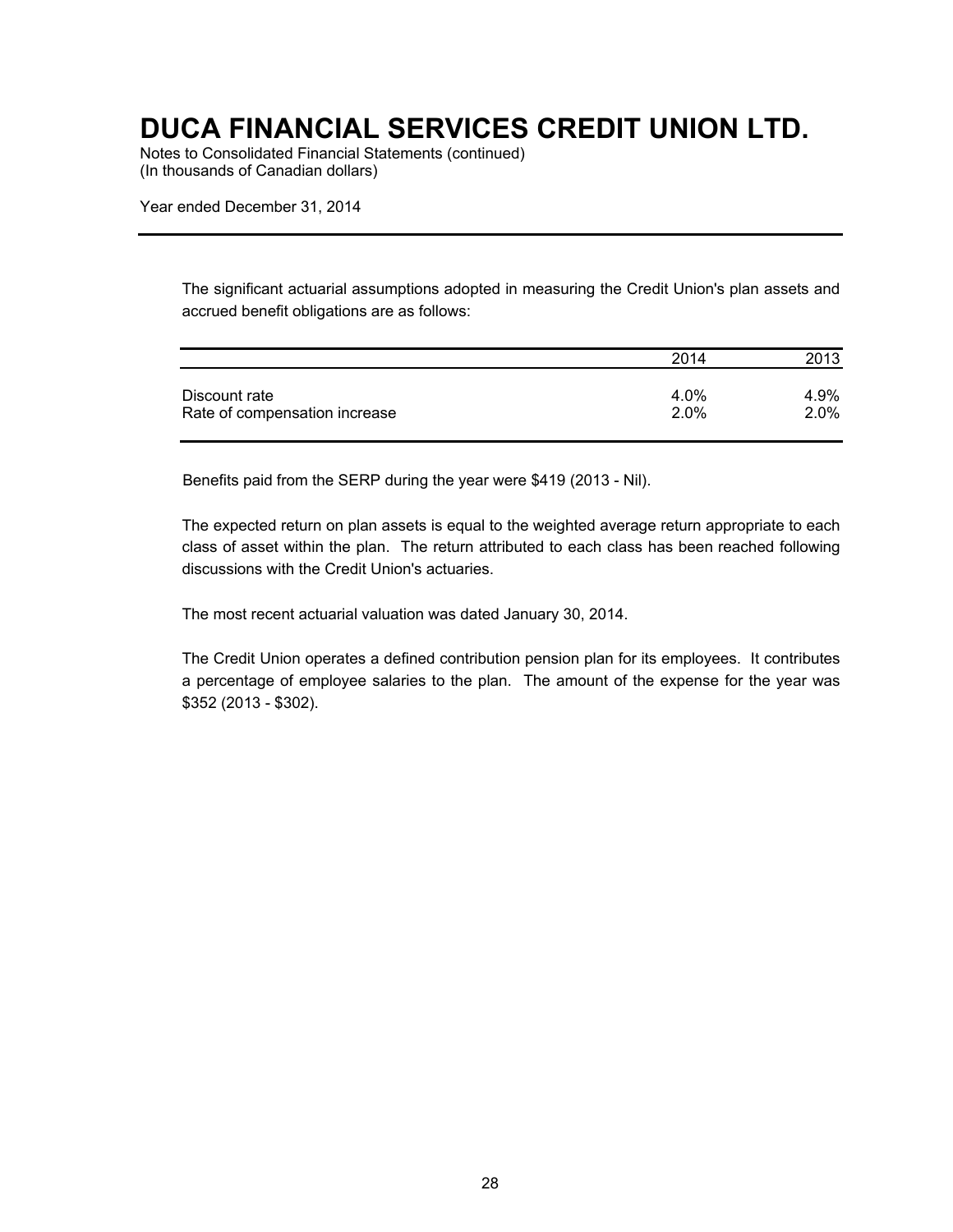Notes to Consolidated Financial Statements (continued) (In thousands of Canadian dollars)

Year ended December 31, 2014

### **11. Property and Equipment:**

|                                                                      | Land      | <b>Buildings</b>    | Leasehold<br>improvements   | Computer<br>hardware<br>and<br>software | Furniture<br>and<br>fixtures | Total                          |
|----------------------------------------------------------------------|-----------|---------------------|-----------------------------|-----------------------------------------|------------------------------|--------------------------------|
| Cost                                                                 |           |                     |                             |                                         |                              |                                |
| Balance,<br>December 31,<br>2013<br><b>Additions</b><br>Dispositions | \$<br>739 | \$<br>10,500<br>125 | \$<br>3,369<br>105<br>(876) | \$<br>4,761<br>1,177                    | \$<br>5,869<br>670           | \$<br>25,238<br>2,077<br>(876) |
| Balance,<br>December 31,<br>2014                                     | \$<br>739 | \$<br>10,625        | \$<br>2,598                 | \$<br>5,938                             | \$<br>6,539                  | \$<br>26,439                   |
| <b>Accumulated</b><br>depreciation                                   |           |                     |                             |                                         |                              |                                |
| Balance,<br>December 31,<br>2013<br>Depreciation<br>Dispositions     | \$        | \$<br>1,927<br>336  | \$<br>2,028<br>230<br>(596) | \$<br>3,609<br>330                      | \$<br>4,250<br>429           | \$<br>11,814<br>1,325<br>(596) |
| Balance,<br>December 31,<br>2014                                     | \$        | \$<br>2,263         | \$<br>1,662                 | \$<br>3,939                             | \$<br>4,679                  | \$12,543                       |
| Net book value                                                       |           |                     |                             |                                         |                              |                                |
| December 31,<br>2013<br>December 31,                                 | \$<br>739 | \$<br>8,573         | \$<br>1,341                 | \$<br>1,152                             | \$<br>1,619                  | \$<br>13,424                   |
| 2014                                                                 | 739       | 8,362               | 936                         | 1,999                                   | 1,860                        | 13,896                         |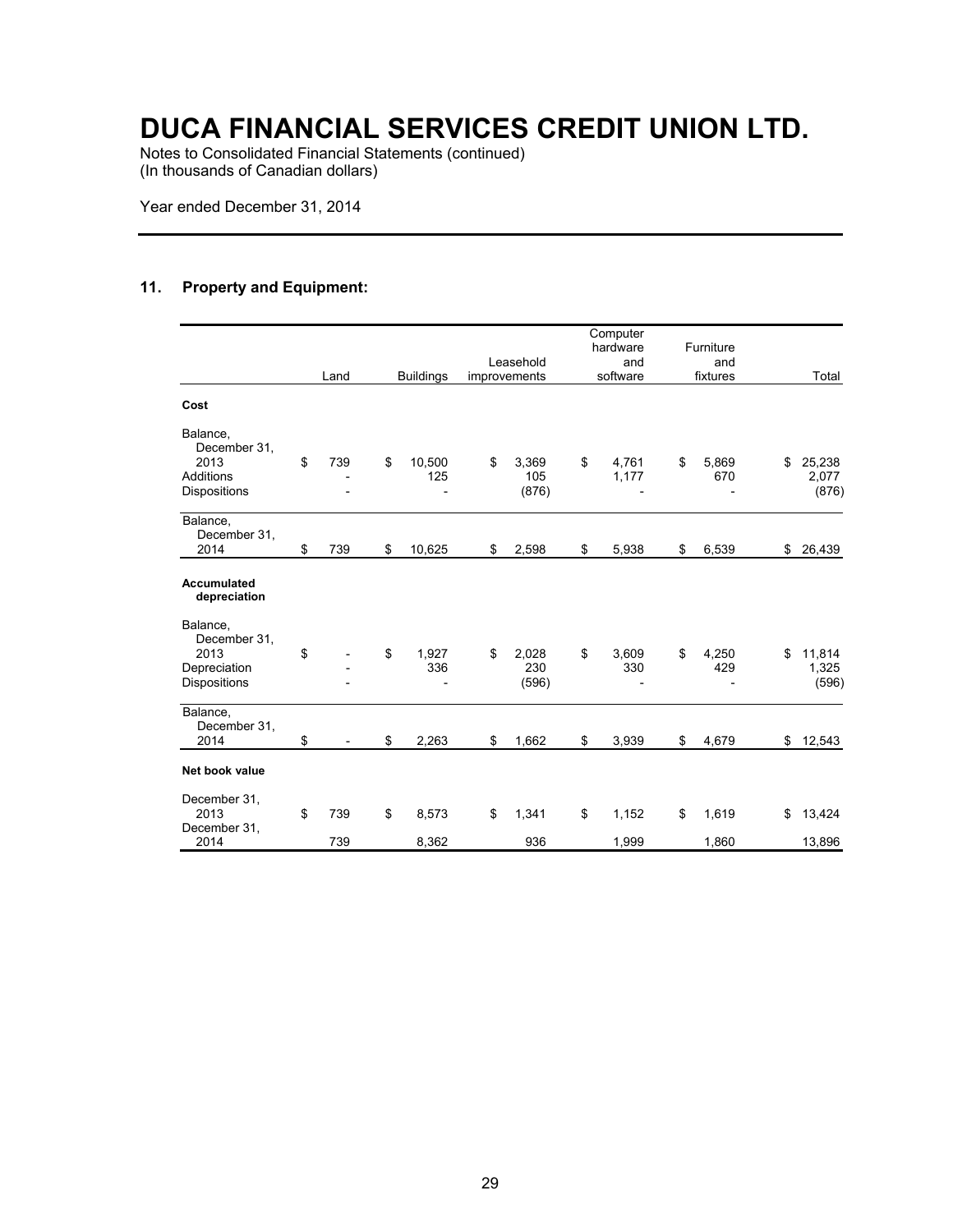Notes to Consolidated Financial Statements (continued) (In thousands of Canadian dollars)

Year ended December 31, 2014

#### **12. Member Deposits:**

|                                | 2014          |    | 2013      |
|--------------------------------|---------------|----|-----------|
| Demand deposit accounts        | \$<br>344,343 | \$ | 295,019   |
| Term deposits                  | 829,689       |    | 559,597   |
| Registered deposits            | 436,377       |    | 389,545   |
| Foreign currency accounts      | 18,964        |    | 15,308    |
|                                | 1,629,373     |    | 1,259,469 |
| Accrued interest payable       | 13,380        |    | 10,061    |
| <b>Unamortized Broker Fees</b> | (1,958)       |    | (485)     |
|                                | 1,640,795     | S  | 1,269,045 |

(a) Term and conditions:

Demand deposit accounts include chequing accounts, savings accounts, and daily interest accounts, and are due on demand and bear interest at a variable rate up to 0.35% at December 31, 2014. Interest is calculated daily and paid on the accounts monthly.

Term deposits bear fixed rates of interest for terms of up to seven years. Interest can be paid annually, semi-annually, monthly or upon maturity. The interest rates offered on term deposits issued on December 31, 2014 range from 0.50% to 3.00%.

The registered retirement savings plans accounts can be fixed or variable rate. The fixed rate accounts have terms and rates similar to the term deposit accounts described above. The variable rate accounts bear interest at rates to 0.25% at December 31, 2014. Registered retirement income funds consist of both fixed and variable rate products with terms and conditions similar to those of the registered retirement savings plans accounts described above. Members may make withdrawals from a registered retirement income fund account on a monthly, semi-annual, or annual basis. The regular withdrawal amounts vary according to individual needs and statutory requirements. The tax-free savings accounts can be fixed or variable rate with terms and conditions similar to those of the registered retirement savings plans accounts described above.

Foreign currency accounts include accounts from all of the above balances.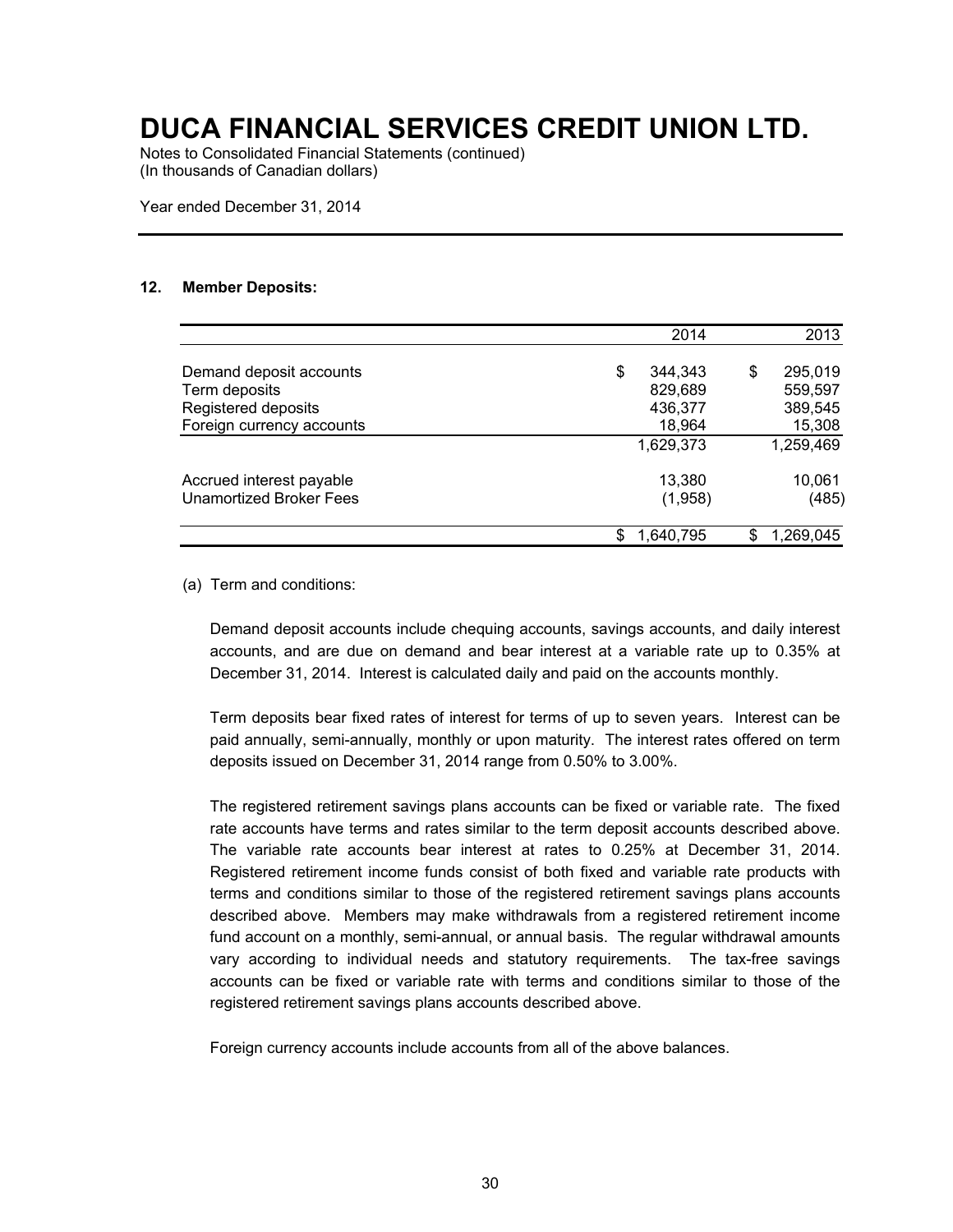Notes to Consolidated Financial Statements (continued) (In thousands of Canadian dollars)

Year ended December 31, 2014

#### (b) Average yields to maturity:

Members' deposits bear interest at both variable and fixed rates with the following average yields at:

|                                                               |   | Principal | $2014$ vield |         | Principal | 2013 yield |
|---------------------------------------------------------------|---|-----------|--------------|---------|-----------|------------|
| Variable rate<br>Fixed rate due less                          | S | 441,532   | 0.88%        | S       | 392.586   | 0.70%      |
| than one year<br>Fixed rate due between<br>one and five years |   | 583.583   | 2.07%        |         | 563.650   | 1.90%      |
|                                                               |   |           |              | 604.258 | 2.56%     |            |
|                                                               |   | 1,629,373 |              |         | 1,259,469 |            |

(c) Concentration of risk:

The Credit Union does not have an exposure to groupings of individual deposits which concentrate risk as no individual or related groups of member deposits exceed 10% of member deposits.

#### **13. Accounts Payable and Accrued Liabilities:**

|                                                                                                    |   | 2014               | 2013               |
|----------------------------------------------------------------------------------------------------|---|--------------------|--------------------|
| Creditors and accruals<br>Employee stock appreciation rights<br>Director stock appreciation rights | S | 5,557<br>164<br>77 | 3,659<br>226<br>66 |
|                                                                                                    |   | 5.798              | 3.951              |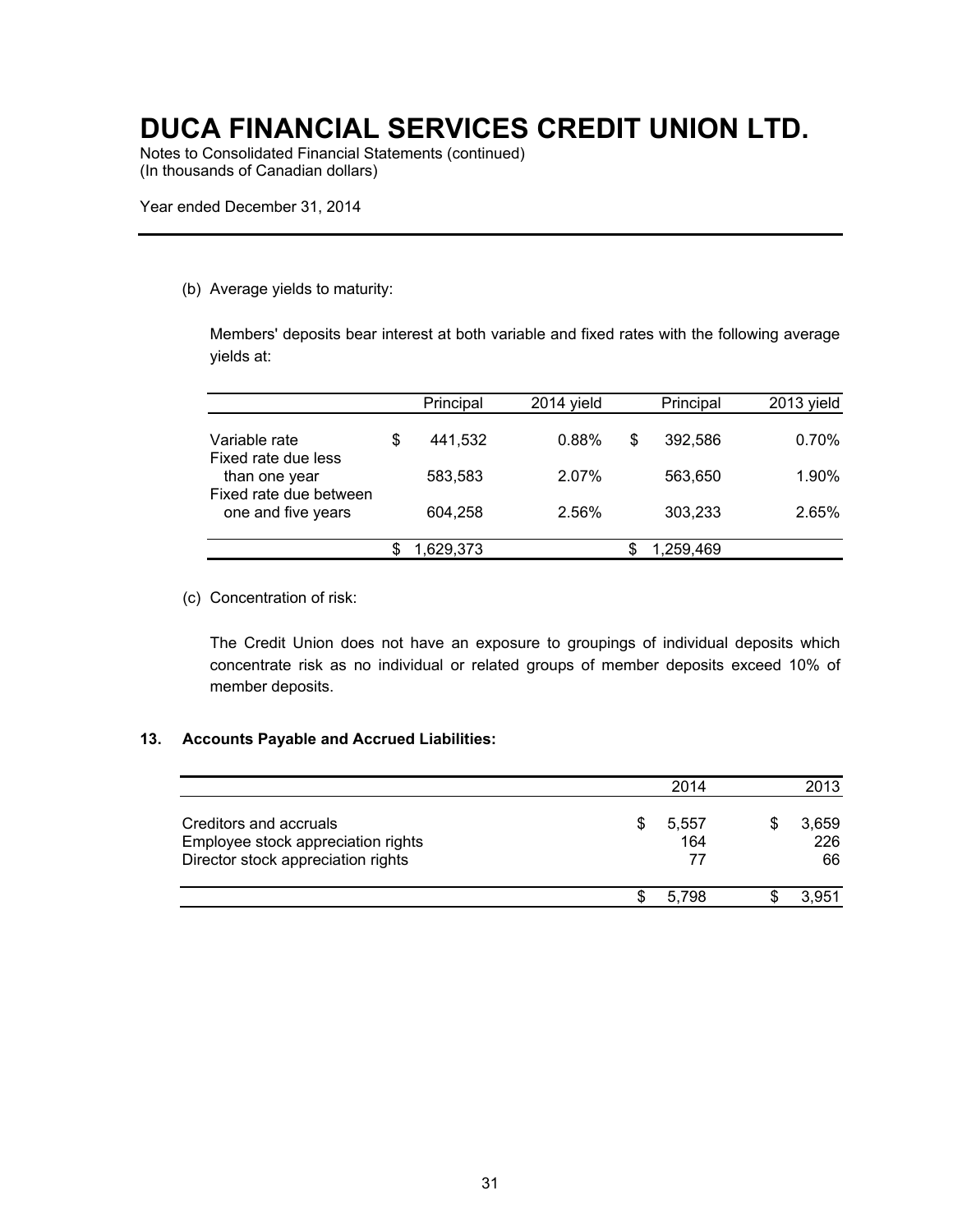Notes to Consolidated Financial Statements (continued) (In thousands of Canadian dollars)

Year ended December 31, 2014

#### **14. Income Taxes:**

The significant components of tax expense included in net income are composed of:

|                                                                                                                   |           | 2014         |    | 2013           |
|-------------------------------------------------------------------------------------------------------------------|-----------|--------------|----|----------------|
| Current tax expense:<br>Based on current year's taxable income<br>Adjustments for over provision in prior year    | \$        | 207<br>(165) | \$ | 1,973<br>(581) |
|                                                                                                                   | \$        | 42           | \$ | 1,392          |
| Deferred tax expense (recovery):<br>Origination and reversal of temporary<br>differences<br>Reduction in tax rate | \$<br>899 |              | \$ | (343)          |
|                                                                                                                   | \$        | 899          | \$ | (343)          |
| Total income tax expense                                                                                          | \$        | 941          | S  | 1.049          |

Difference between tax expense for the year and the expected income taxes based on the statutory tax rate of 26.5% (2013 - 26.5%) is as follows:

|                                                                                                                                                                                                                                                      |    | 2014                                           |   | 2013                             |
|------------------------------------------------------------------------------------------------------------------------------------------------------------------------------------------------------------------------------------------------------|----|------------------------------------------------|---|----------------------------------|
| Income for the year before income taxes                                                                                                                                                                                                              | S  | 1.864                                          | S | 8,070                            |
| Expected taxes based on the statutory rate<br>Other non-deductible portion of expenses<br>Loss on disposal of property<br>Losses for which no deferred tax asset is recognized<br>Over provision in prior years<br>Distributions to members<br>Other | \$ | 494<br>6<br>174<br>616<br>(165)<br>(244)<br>60 | S | 2.139<br>(581)<br>(257)<br>(255) |
| Total income tax expense                                                                                                                                                                                                                             | S  | 941                                            | S | 1.049                            |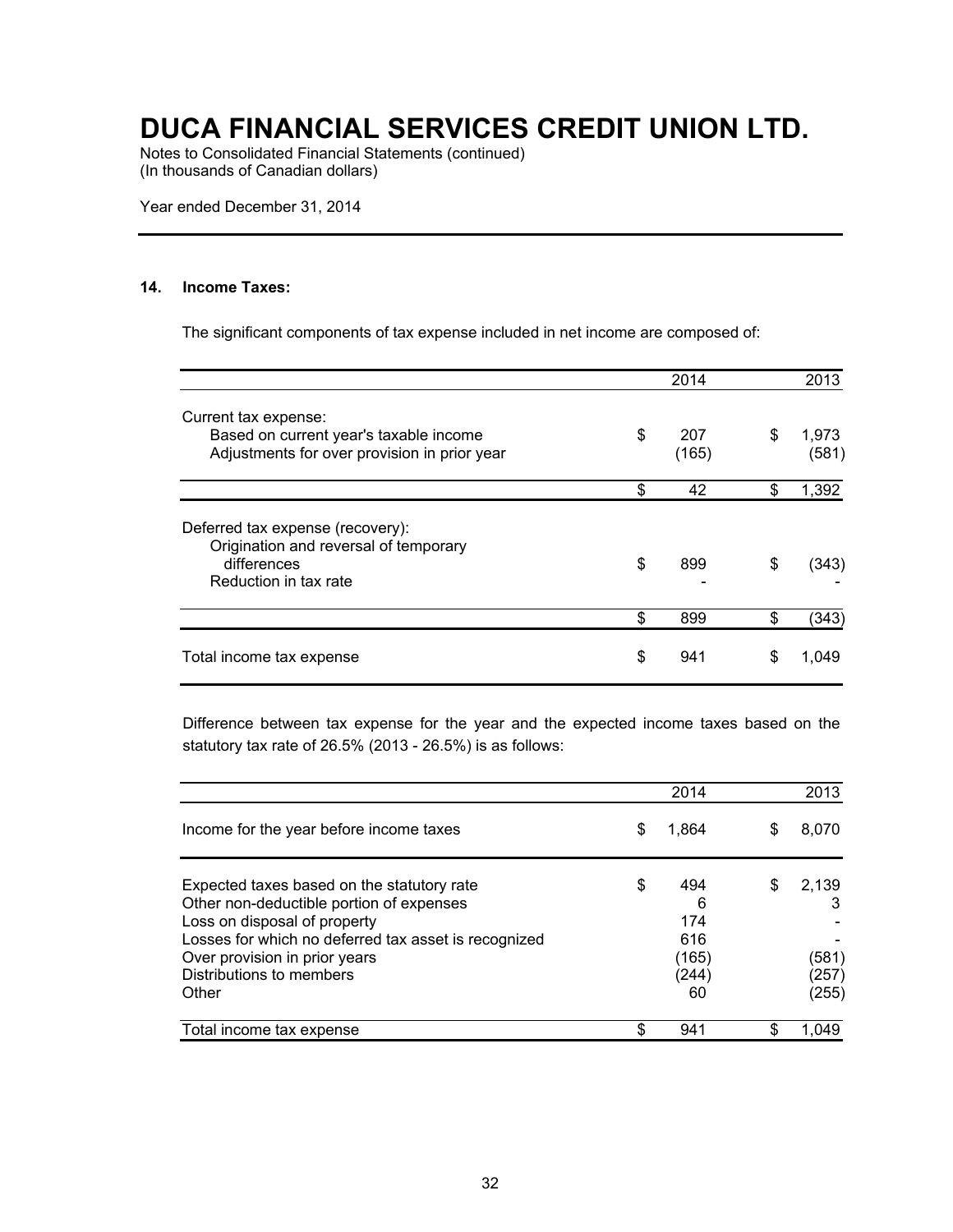Notes to Consolidated Financial Statements (continued) (In thousands of Canadian dollars)

Year ended December 31, 2014

The tax effects of temporary differences that give rise to significant portions of the deferred income tax assets and liabilities at December 31, 2014 and 2013 are presented below:

|                                                    | 2014        | 2013        |
|----------------------------------------------------|-------------|-------------|
| Deferred income tax assets:                        |             |             |
| Allowance for impaired loans                       | \$<br>790   | \$<br>584   |
| Loans to members                                   | 199         | 473         |
| Deferred revenue                                   | 570         | 116         |
| Accounts payable                                   | 64          | 77          |
| Other                                              |             | 4           |
| Total deferred income tax assets                   | \$<br>1,623 | \$<br>1,254 |
|                                                    |             |             |
|                                                    | 2014        | 2013        |
| Deferred income tax liabilities:                   |             |             |
| Member deposits                                    | \$<br>31    | \$<br>85    |
| Capital assets                                     | 118         | 217         |
| Accrued benefit asset                              | 41          | 58          |
| <b>Broker fees</b>                                 | 1,441       | 3           |
| Development costs                                  | 33          | 33          |
| Taxable capital gain                               | 515         | 515         |
| Other                                              |             |             |
| Total deferred income tax liabilities              | \$<br>2,179 | \$<br>911   |
| Total net deferred income tax assets (liabilities) | \$<br>(556) | \$<br>343   |

A deferred tax asset has not been recognized in respect of the non-capital losses of \$3,910 available for carry forward to offset taxable income in future years in ZBC.

In assessing the realisability of deferred tax assets, management considers whether it is probable that some portion or all of the deferred tax assets will be realized. The ultimate realization of deferred tax assets is dependent upon the generation of future taxable income in ZBC during the years in which those temporary differences become deductible. ZBC is still in the early stage of its existence and, as such, a deferred tax asset related to this tax loss has not been recognized at year end. The non-capital loss expires in 2035.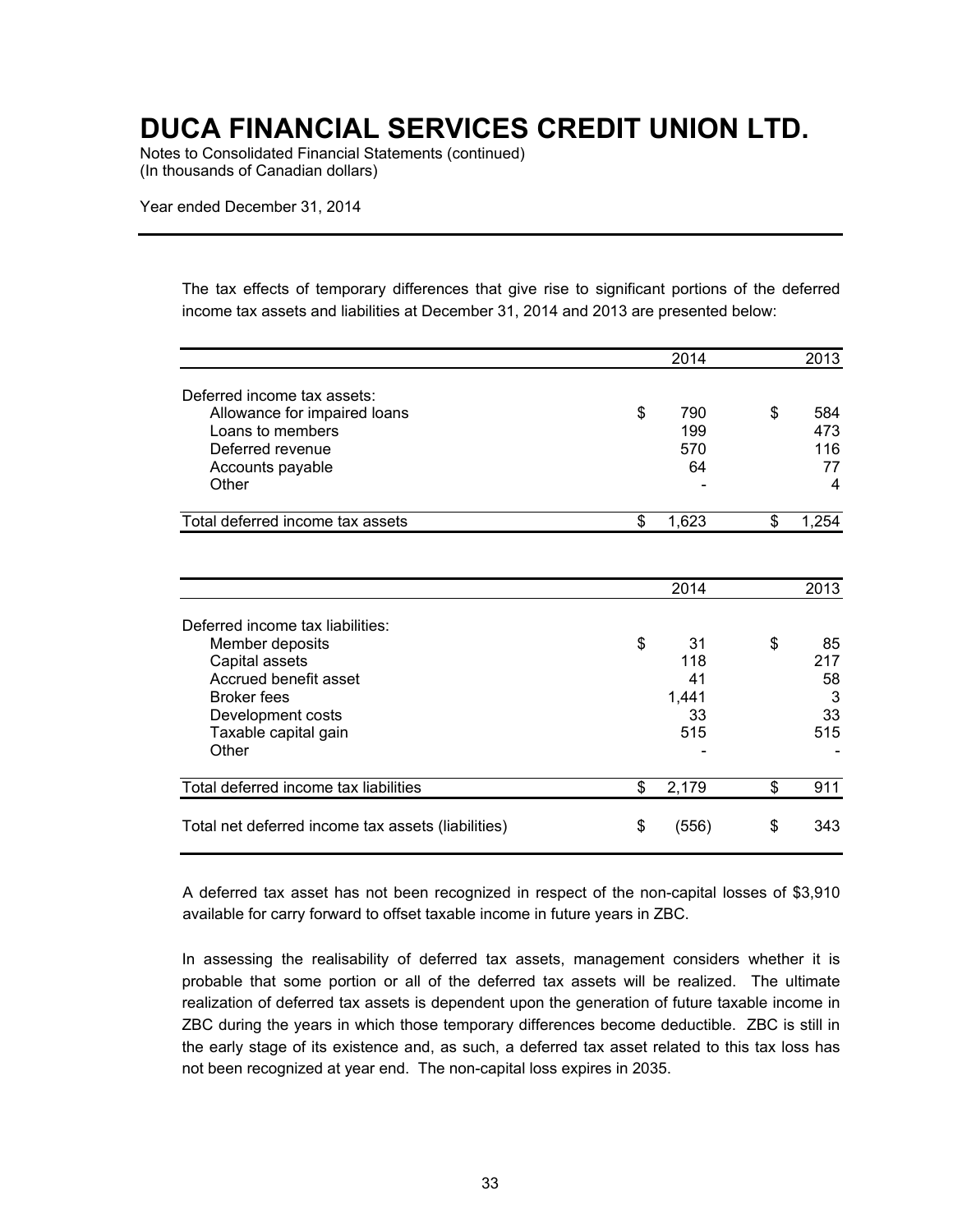Notes to Consolidated Financial Statements (continued) (In thousands of Canadian dollars)

Year ended December 31, 2014

#### **15. Derivative Financial Instruments:**

The Credit Union has entered into interest rate swap contracts to hedge the Credit Union's exposure to interest rate risks. As at December 31, 2014, the Credit Union had entered into interest rate swap contracts for a total of \$25,000 (2013 - \$50,000) of notional principal whereby the Credit Union has agreed to pay fixed interest rates and receive at variable interest rates based on Banker's Acceptance rates for one month. These swap contracts have fixed interest rates ranging from 1.75% to 3.04%. The corresponding liability at year end is \$320 (2013 - \$812). The Credit Union has pledged \$3,000 in investments to secure these agreements.

| These agreements mature as follows:<br>2015<br>2016 | \$<br>10,000<br>15,000 |
|-----------------------------------------------------|------------------------|
|                                                     | \$<br>25,000           |

The Credit Union has entered into forward contracts to hedge the Credit Union's exposure to foreign currency fluctuations. As at December 31, 2014, the Credit Union had entered into forward contracts for a total of \$16,200 (2013 - \$13,900) of notional amount whereby it has agreed to settle at various exchange rates for both U.S. dollars and Euros. The corresponding asset and liability at year end is \$241 (2013 - \$165) and \$18 (2013 - \$7), respectively. The contracts mature in 2015.

#### **16. Patronage Return and Dividend:**

During the year, the Board of Directors declared a patronage return consisting of bonus interest on members' deposits and loan interest rebates and a 2% (2013 - 2%) dividend on outstanding Class A shares, both payable subsequent to the year end.

Dividends on shares classified as equity are charged to retained earnings on the date at which distributions are declared payable by the Board of Directors. Patronage returns relating to the adjustments to the amounts charged or credited to members as customers of the Credit Union are reported as patronage return on the statement of comprehensive income.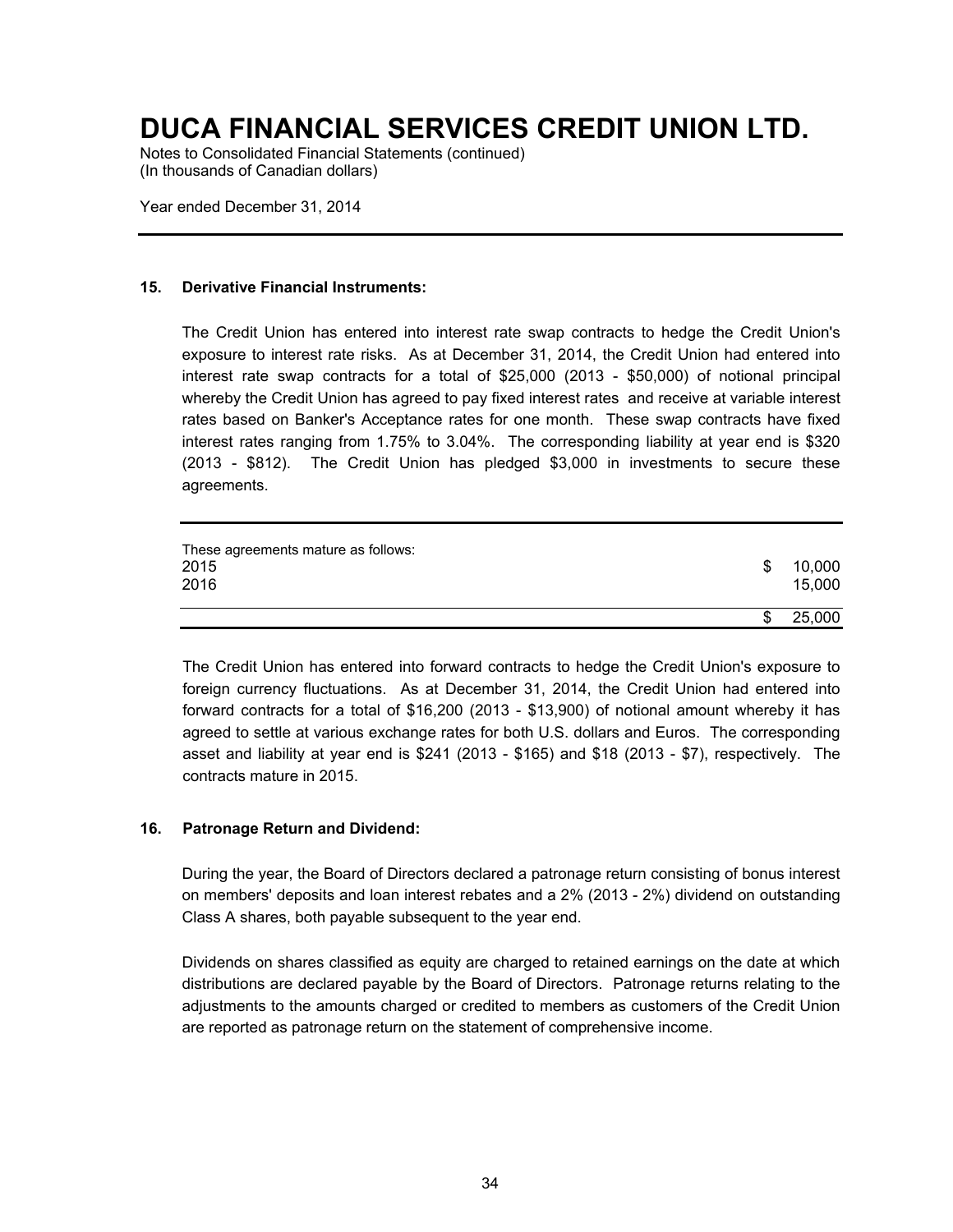Notes to Consolidated Financial Statements (continued) (In thousands of Canadian dollars)

Year ended December 31, 2014

#### **17. Members' Shares:**

|                                                          |                     | 2014   |                          |    |           |                     |    |                          |    | 2013      |  |  |  |  |
|----------------------------------------------------------|---------------------|--------|--------------------------|----|-----------|---------------------|----|--------------------------|----|-----------|--|--|--|--|
|                                                          | Number<br>of shares | Equity |                          |    | Liability | Number<br>of shares |    | Equity                   |    | Liability |  |  |  |  |
| Authorized:<br>Unlimited membership                      |                     |        |                          |    |           |                     |    |                          |    |           |  |  |  |  |
| shares<br>Investment shares:<br><b>Unlimited Class A</b> | 1,770               | \$     | $\overline{\phantom{a}}$ | \$ | 1,770     | 1,833               | \$ | $\overline{\phantom{a}}$ | \$ | 1,833     |  |  |  |  |
| shares                                                   | 46,275              |        | 46,275                   |    | -         | 47,054              |    | 47.054                   |    |           |  |  |  |  |
|                                                          |                     | \$     | 46,275                   |    | 1,770     |                     | \$ | 47,054                   | \$ | 1,833     |  |  |  |  |

Membership shares, Class A and Class B investment shares are recognized as a liability, equity or compound instrument based on the terms and in accordance with IAS 32 and IFRIC 2. If they are classified as equity, they are recognized at cost. If they are classified as liability, they are initially recognized at fair value, net of any transaction costs directly attributable to the issuance of the instrument and subsequently carried at amortized cost using the effective interest rate method.

Terms and conditions:

(a) Member shares:

As a condition of membership, which is required to use the services of the Credit Union, each member is required to hold one membership share which has a par value of \$1. These membership shares are redeemable at par only when a membership is withdrawn. Dividends are at the discretion of the Board of Directors.

Funds invested by members in member shares are not insured by the Deposit Insurance Corporation of Ontario. The withdrawal of member shares is subject to the Credit Union maintaining adequate regulatory capital (note 22), as is the payment of any dividends on these shares. Membership shares that are available for redemption are classified as a liability. Any difference between the total membership shares and the liability amount are classified as equity.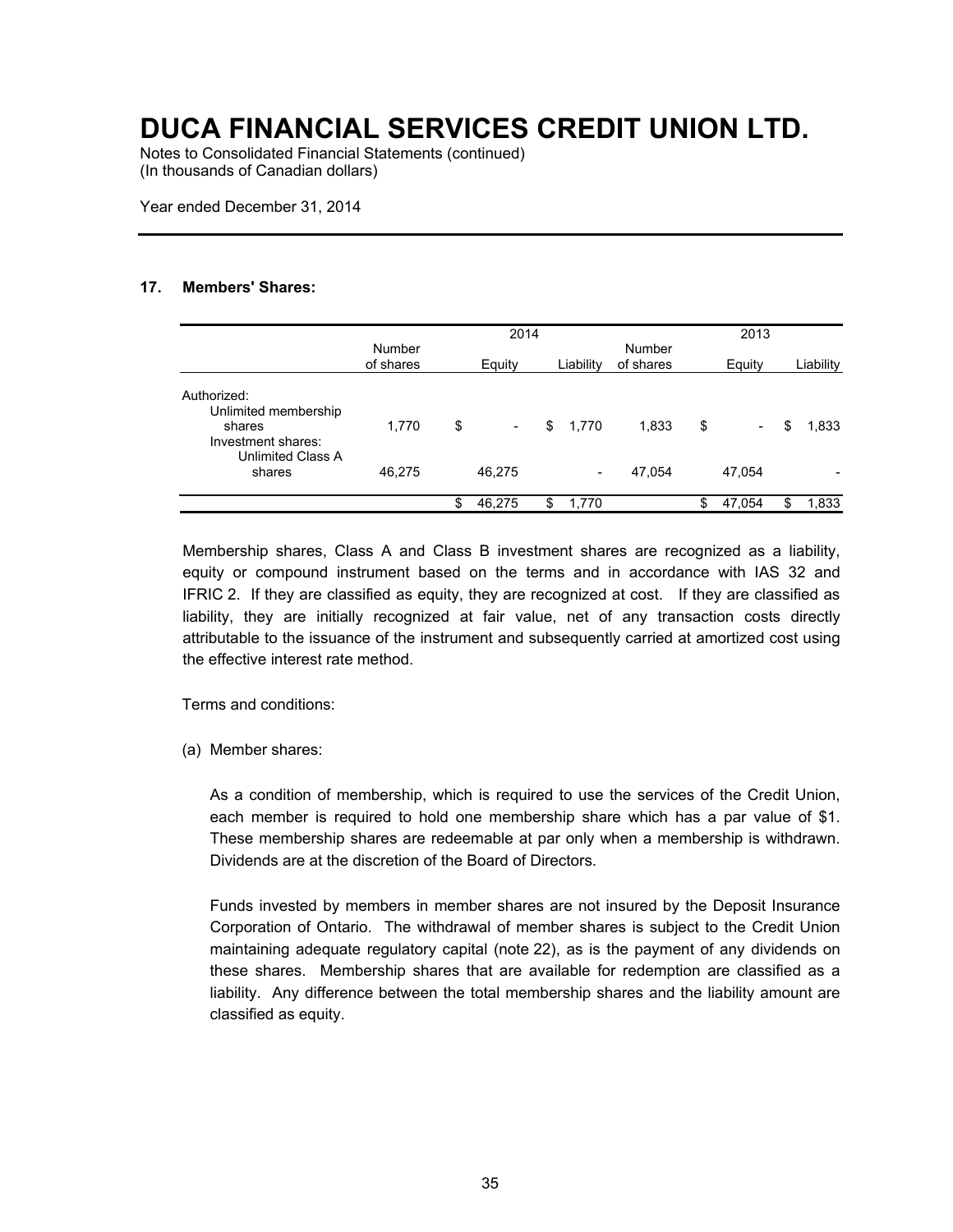Notes to Consolidated Financial Statements (continued) (In thousands of Canadian dollars)

Year ended December 31, 2014

#### (b) Class A shares:

An unlimited number of Class A non-cumulative, non-voting, non-participating bonus shares which are redeemable at the sole and absolute discretion of the Credit Union, up to a limit of 10% of the Class each year, at full face value at any time upon the death of the holder and ranging from 50% of face value in the second year after issue with annual increments in redemption value to 100% of face value in the seventh and subsequent years. The Credit Union may redeem the full amount of the shares at any point after five years from their date of issue. Discretionary dividends may be declared by the Board of Directors in priority to those on membership shares.

Patronage returns are at the discretion of the Board of Directors unless a constructive obligation exists for distribution.

|                                                                    |    | 2014         |   | 2013         |
|--------------------------------------------------------------------|----|--------------|---|--------------|
| Patronage return payable<br>Dividends on investment shares payable | S. | 2,205<br>919 |   | 2,005<br>940 |
|                                                                    |    | \$3.124      | Œ |              |

#### (c) Class B investment shares:

The Series 1 and Series 3 Class B investment shares are not redeemable for five years after the date of their issuance. The Series 2 Class B investment shares are not redeemable for three years after the date of issuance. The holders of Class B investment shares may, at any time after the respective non-redeemable period, make a request in writing to the Board of Directors of the Credit Union to redeem their Class B investment shares. Approval of such request is the sole and absolute discretion of the Board of Directors. In no case shall total redemptions approved in any fiscal year exceed 10% of the total Class B investment shares outstanding at the end of the previous fiscal year. The Credit Union may at any time redeem the full amount of the shares outstanding after the non-redeemable term has ended.

During 2013, the Credit Union redeemed all outstanding Class B shares for a total of \$717.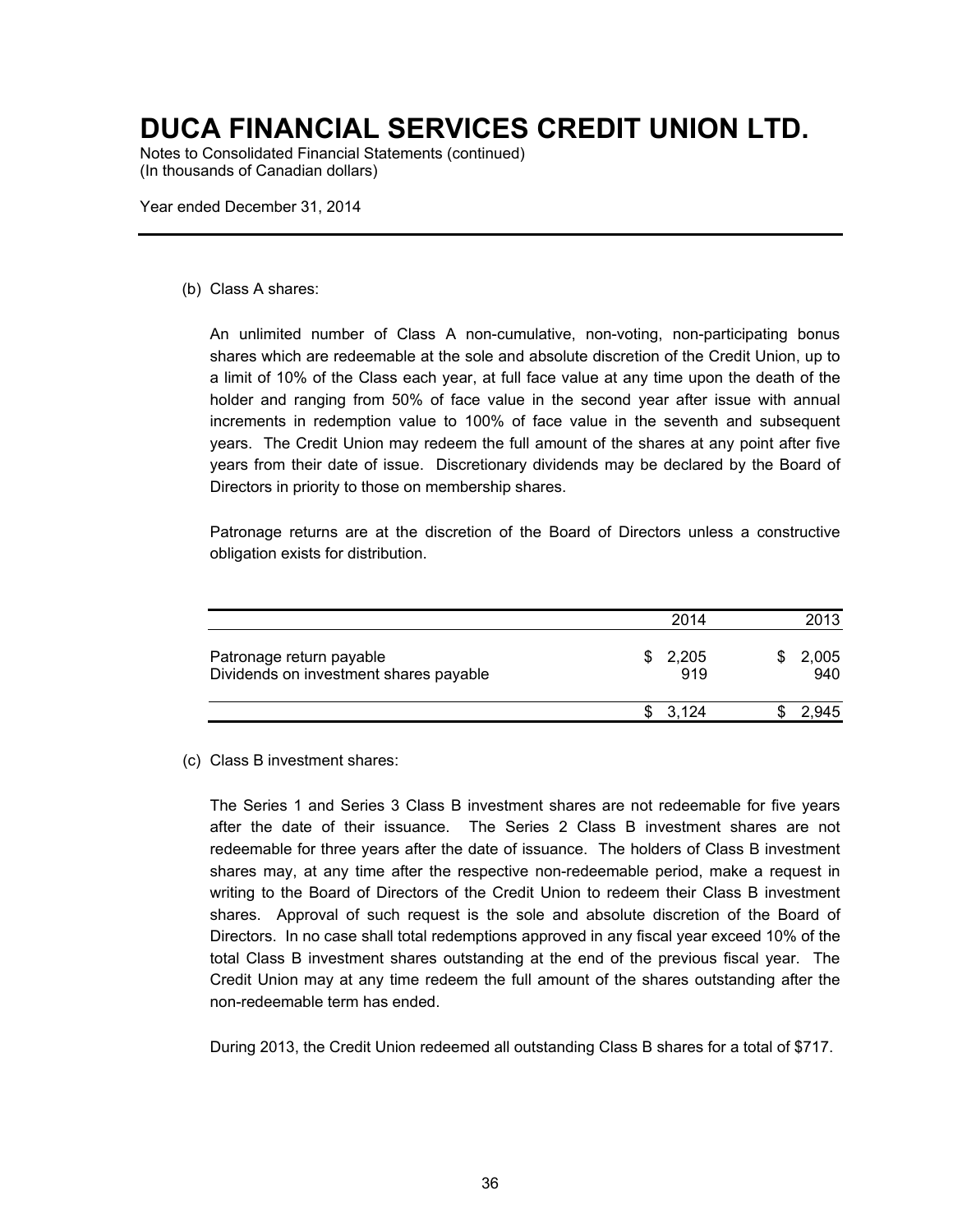Notes to Consolidated Financial Statements (continued) (In thousands of Canadian dollars)

Year ended December 31, 2014

#### **18. Other Income:**

|                                           | 2014    | 2013     |
|-------------------------------------------|---------|----------|
| Dividend income                           | \$<br>9 | \$<br>69 |
| Commissions and fees                      | 3,275   | 2,553    |
| Realized gains on disposal of investments | 16      | 339      |
| Wealth Management fees                    | 653     |          |
| Rental income                             | 217     | 159      |
|                                           | 4.170   | 3.120    |

#### **19. Other Operating and Administrative Expenses:**

|                                |    | 2014  |   | 2013  |
|--------------------------------|----|-------|---|-------|
| Advertising and communications | S. | 1,898 | S | 1,628 |
| Administration                 |    | 2,854 |   | 1,774 |
| Repairs and maintenance        |    | 640   |   | 587   |
| Professional fees              |    | 1,768 |   | 614   |
| Other                          |    | 1,887 |   | 1,789 |
|                                |    | 9.047 | S | 6.392 |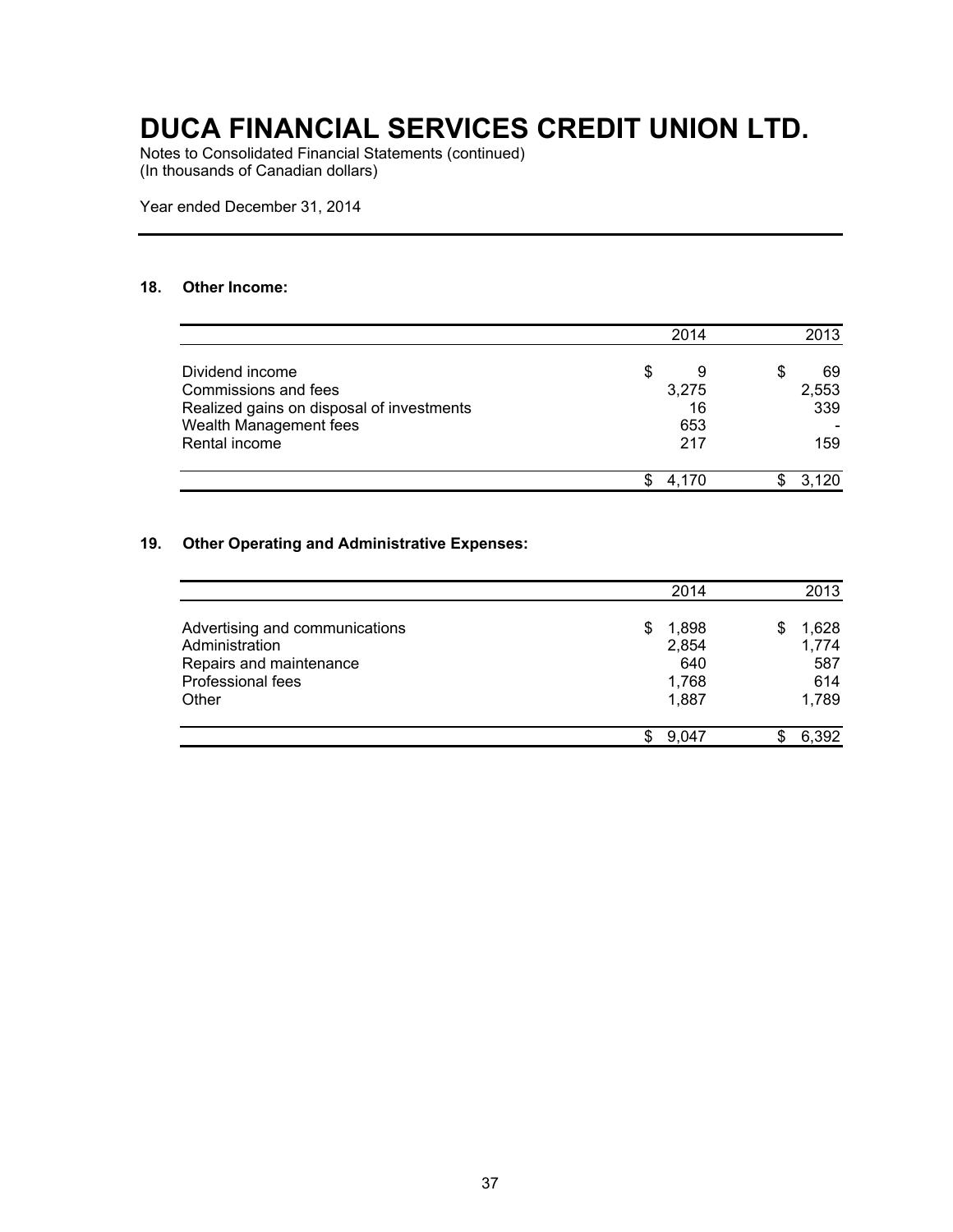Notes to Consolidated Financial Statements (continued) (In thousands of Canadian dollars)

Year ended December 31, 2014

#### **20. Related Party Transactions:**

The Act requires disclosure of the 5 highest paid officers and employees of the Credit Union where total remuneration exceeds \$150,000. The names, positions and remuneration paid during 2014 of those officers and employees are as follows:

2014:

|                         |                           |  |      |                 |              |  |      |          |                     |  |      | Pension and other post |                          |  |      |          |
|-------------------------|---------------------------|--|------|-----------------|--------------|--|------|----------|---------------------|--|------|------------------------|--------------------------|--|------|----------|
|                         |                           |  |      | <b>Salaries</b> | <b>Bonus</b> |  |      |          | retirement benefits |  |      |                        | Other                    |  |      |          |
| Employee                | Title                     |  | Paid | Deferred        |              |  | Paid | Deferred |                     |  | Paid | Deferred               |                          |  | Paid | Deferred |
| <b>Richard Senechal</b> | President and CEO         |  | 285  |                 |              |  | 215  |          |                     |  | 28   |                        |                          |  |      |          |
| Francis Sajéd           | Chief Lending Officer     |  | 178  |                 | -            |  | 63   |          | -                   |  |      |                        | $\overline{\phantom{0}}$ |  | 10   | -        |
| <b>Michael Creasor</b>  | $VP - Finance$            |  | 151  |                 | -            |  | 19   |          | -                   |  |      |                        |                          |  | 28   |          |
| Afzal Hussain           | VP - Risk & Audit Affairs |  | 143  |                 |              |  |      |          |                     |  |      |                        |                          |  |      |          |
| <b>Ryan Yates</b>       | VP - Marketing            |  | 133  |                 | -            |  | -41  |          | -                   |  |      |                        |                          |  |      |          |
|                         |                           |  | 890  |                 |              |  | 355  |          |                     |  | 60   |                        |                          |  | 49   |          |

#### 2013:

|                         |                           |      |                 |  |      |              |                          |  |      | Pension and other post |                          |  |      |                          |
|-------------------------|---------------------------|------|-----------------|--|------|--------------|--------------------------|--|------|------------------------|--------------------------|--|------|--------------------------|
|                         |                           |      | <b>Salaries</b> |  |      | <b>Bonus</b> | retirement benefits      |  |      |                        | Other                    |  |      |                          |
| Employee                | Title                     | Paid | Deferred        |  | Paid | Deferred     |                          |  | Paid | Deferred               |                          |  | Paid | Deferred                 |
| <b>Richard Senechal</b> | President and CEO         | 281  |                 |  | 130  |              |                          |  | 25   |                        |                          |  |      |                          |
| <b>Arnold Denton</b>    | Sr. VP - Credit           | 149  |                 |  | 118  |              |                          |  | 15   |                        |                          |  |      |                          |
| <b>Michael Creasor</b>  | VP - Finance              | 158  |                 |  | 47   |              | $\overline{\phantom{0}}$ |  |      |                        | $\overline{\phantom{0}}$ |  |      | $\overline{\phantom{a}}$ |
| Afzal Hussain           | VP - Risk & Audit Affairs | 129  |                 |  | 67   |              |                          |  |      |                        |                          |  |      |                          |
| George VanDyk           | VP - Retail Operations    | 123  |                 |  | 57   |              | $\overline{\phantom{0}}$ |  |      |                        |                          |  |      |                          |
|                         |                           | 840  |                 |  | 419  |              |                          |  | 52   |                        |                          |  | 15   |                          |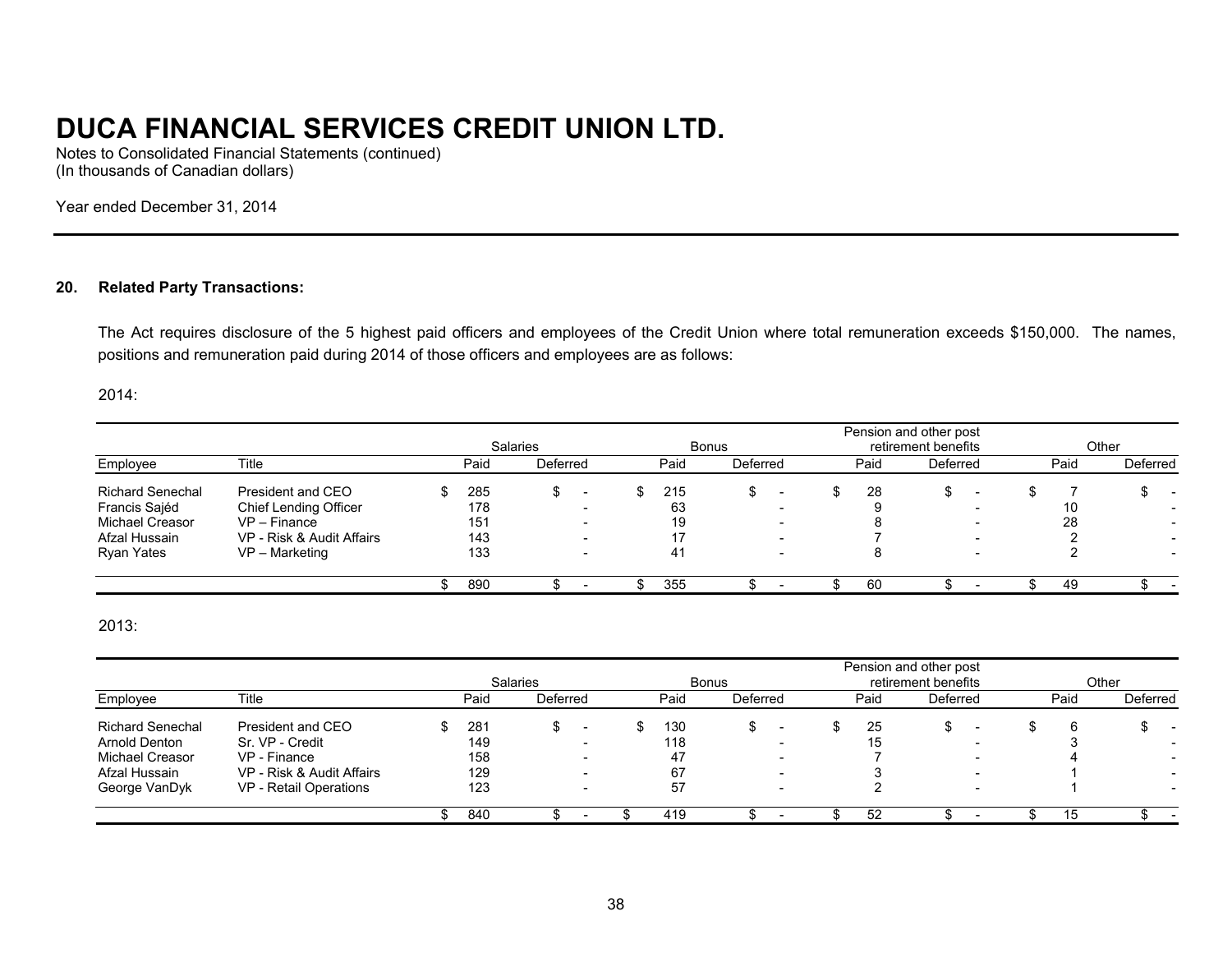Notes to Consolidated Financial Statements (continued) (In thousands of Canadian dollars)

Year ended December 31, 2014

The Credit Union has accrued staff bonuses of \$770 for services rendered during the year ended December 31, 2014. The allocation of these bonuses amongst staff is yet to be determined.

The Credit Union entered into the following transactions with key management personnel, which are defined by IAS 24, Related Party Disclosures, as those persons having authority and responsibility for planning, directing and controlling the activities of the Credit Union, including directors and management.

|                                                                                                                                                                                                                                               |   | 2014                          |     | 2013                          |
|-----------------------------------------------------------------------------------------------------------------------------------------------------------------------------------------------------------------------------------------------|---|-------------------------------|-----|-------------------------------|
| Loans to key management personnel:<br>Aggregate value of loans advanced<br>Interest received on loans advanced<br>Total value of lines of credit advanced<br>Interest received on lines of credit advanced<br>Unused value of lines of credit | S | 913<br>16<br>839<br>32<br>346 | S   | 519<br>15<br>857<br>32<br>333 |
| Deposits from key management personnel:<br>Aggregate value of term and savings deposits<br>Total interest paid on term and savings deposits                                                                                                   |   | 6.031<br>27                   | SS. | 2.115<br>35                   |

The Credit Union's policy for lending to key management personnel is that the loans are approved and deposits accepted on the same terms and conditions which apply to members for each class of loan or deposit with the exception of a policy approved by the Board of Directors permitting a 2% interest rate discount on loans and residential first mortgages granted to officers who are employees of the Credit Union.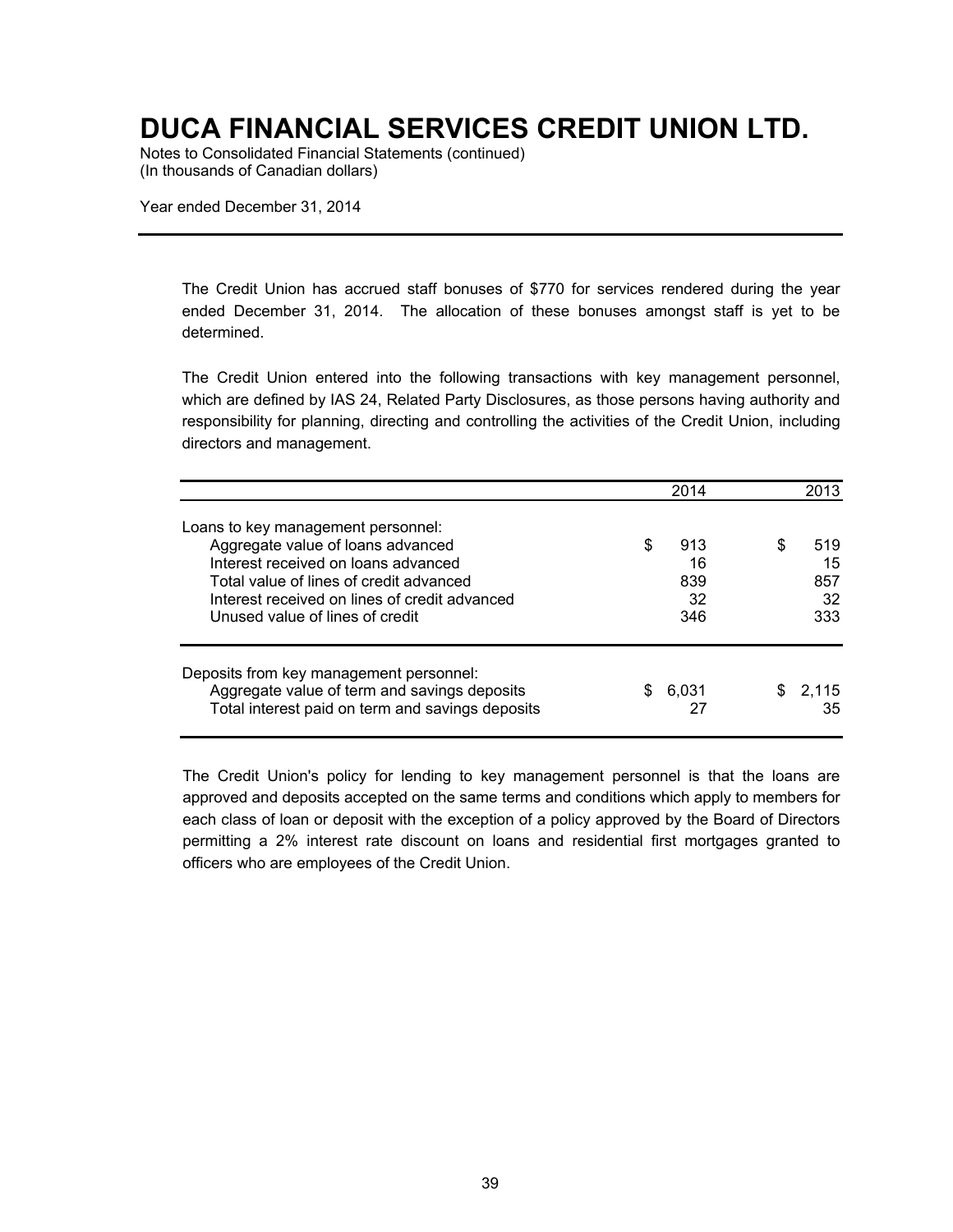Notes to Consolidated Financial Statements (continued) (In thousands of Canadian dollars)

Year ended December 31, 2014

#### **21. Financial Instrument Classification and Fair Value:**

The following tables represent the carrying amounts and fair values by classification:

| 2014                             | Available<br>for sale |                          | Fair value<br>through<br>profit or loss | Held-to-<br>maturity           | Loans and<br>receivables | Other<br>financial<br>liabilities | Total<br>carrying<br>value |   | Fair value  |     | Variance |
|----------------------------------|-----------------------|--------------------------|-----------------------------------------|--------------------------------|--------------------------|-----------------------------------|----------------------------|---|-------------|-----|----------|
| Cash and cash equivalents        | \$                    | $\overline{\phantom{a}}$ | \$<br>۰.                                | \$<br>$\overline{\phantom{a}}$ | \$<br>22,483             | \$<br>$\overline{\phantom{0}}$    | \$<br>22.483               | S | 22.483      | \$. |          |
| Investments                      |                       | -                        | 9.264                                   | 110.972                        | -                        | $\overline{\phantom{a}}$          | 120.236                    |   | 119.898     |     | (338)    |
| Loans to members                 |                       |                          | -                                       | $\blacksquare$                 | 1,714,871                | $\blacksquare$                    | 1.714.871                  |   | 1.841.229   |     | 126,358  |
| Accounts payable                 |                       |                          |                                         | $\overline{\phantom{0}}$       |                          | (5,798)                           | (5,798)                    |   | (5,798)     |     |          |
| Member deposits                  |                       |                          |                                         |                                |                          | (1,640,795)                       | (1,640,795)                |   | (1,649,810) |     | (9,015)  |
| Derivative financial instruments |                       |                          | (97)                                    | -                              |                          |                                   | (97)                       |   | (97)        |     |          |
| Securitized liabilities          |                       |                          |                                         | $\overline{\phantom{0}}$       |                          | (91, 251)                         | (91, 251)                  |   | (91, 138)   |     | 113      |
| Patronage return and dividend    |                       |                          |                                         |                                |                          |                                   |                            |   |             |     |          |
| payable                          |                       |                          |                                         |                                |                          | (3.124)                           | (3, 124)                   |   | (3, 124)    |     |          |
| Members' shares                  |                       |                          |                                         | $\sim$                         | -                        | (1,770)                           | (1,770)                    |   | (1,770)     |     |          |
| <b>Borrowings</b>                |                       |                          |                                         | -                              |                          | (24.016)                          | (24, 016)                  |   | (24, 016)   |     |          |

| 2013                                                                                                                                                               | Available<br>for sale |                | Fair value<br>through<br>profit or loss | Held-to-<br>maturity                                                  | Loans and<br>receivables  | Other<br>financial<br>liabilities                                                                                          |    | Total<br>carrying<br>value                                        |    | Fair value                                                        |      | Variance               |
|--------------------------------------------------------------------------------------------------------------------------------------------------------------------|-----------------------|----------------|-----------------------------------------|-----------------------------------------------------------------------|---------------------------|----------------------------------------------------------------------------------------------------------------------------|----|-------------------------------------------------------------------|----|-------------------------------------------------------------------|------|------------------------|
| Cash and cash equivalents<br>Investments<br>Loans to members<br>Accounts payable<br>Member deposits<br>Derivative financial instruments<br>Securitized liabilities | \$                    | $\blacksquare$ | \$<br>$\sim$<br>5.348<br>(654)          | \$<br>$\overline{\phantom{0}}$<br>104.774<br>$\overline{\phantom{a}}$ | \$<br>22.550<br>1,241,310 | \$<br>$\sim$<br>$\overline{\phantom{0}}$<br>$\overline{\phantom{a}}$<br>(3,951)<br>(1,269,045)<br>$\overline{\phantom{0}}$ | £. | 22.550<br>110.122<br>1.241.310<br>(3,951)<br>(1,269,045)<br>(654) | S. | 22,550<br>110,295<br>1,340,389<br>(3.951)<br>(1,266,124)<br>(654) | - \$ | 173<br>99,079<br>2,921 |
| Patronage return and<br>dividend payable<br>Members' shares<br>Borrowings                                                                                          |                       |                | -                                       | $\overline{\phantom{0}}$                                              | $\overline{\phantom{a}}$  | (2,945)<br>(1,833)<br>(7,000)                                                                                              |    | (2,945)<br>(1,833)<br>(7,000)                                     |    | (2,945)<br>(1,833)<br>(7,000)                                     |      |                        |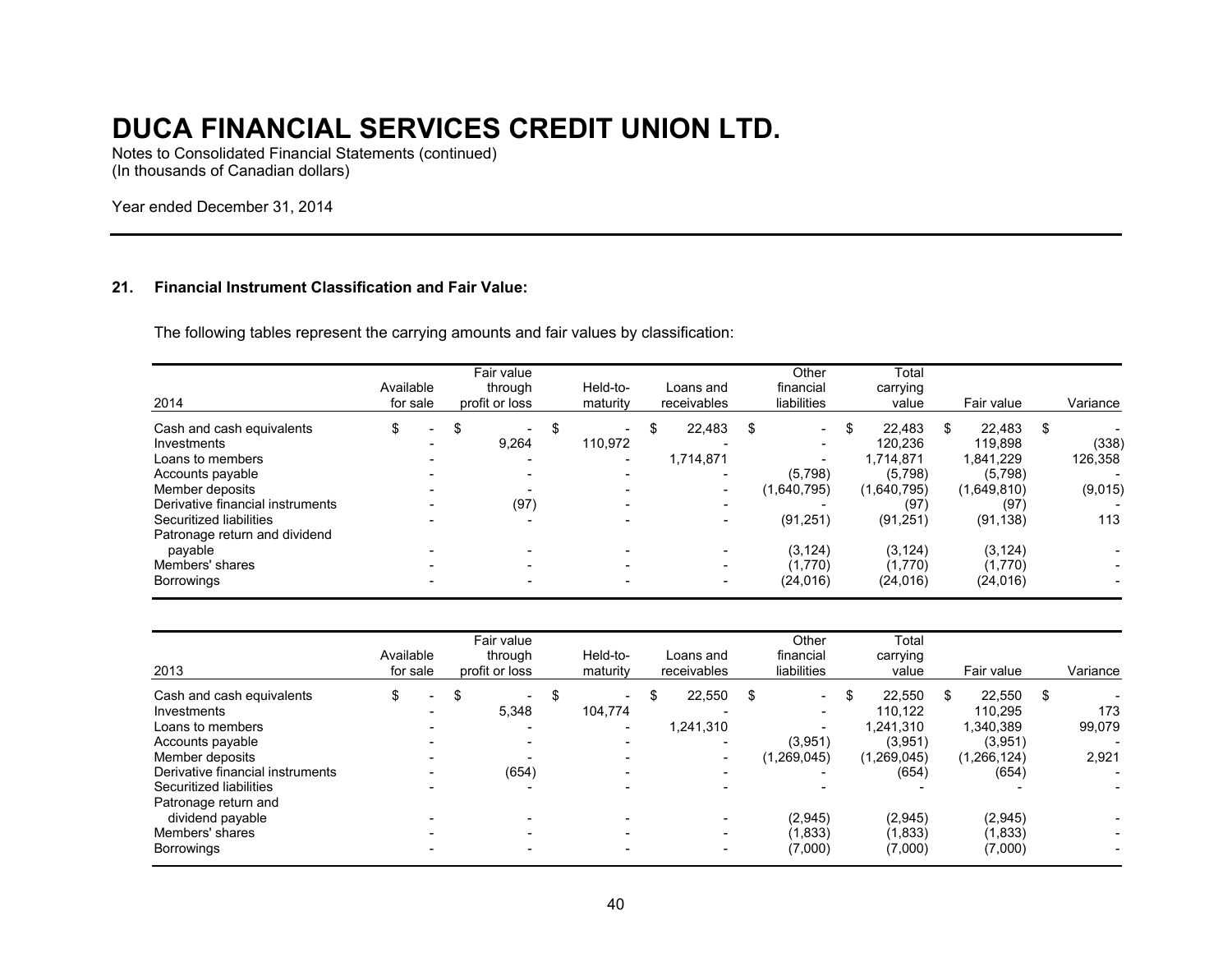Notes to Consolidated Financial Statements (continued) (In thousands of Canadian dollars)

Year ended December 31, 2014

The following methods and assumptions were used to estimate the fair values noted above of onbalance sheet financial instruments, which should be read in conjunction with the fair value measurement basis described in the significant accounting policy note 2(d):

(a) Trading and AFS Securities:

When available the Credit Union uses quoted market prices to determine the fair value of trading and AFS securities; such items are classified as Level 1. Examples include government securities, equity investments, and other listed investments. For other securities, the Credit Union generally determines fair value utilizing valuation techniques. Fair value estimates from internal valuation techniques are verified where possible, to prices obtained from independent sources. Securities priced using such methods are generally classified as Level 2.

(b) Loans:

The estimated fair values of loans are arrived at by discounting the expected future cash flows of the loans at market rates for loans with similar terms of credit risk. Loans are classified as Level 3.

(c) Deposits:

The fair values of deposits payable on demand, payable after notice and floating rate deposits are assumed to equal their carrying values. The estimated fair values for fixed rate term deposits are valued using the discounted cash flows discounted using market rates currently offered for deposits with similar terms and risks. Such deposit liabilities are classified as Level 2.

(d) Derivative assets and liabilities:

The estimated fair values of derivative instruments are determined through valuation models on the derivative notional amounts, maturity dates and rates. Such instruments are classified as Level 2.

(e) Other assets and liabilities:

The fair values of cash, accounts payable, accounts receivable, and accrued liabilities are assumed to approximate their book values, due to their short-term nature.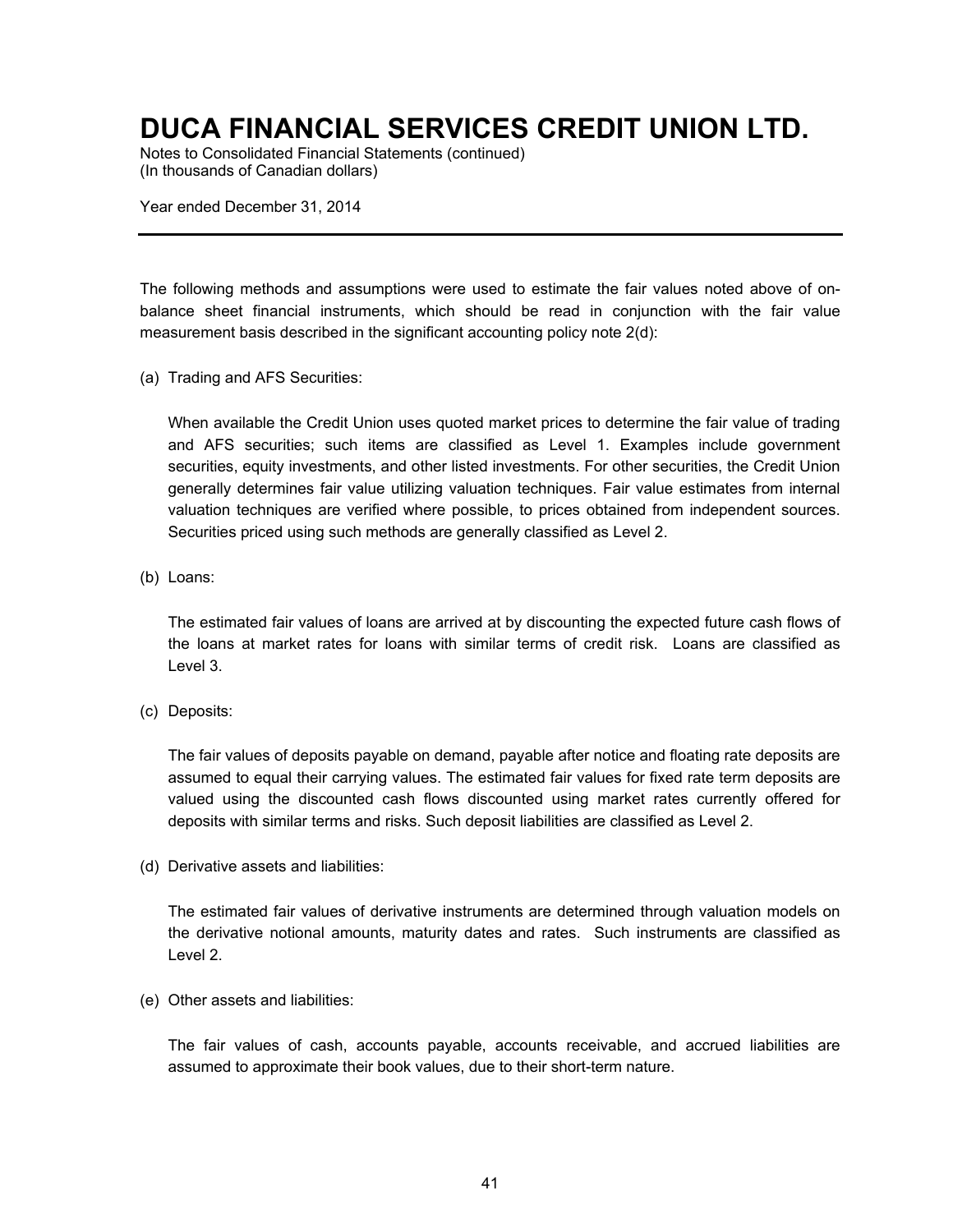Notes to Consolidated Financial Statements (continued) (In thousands of Canadian dollars)

Year ended December 31, 2014

Fair value measurements can be classified in a hierarchy in order to discern the significance of management assumptions and the ability to observe inputs incorporated into the measurements. The three levels of fair value hierarchy are:

- Level 1 fair value measurements are those derived from quoted prices (unadjusted) in active markets for identical assets or liabilities using the last bid price;
- Level 2 fair value measurements are those derived from inputs other than quoted prices included within Level 1 that are observable for the asset or liability, either directly (i.e., as prices) or indirectly (i.e., derived from prices); and
- Level 3 fair value measurements are those derived from valuation techniques that include inputs for the asset or liability that are not based on observable market data (unobservable inputs).

The level in the fair value hierarchy within which the financial asset or liability is categorized is determined on the basis of the lowest level of input that is significant to the fair value measurement. Financial assets and financial liabilities are classified in their entirety into only one of the three levels.

The following table summarizes the classification of the Credit Union's investments held and reported on the statement of financial position at December 31, 2014:

| 2014                                                 | Level 1             | Level <sub>2</sub>            | Level 3                        | Total                         |
|------------------------------------------------------|---------------------|-------------------------------|--------------------------------|-------------------------------|
| <b>Equity investments</b><br>Corporate debt<br>Other | \$<br>10,255        | \$<br>5,047<br>102,226<br>389 | \$<br>2,319<br>۰               | 7,366<br>\$<br>112,481<br>389 |
|                                                      | \$<br>10,255        | 107,662<br>\$                 | \$<br>2,319                    | 120,236<br>\$                 |
| 2013                                                 | Level 1             | Level <sub>2</sub>            | Level 3                        | Total                         |
| Equity investments<br>Corporate debt<br>Other        | \$<br>546<br>13,911 | \$<br>4,384<br>90,863<br>418  | \$<br>$\overline{\phantom{a}}$ | \$<br>4,930<br>104,774<br>418 |
|                                                      | \$<br>14,457        | \$<br>95,665                  | \$                             | 110,122<br>\$                 |

There were no transfers between Level 1 and Level 2 for the years ended December 31, 2014 and 2013.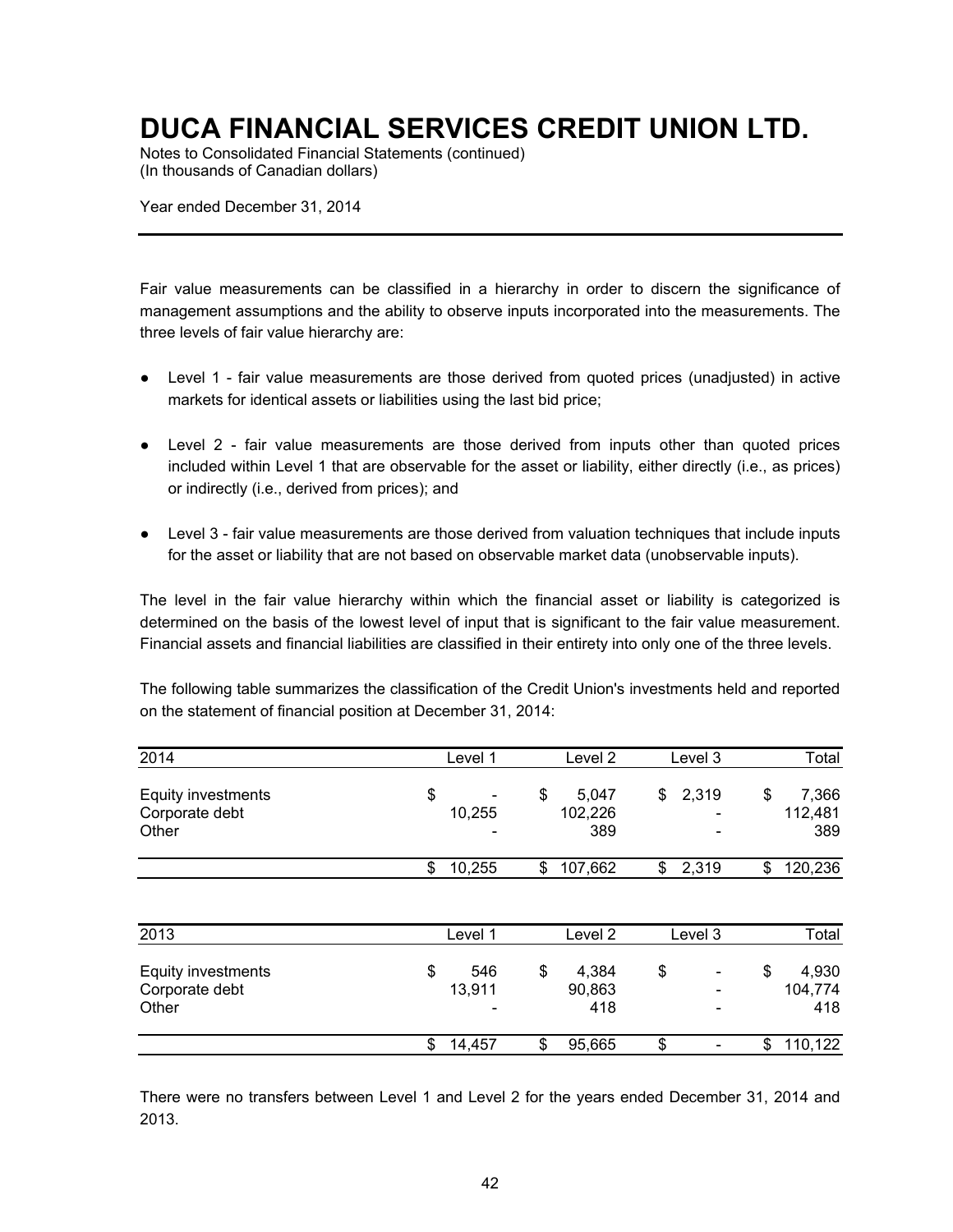Notes to Consolidated Financial Statements (continued) (In thousands of Canadian dollars)

Year ended December 31, 2014

Included in Level 3 are non-quoted equity investments which are valued based on financial information provided by that entity. The valuation does not involve a valuation model and as such a sensitivity analysis is not disclosed.

#### **22. Financial Risk Management:**

(a) General objectives, policies and processes:

The Board of Directors has overall responsibility for the determination of the Credit Union's risk management objectives and policies, and whilst retaining ultimate responsibility for them, it has delegated the authority for designing and operating processes that ensure effective implementation of the objectives and policies to the Credit Union's finance function. The Board of Directors receives monthly reports from the Credit Union's Chief Executive Officer through which it reviews the effectiveness of the processes put in place and the appropriateness of the objectives and policies it sets.

(b) Credit risk:

Credit risk is the risk of financial loss to the Credit Union if a counterparty to a financial instrument fails to make payments of interest and principal when due. The Credit Union is exposed to credit risk from claims against a debtor or indirectly from claims against a guarantor of credit obligations.

The Credit Union agrees to maintain at least 6% of its assets on deposit with Central 1 Credit Union to retain its membership. As of December 31, 2014, 6% of the Credit Union's total assets is \$112,667. The Credit Union is holding \$112,010 of qualifying deposits with Central 1 which means they have a deficit of \$657. Subsequent to year-end, this shortfall was deposited in the liquidity reserve deposit with Central 1 Credit Union.

Credit risk rating systems are designed to assess and quantify the risk inherent in credit activities in an accurate and consistent manner. To assess credit risk, the Credit Union takes into consideration the member's character, ability to pay, and value of collateral available to secure the loan.

The Credit Union's credit risk management principles are guided by its overall risk management principles. The Board of Directors ensures that management has a framework, and policies, processes and procedures in place to manage credit risks and that the overall credit risk policies are complied with at the business and transaction level.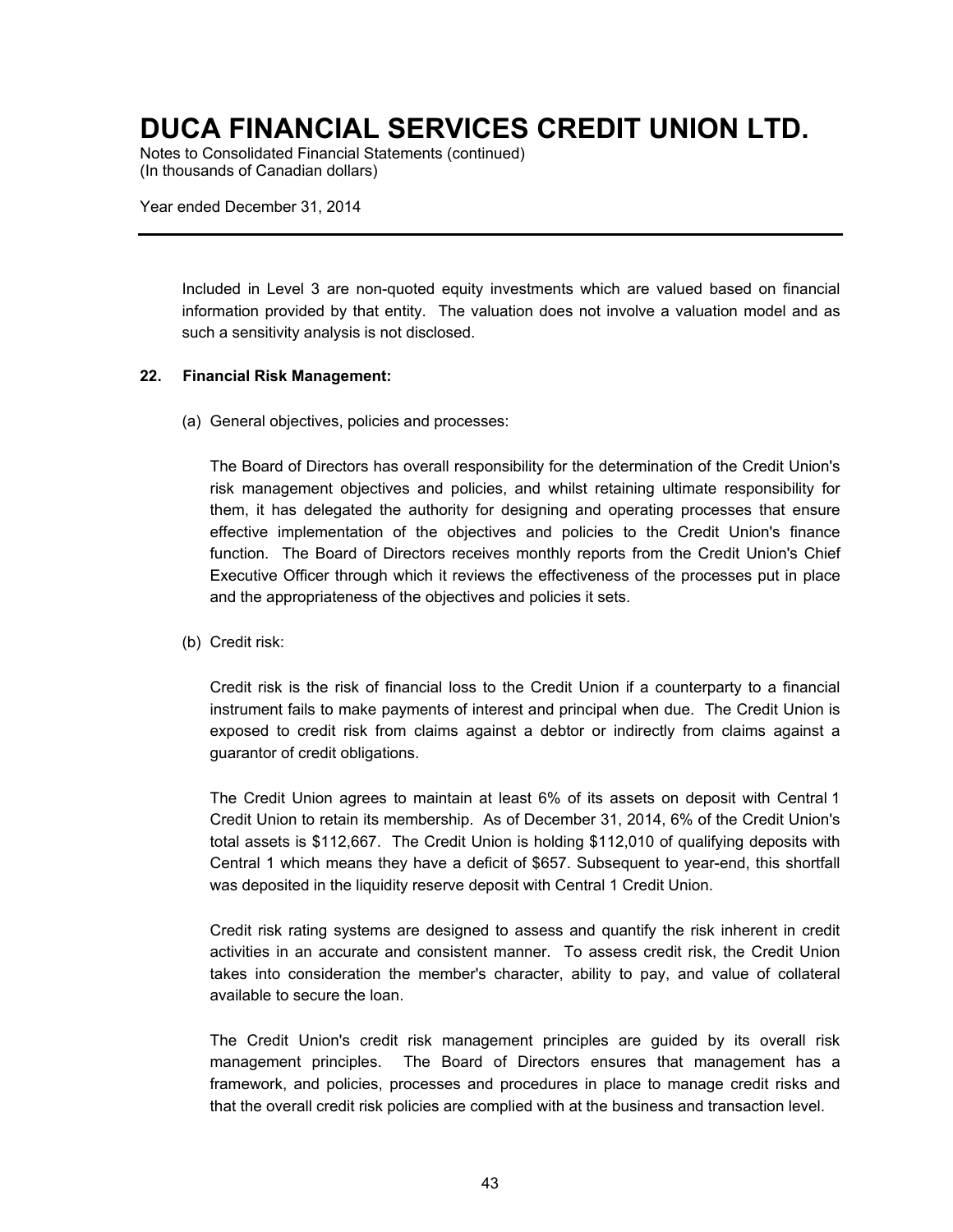Notes to Consolidated Financial Statements (continued) (In thousands of Canadian dollars)

Year ended December 31, 2014

(i) Objectives, policies and processes:

The Credit Union's credit risk policies set out the minimum requirements for management of credit risk in a variety of transactional and portfolio management contexts. Its credit risk policies comprise the following:

- General loan policy statements including approval of lending policies, eligibility for loans, exceptions to policy, policy violations, liquidity and loan administration;
- Loan lending limits including Board of Director limits, schedule of assigned limits and exemptions from aggregate indebtedness;
- Loan collateral security classifications which set loan classifications, advance ratios and amortization periods;
- Procedures outlining loan overdrafts, release or substitution of collateral, temporary suspension of payments and loan renegotiations;
- Loan delinquency controls regarding procedures followed for loans in arrears; and
- Audit procedures and processes are in existence for the Credit Union's lending activities.

With respect to credit risk, the Board of Directors receives monthly reports summarizing new loans, delinquent loans and overdraft utilization. The Board of Directors also receives an analysis of bad debts and allowance for doubtful loans.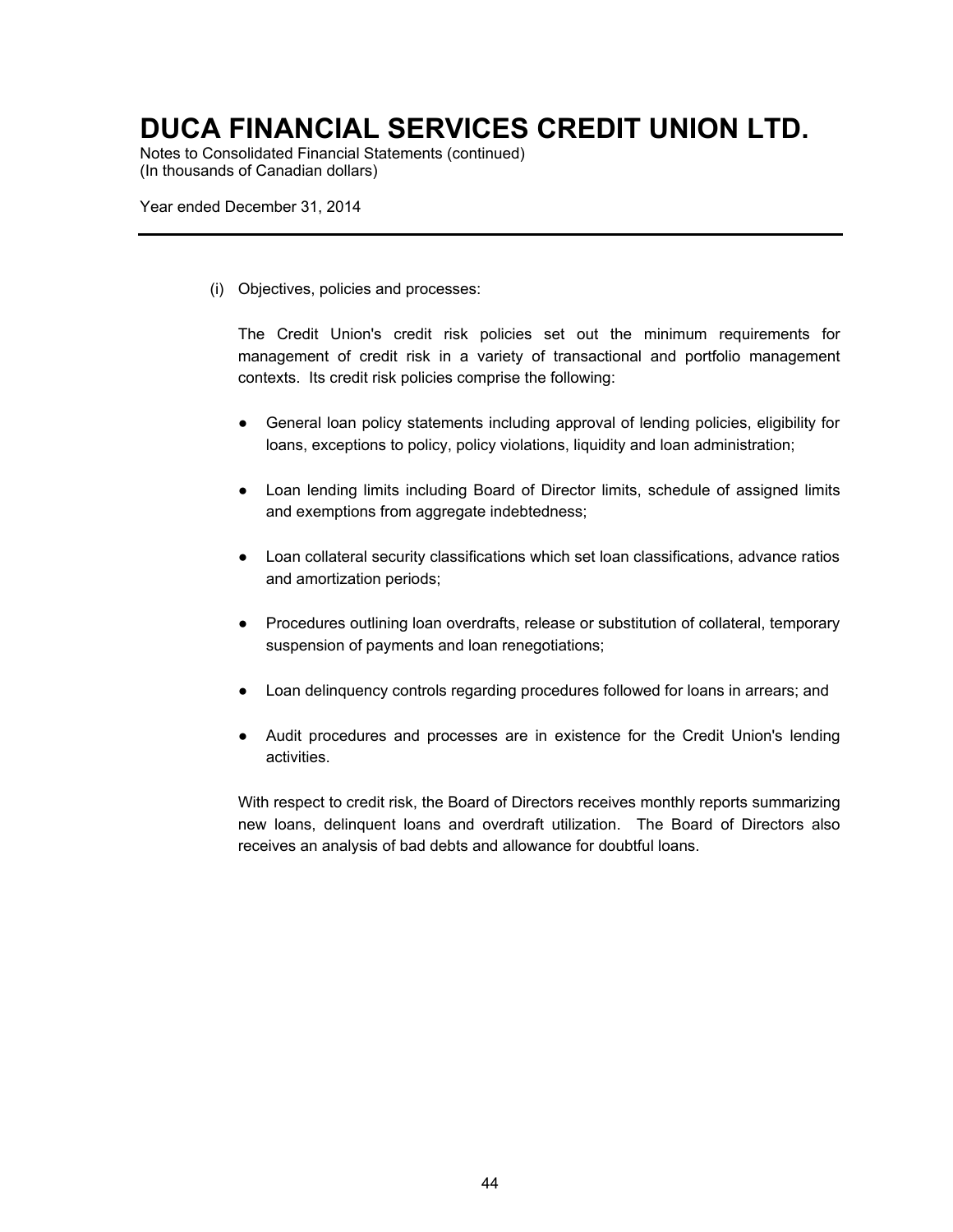Notes to Consolidated Financial Statements (continued) (In thousands of Canadian dollars)

Year ended December 31, 2014

#### (ii) Exposure to credit risk:

The following table indicates the Credit Union's maximum exposure to credit risk relating to its portfolios at December 31, 2014 without taking into account any collateral held or credit enhancements:

|                              | Carrying<br>Value |   | Maximum<br>Exposure |
|------------------------------|-------------------|---|---------------------|
| Cash and cash                |                   |   |                     |
| equivalents                  | \$<br>22,483      | S | 22,483              |
| Investments                  | 120,236           |   | 120,236             |
| Loans and mortgages          | 1,714,871         |   | 1,714,871           |
| Undisbursed loans            |                   |   | 134,935             |
| Unutilized lines of credit   |                   |   | 130,381             |
| Unutilized letters of credit |                   |   | 4,117               |
|                              | 1,857,590         |   | 2,127,023           |

For the current year, the amount of financial assets that would otherwise be past due or impaired whose terms have been renegotiated is \$nil.

A sizable portfolio of the loan book is secured by residential property in the Greater Toronto Area, Ontario. Therefore, the Credit Union is exposed to the risks in reduction of the loan-to-valuation ratio cover should the property market be subject to a decline. The risk of losses from loans undertaken is primarily reduced by the nature and quality of the security taken.

#### (c) Liquidity risk:

Liquidity risk is the risk that the Credit Union will not be able to meet all cash outflow obligations as they come due. The Credit Union mitigates this risk by monitoring cash activities and expected outflows so as to meet all cash outflow obligations as they fall due.

(i) Risk measurement:

The assessment of the Credit Union's liquidity position reflects management's estimates, assumptions and judgments pertaining to current and prospective firm specific and market conditions and the related behaviours of its members and counterparties.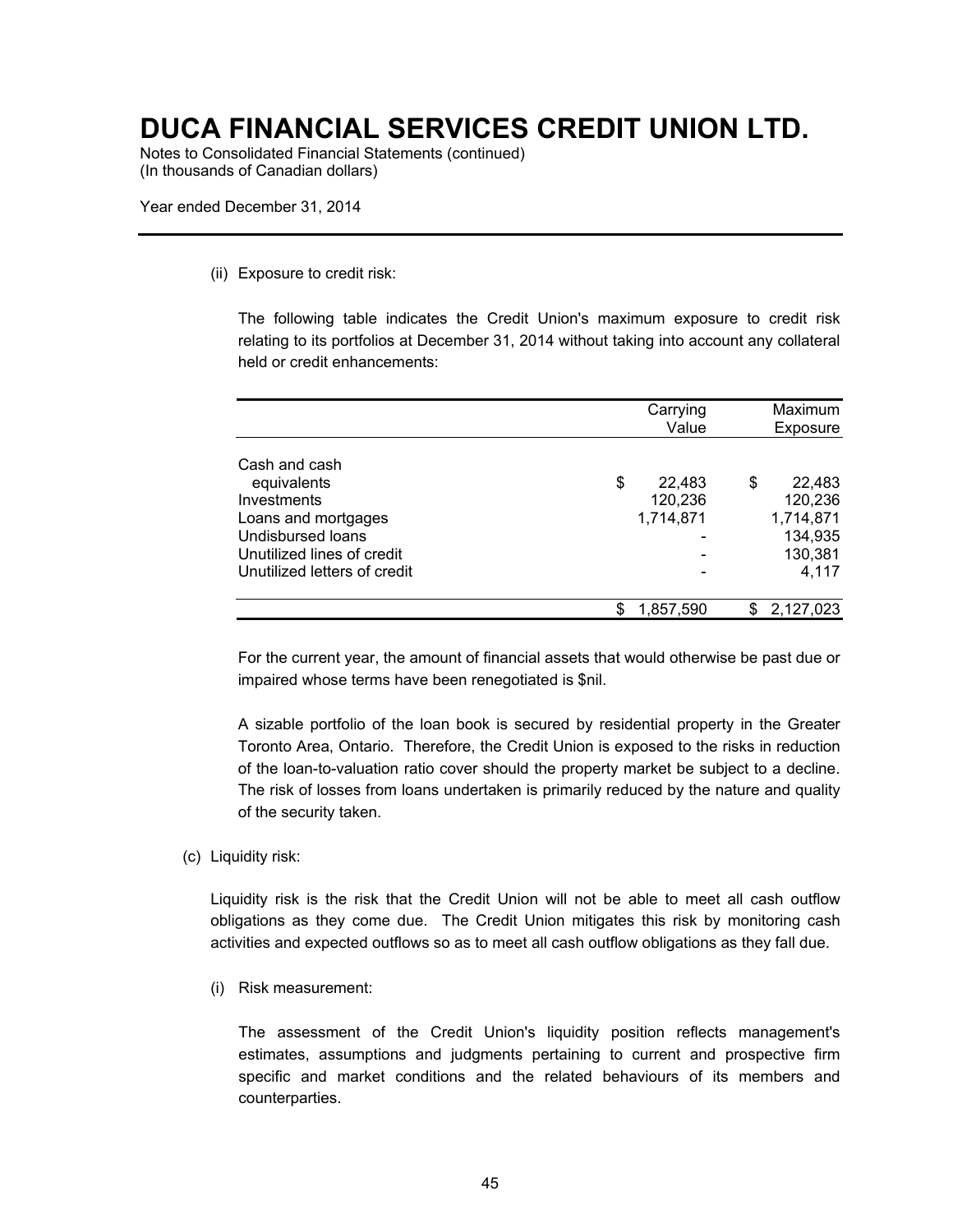Notes to Consolidated Financial Statements (continued) (In thousands of Canadian dollars)

Year ended December 31, 2014

(ii) Objectives, policies and procedures:

The Credit Union's liquidity management framework is designed to ensure that adequate sources of reliable and cost effective cash or its equivalents are continually available to satisfy its current and prospective financial commitments under normal and contemplated stress conditions.

Provisions of the Act require the Credit Union to maintain a prudent amount of liquid assets in order to meet member withdrawals. The Credit Union has set a liquidity ratio range of 6% to 12%.

The Credit Union manages liquidity risk by:

- Continuously monitoring actual daily cash flows and longer term forecasted cash flows;
- Monitoring the maturity profiles of financial assets and liabilities;
- Maintaining adequate reserves, liquidity support facilities and reserve borrowing facilities; and
- Monitoring the liquidity ratios daily.

The Board of Directors receives monthly liquidity reports as well as information regarding cash balances in order for it to monitor the Credit Union's liquidity framework. The Credit Union was in compliance with the liquidity requirements at December 31, 2014.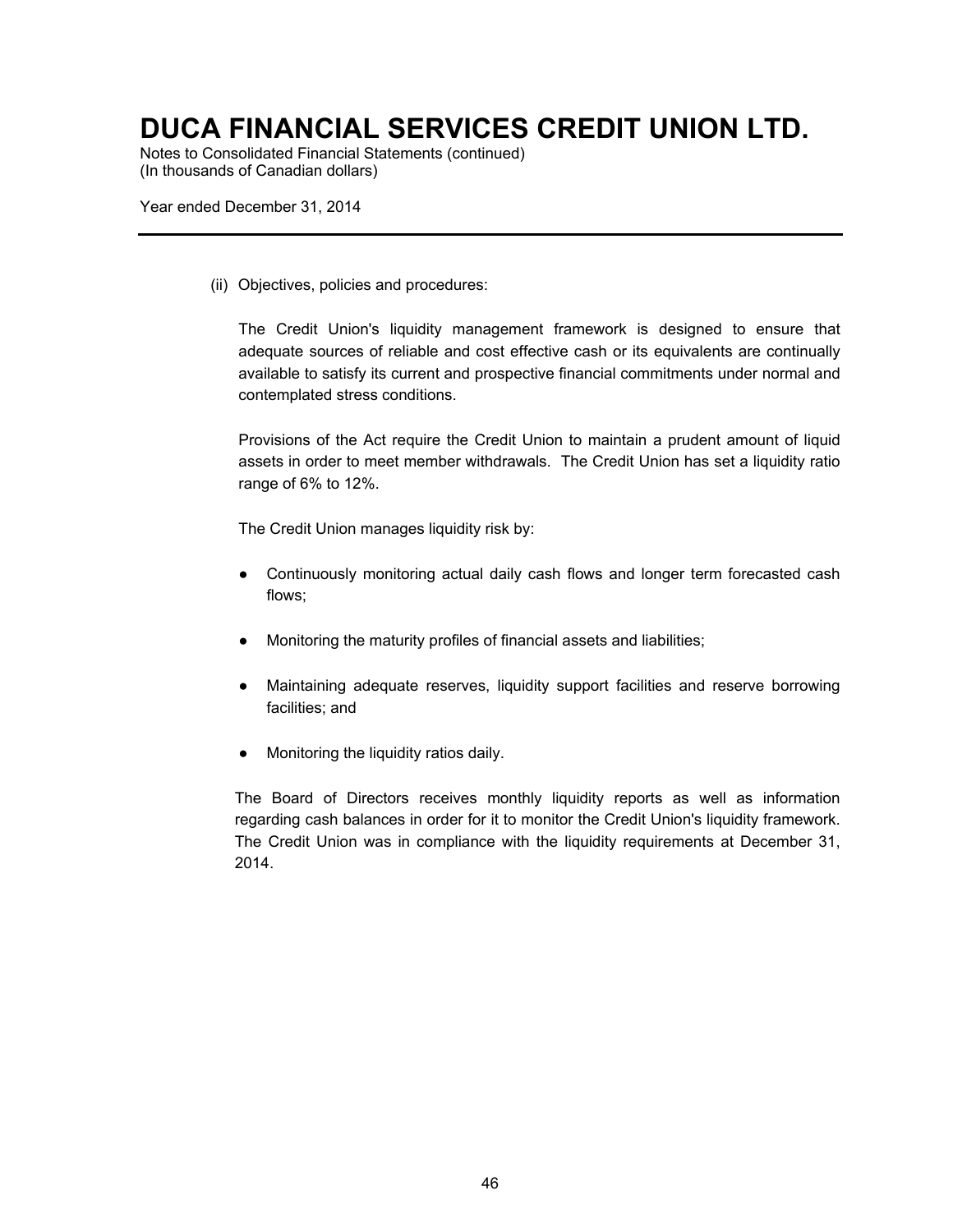Notes to Consolidated Financial Statements (continued) (In thousands of Canadian dollars)

Year ended December 31, 2014

|  |  | As at December 31, 2014, the position of the Credit Union is as follows: |
|--|--|--------------------------------------------------------------------------|
|--|--|--------------------------------------------------------------------------|

| Qualifying liquid assets on hand:   |             |
|-------------------------------------|-------------|
| Cash                                | 4.456<br>\$ |
| Liquidity reserve deposit           | 112,010     |
| Discount deposits and term deposits | 16,989      |
|                                     | 133,455     |
| Total liquidity requirement         | 105.363     |
| Excess of liquidity requirement     | 28,092      |

The Credit Union's liquidity ratio was 8% (2013 - 9%).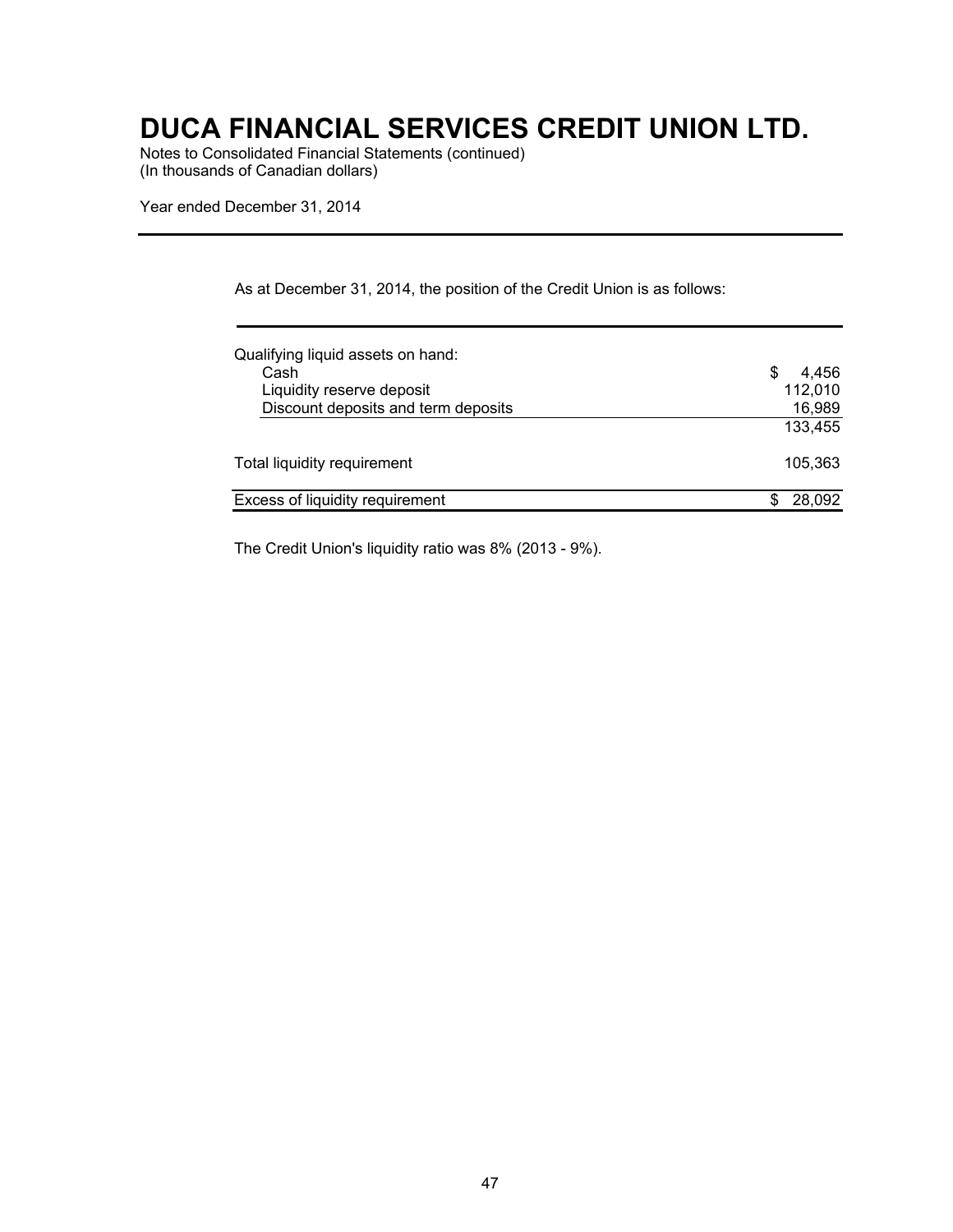Notes to Consolidated Financial Statements (continued) (In thousands of Canadian dollars)

Year ended December 31, 2014

The following tables demonstrate the Credit Union's ability to pay future obligations as financial assets and liabilities mature as at December 31, 2014 and 2013:

|                                  | Floating      | Within 1     |     | $2 - 12$ |     | $1 - 3$ | $3 - 5$       |     | Over <sub>5</sub>        | Not           |                 |
|----------------------------------|---------------|--------------|-----|----------|-----|---------|---------------|-----|--------------------------|---------------|-----------------|
| 2014                             | rate          | month        |     | months   |     | years   | years         |     | years                    | specified     | Total           |
| <b>Assets</b>                    |               |              |     |          |     |         |               |     |                          |               |                 |
| Loans receivable from            |               |              |     |          |     |         |               |     |                          |               |                 |
| members                          | \$<br>479,667 | \$<br>34,532 | S.  | 131,660  | \$  | 267,537 | \$<br>796,910 | \$  | 1,087                    | \$<br>$\sim$  | \$<br>1,711,393 |
| Cash and cash equivalents        |               | 11,483       |     | 11,000   |     |         |               |     |                          |               | 22,483          |
| Investments                      |               | 750          |     | 30,920   |     | 81,200  |               |     |                          | 7,366         | 120,236         |
| Other assets                     |               |              |     |          |     |         |               |     |                          | 23,433        | 23,433          |
| Derivative financial instruments |               | 197          |     | 44       |     |         |               |     |                          |               | 241             |
|                                  | \$<br>479,667 | \$<br>46,962 | \$  | 173,624  | \$. | 348,737 | \$<br>796,910 | \$  | 1,087                    | \$<br>30,799  | \$<br>1,877,786 |
| <b>Liabilities and Equity</b>    |               |              |     |          |     |         |               |     |                          |               |                 |
| Members' deposits                | \$<br>464,457 | \$<br>70,311 | \$  | 513,278  | \$  | 262,475 | \$<br>320,708 | \$  | 11,524                   | \$            | \$<br>1,642,753 |
| Loans payable                    |               | 15,000       |     |          |     |         |               |     |                          | 9,016         | 24,016          |
| Securitization liabilities       |               |              |     |          |     |         | 91,251        |     |                          |               | 91,251          |
| Other liabilities                |               |              |     |          |     |         |               |     | $\overline{\phantom{a}}$ | 11,439        | 11,439          |
| Equity                           |               |              |     |          |     |         |               |     |                          | 107,989       | 107,989         |
| Derivative financial instruments |               | 16           |     | 322      |     |         |               |     |                          |               | 338             |
|                                  | \$<br>464,457 | \$<br>85,327 | \$. | 513,600  |     | 262,475 | 411,959       | \$. | 11,524                   | \$<br>128,444 | \$<br>1,877,786 |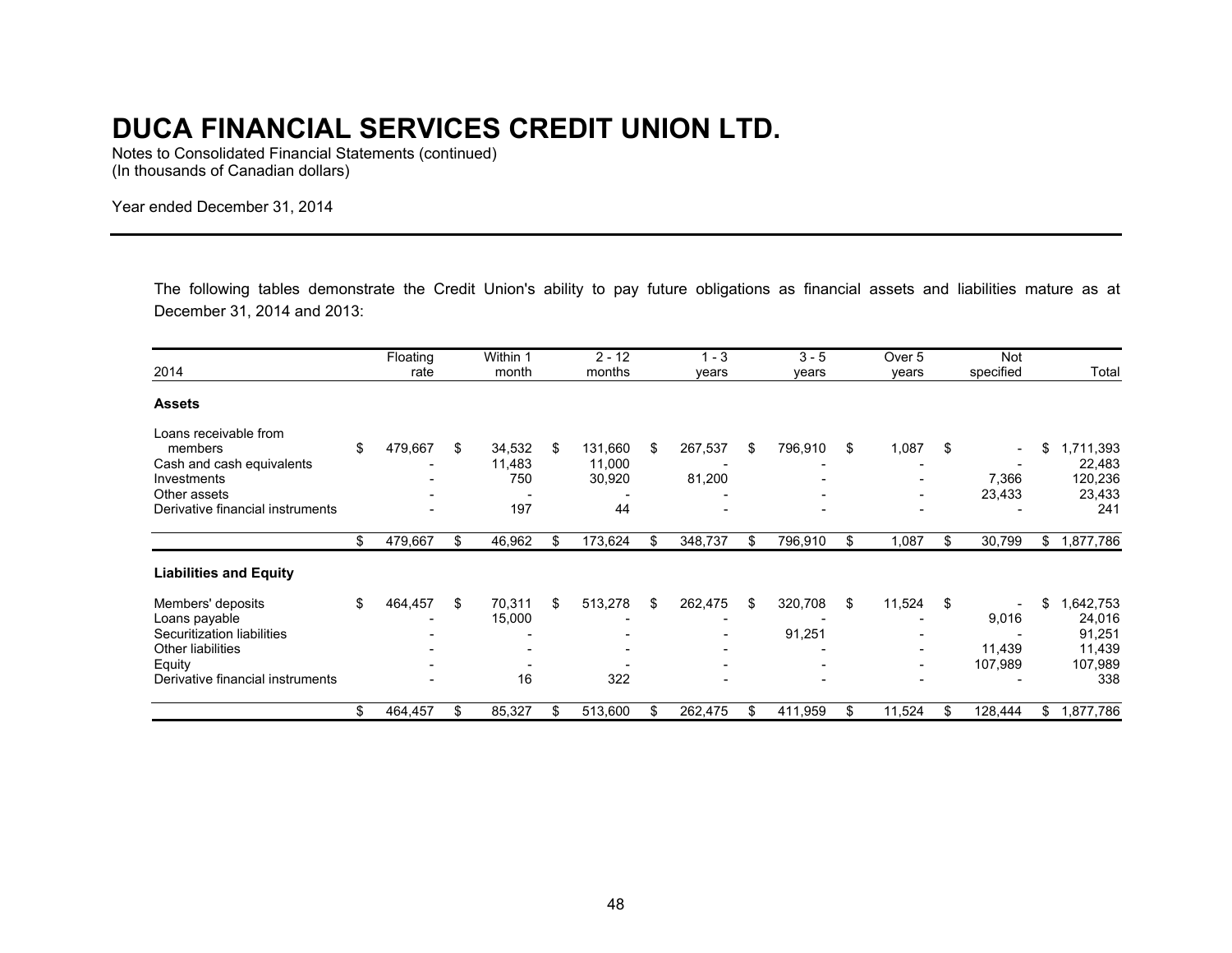Notes to Consolidated Financial Statements (continued) (In thousands of Canadian dollars)

Year ended December 31, 2014

The tables below demonstrate the Credit Union's ability to pay future obligations as financial assets and liabilities mature as at December 31, 2014 and 2013:

|                                  | Floating                 |    | Within 1                 | $2 - 12$      |     | $1 - 3$                  | $3 - 5$        | Over <sub>5</sub>        | Not                            |                        |
|----------------------------------|--------------------------|----|--------------------------|---------------|-----|--------------------------|----------------|--------------------------|--------------------------------|------------------------|
| 2013                             | rate                     |    | month                    | months        |     | years                    | years          | years                    | specified                      | Total                  |
| <b>Assets</b>                    |                          |    |                          |               |     |                          |                |                          |                                |                        |
| Loans receivable from            |                          |    |                          |               |     |                          |                |                          |                                |                        |
| members                          | \$<br>373,757            | S. | 20,196                   | \$<br>108,931 | \$  | 282,352                  | \$<br>455,415  | \$<br>659                | \$<br>۰.                       | \$<br>,241,310         |
| Cash and cash equivalents        |                          |    | 15,017                   | 7,533         |     |                          |                |                          |                                | 22,550                 |
| Investments                      | 14,347                   |    |                          | 55,361        |     | 39,654                   | 760            |                          |                                | 110,122                |
| Other assets                     |                          |    |                          |               |     |                          |                | $\overline{\phantom{a}}$ | 17,486                         | 17,486                 |
| Derivative financial instruments |                          |    |                          | 165           |     |                          |                |                          |                                | 165                    |
|                                  | \$<br>388,104            | \$ | 35,213                   | \$<br>171,990 | \$  | 322,006                  | \$<br>456,175  | \$<br>659                | \$<br>17,486                   | \$<br>$\sqrt{391,633}$ |
| <b>Liabilities and Equity</b>    |                          |    |                          |               |     |                          |                |                          |                                |                        |
| Members' deposits                | \$<br>411,589            | \$ | 72,246                   | \$<br>490,999 | \$  | 194,625                  | \$<br>95,895   | \$<br>3,691              | \$<br>$\overline{\phantom{a}}$ | \$<br>,269,045         |
| Loans payable                    |                          |    | 7,000                    |               |     |                          |                |                          |                                | 7,000                  |
| <b>Other liabilities</b>         |                          |    |                          |               |     |                          |                |                          | 10,005                         | 10,005                 |
| Equity                           |                          |    |                          |               |     |                          |                |                          | 104,764                        | 104,764                |
| Derivative financial instruments | $\overline{\phantom{0}}$ |    | $\overline{\phantom{0}}$ | 819           |     | $\overline{\phantom{a}}$ | $\blacksquare$ | $\overline{\phantom{0}}$ |                                | 819                    |
|                                  | \$<br>411,589            |    | 79,246                   | 491,818       | \$. | 194,625                  | 95,895         | \$<br>3,691              | \$<br>114,769                  | \$<br>1,391,633        |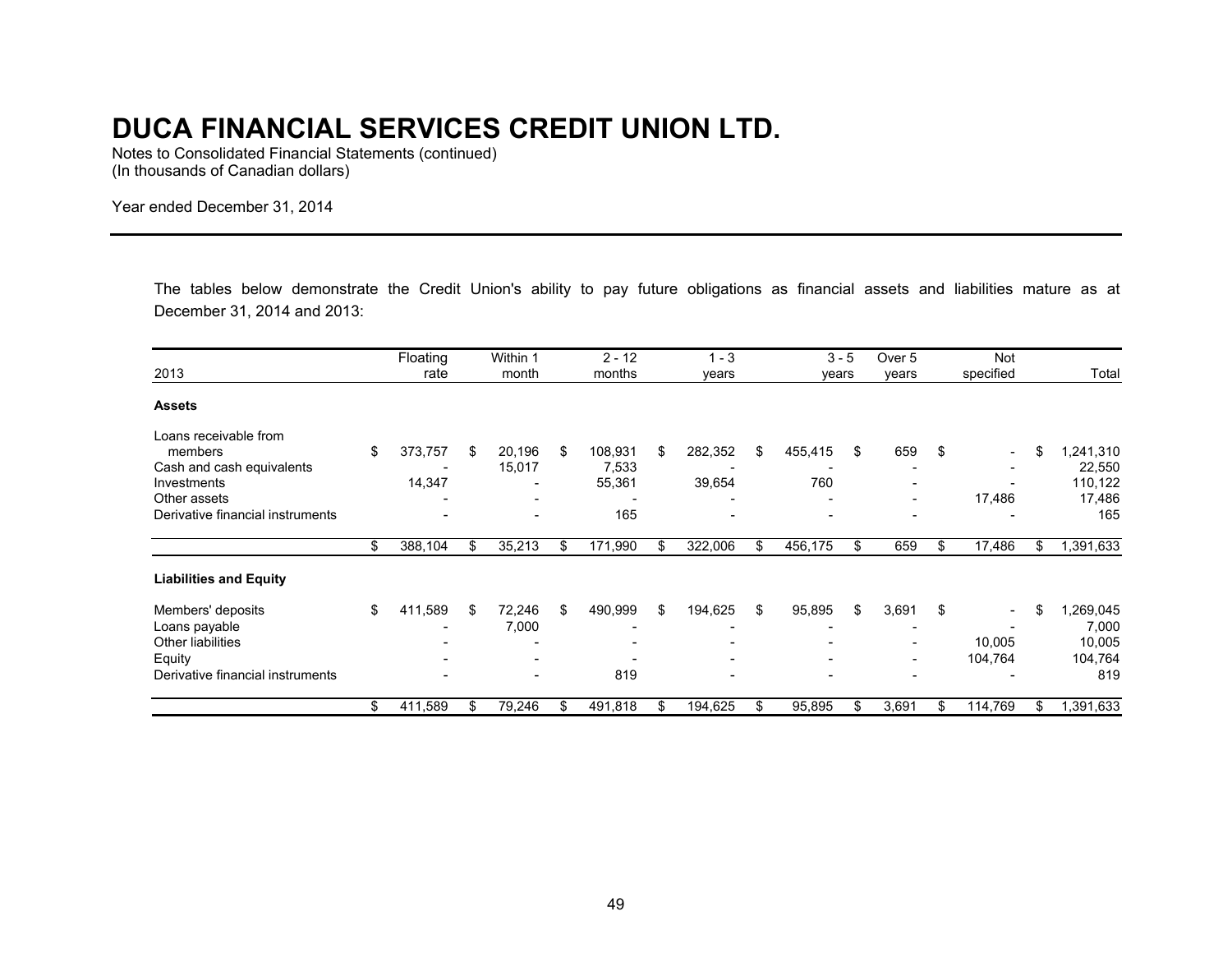Notes to Consolidated Financial Statements (continued) (In thousands of Canadian dollars)

Year ended December 31, 2014

#### (d) Market risk:

Market risk is the risk that the fair value or future cash flows of a financial instrument will fluctuate as a result of market factors. Market factors include three types of risk: interest rate risk, currency risk and equity risk.

(i) Interest rate risk:

Interest rate risk is the potential for financial loss caused by fluctuations in fair value or future cash flows of financial instruments because of changes in market interest rates. The Credit Union is exposed to this risk through traditional banking activities, such as deposit taking and lending and on its investments.

The Credit Union's goal is to manage the interest rate risk of the statement of financial position to a target level. The Credit Union continually monitors the effectiveness of its interest rate mitigation activities.

(a) Risk measurement:

The Credit Union's position is measured daily. Measurement of risk is based on rates charged to clients as well as funds transfer pricing rates.

(b) Objectives, policies and procedures:

The Credit Union's major source of income is financial margin, the difference between interest earned on investments and members loans and interest paid on member deposits. The objective of asset/liability management is to match interest sensitive assets with interest sensitive liabilities as to amount and as to term to their interest rate repricing dates, thus minimizing fluctuations of income during periods of changing interest rates. Management calculates and reports monthly the value-at-risk measure of financial margin in accordance with the Credit Union's interest rate risk management policy. The Credit Union also enters into interest rate swaps (note 14) in order to hedge against exposure to interest rate fluctuations in accordance with the Credit Union's interest rate risk management policy. This policy has been approved by the Board of Directors. For the year ended December 31, 2014, the Credit Union was in compliance with this policy. The Credit Union's risk due to changes in allowable earnings-at-risk to net interest income over the next 12 months of 100-basis points translates in a decrease in net interest income of \$414.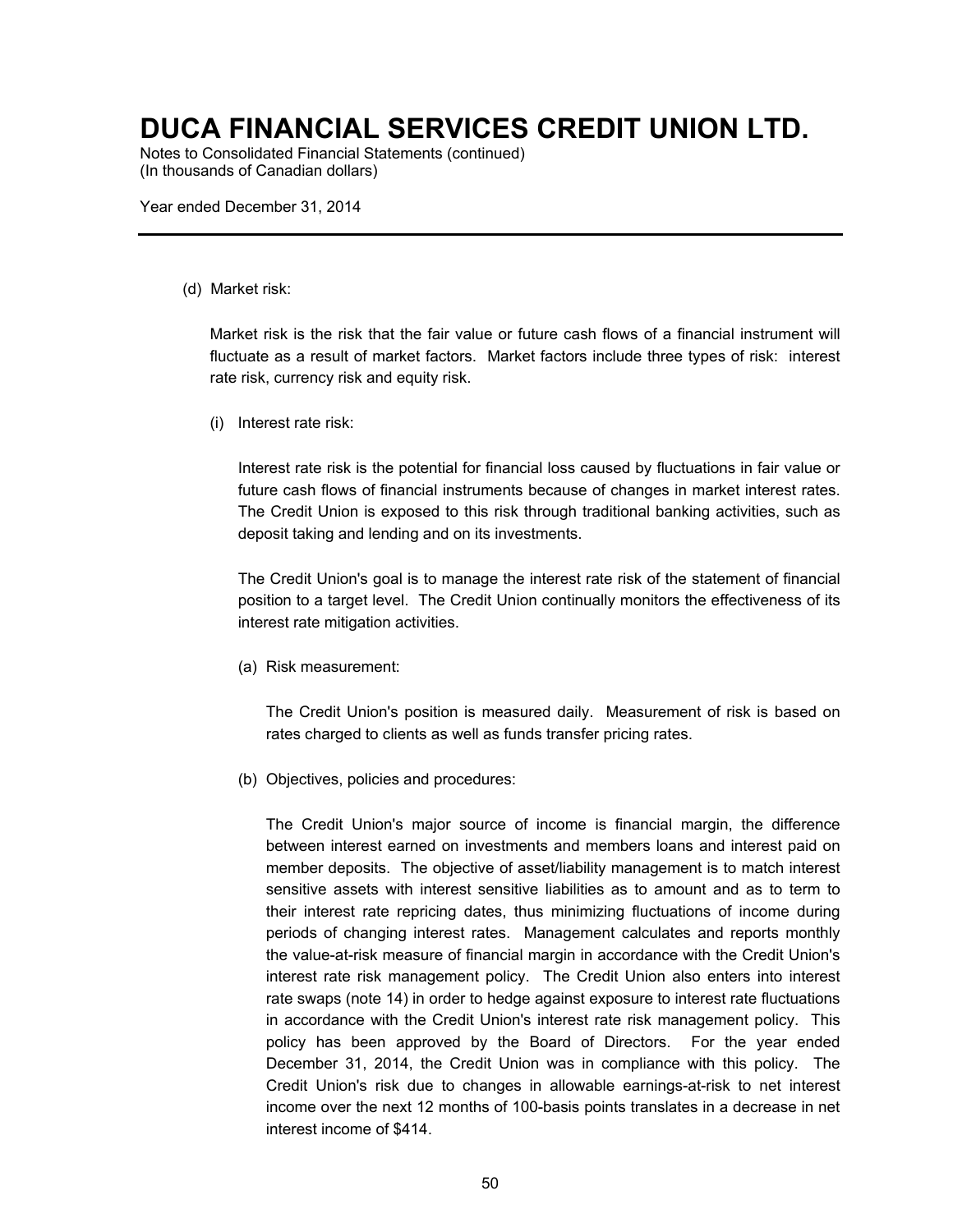Notes to Consolidated Financial Statements (continued) (In thousands of Canadian dollars)

Year ended December 31, 2014

Schedules of matching and interest rate vulnerability are regularly prepared and monitored by Credit Union management and reported to the Deposit Insurance Corporation of Ontario in accordance with the Credit Union's policy. This policy has been approved by the Board of Directors and filed with the Deposit Insurance Corporation of Ontario by Credit Union regulations. For the year ended December 31, 2014, the Credit Union was in compliance with this policy.

The following schedule shows the Credit Union's sensitivity to interest rate changes. Amounts with floating rates or due or payable on demand are classified as maturing within three months, regardless of maturity. A significant amount of loans and deposits can be settled before maturity on payment of a penalty, but no adjustment has been made for repayments that may occur prior to maturity. Amounts that are not interest sensitive have been grouped together, regardless of maturity.

|                        |                 |              | Liabilities/<br>members' |          |   | Asset/<br>liability |
|------------------------|-----------------|--------------|--------------------------|----------|---|---------------------|
| Maturity dates         | Assets          | Yield $(\%)$ | equity                   | Cost (%) |   | gap                 |
| Interest sensitive:    |                 |              |                          |          |   |                     |
| $0 - 3$ months         | \$<br>549,845   | 4.07         | \$<br>659.187            | 1.20     | S | (109, 342)          |
| $4 - 12$ months        | 150.074         | 3.87         | 361,537                  | 2.09     |   | (211, 463)          |
| 1 - 2 years            | 153.789         | 3.92         | 147.880                  | 2.31     |   | 5.909               |
| $2 - 5$ years          | 991,201         | 3.50         | 538,084                  | 2.61     |   | 453,117             |
|                        | 1.844.909       |              | 1,706,688                |          |   | 138,221             |
| Non-interest sensitive | 32.877          |              | 171.098                  |          |   |                     |
|                        | \$<br>1,877,786 |              | 1,877,786                |          |   |                     |

2014**:** 

#### 2013**:**

| Maturity dates         | Assets          | Yield (%) | Liabilities/<br>members'<br>equity | Cost (%) | Asset/<br>liability<br>gap |
|------------------------|-----------------|-----------|------------------------------------|----------|----------------------------|
| Interest sensitive:    |                 |           |                                    |          |                            |
| $0 - 3$ months         | \$<br>408,843   | 3.90      | \$<br>609,463                      | 1.13     | \$<br>(200, 620)           |
| $4 - 12$ months        | 94.023          | 5.07      | 346.773                            | 1.94     | (252, 750)                 |
| 1 - 2 years            | 173.040         | 4.00      | 140.277                            | 2.48     | 32,763                     |
| $2 - 5$ years          | 608,759         | 3.97      | 153,933                            | 2.61     | 454,826                    |
|                        | 1.284.665       |           | 1.250.446                          |          | 34.219                     |
| Non-interest sensitive | 106.968         |           | 141.187                            |          |                            |
|                        | \$<br>1,391,633 |           | \$<br>1,391,633                    |          |                            |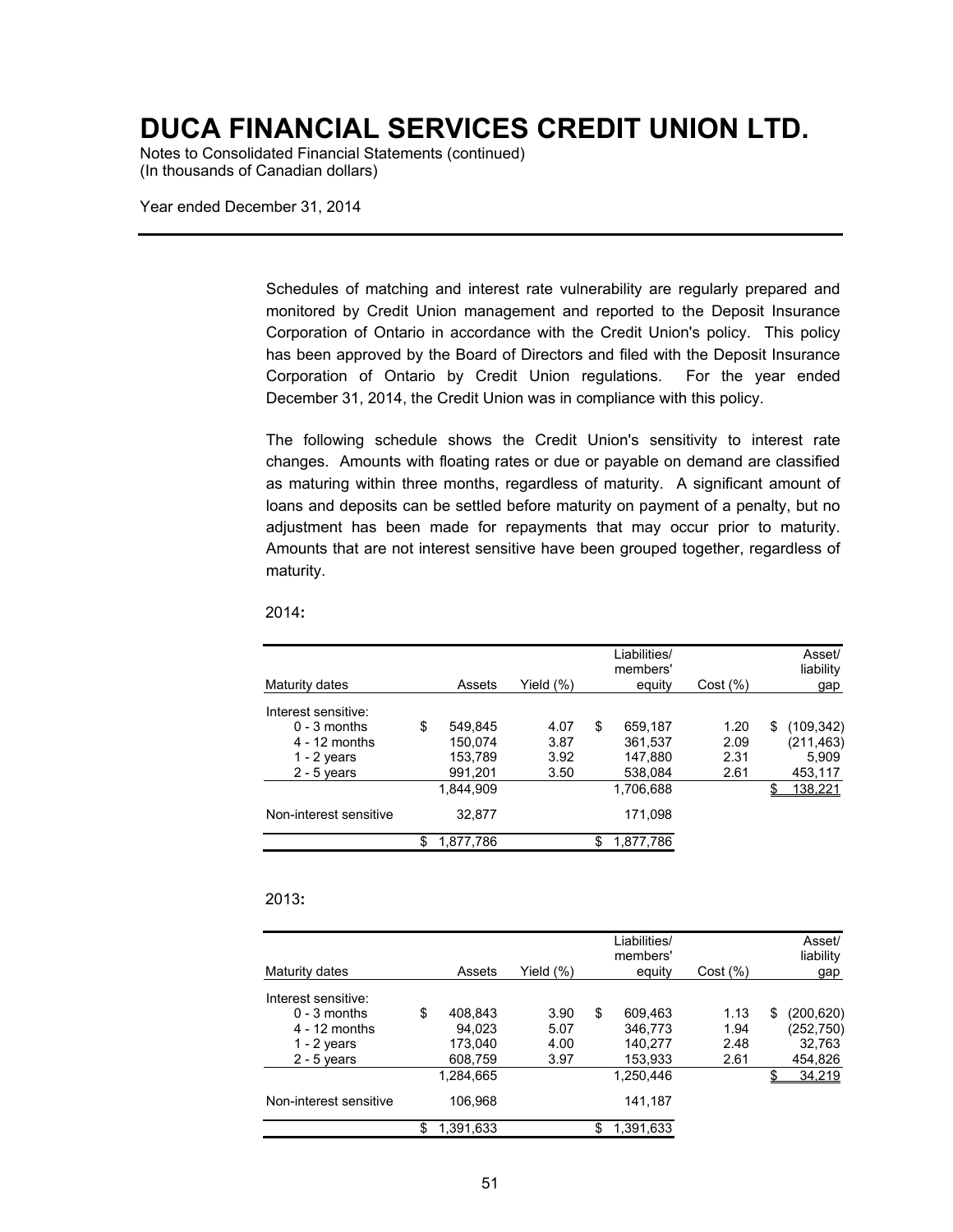Notes to Consolidated Financial Statements (continued) (In thousands of Canadian dollars)

Year ended December 31, 2014

Interest sensitive assets and liabilities cannot normally be perfectly matched by amount and term to maturity. The Credit Union utilizes interest rate swaps to assist in managing this rate gap. One of the roles of a credit union is to intermediate between the expectations of borrowers and depositors.

(ii) Currency risk:

Currency risk relates to the Credit Union operating in different currencies and converting non-Canadian earnings at different points in time at different foreign exchange levels when adverse changes in foreign currency exchange rates occur.

The Credit Union's foreign exchange risk is related to United States dollar deposits and Euro deposits. The Credit Union limits its holdings in foreign currency to 15% of the total investment portfolio in accordance with its investment policy. Foreign currency changes are continually monitored by the investment committee for effectiveness of its foreign exchange mitigation activities and holdings are adjusted when offside of the investment policy.

(a) Risk measurement:

The Credit Union's position is measured weekly. Measurement of risk is based on rates charged to clients as well as currency purchase costs.

(b) Objectives, policies and procedures:

The Credit Union's exposure to changes in currency exchange rates shall be controlled by limiting the unhedged foreign currency exposure to \$2,000 in Canadian funds.

For the year ended December 31, 2014, the Credit Union's exposure to foreign exchange risk is within policy.

(iii) Equity risk:

Equity risk is the uncertainty associated with the valuation of assets arising from changes in equity markets. The Credit Union is exposed to this risk through its equity holdings.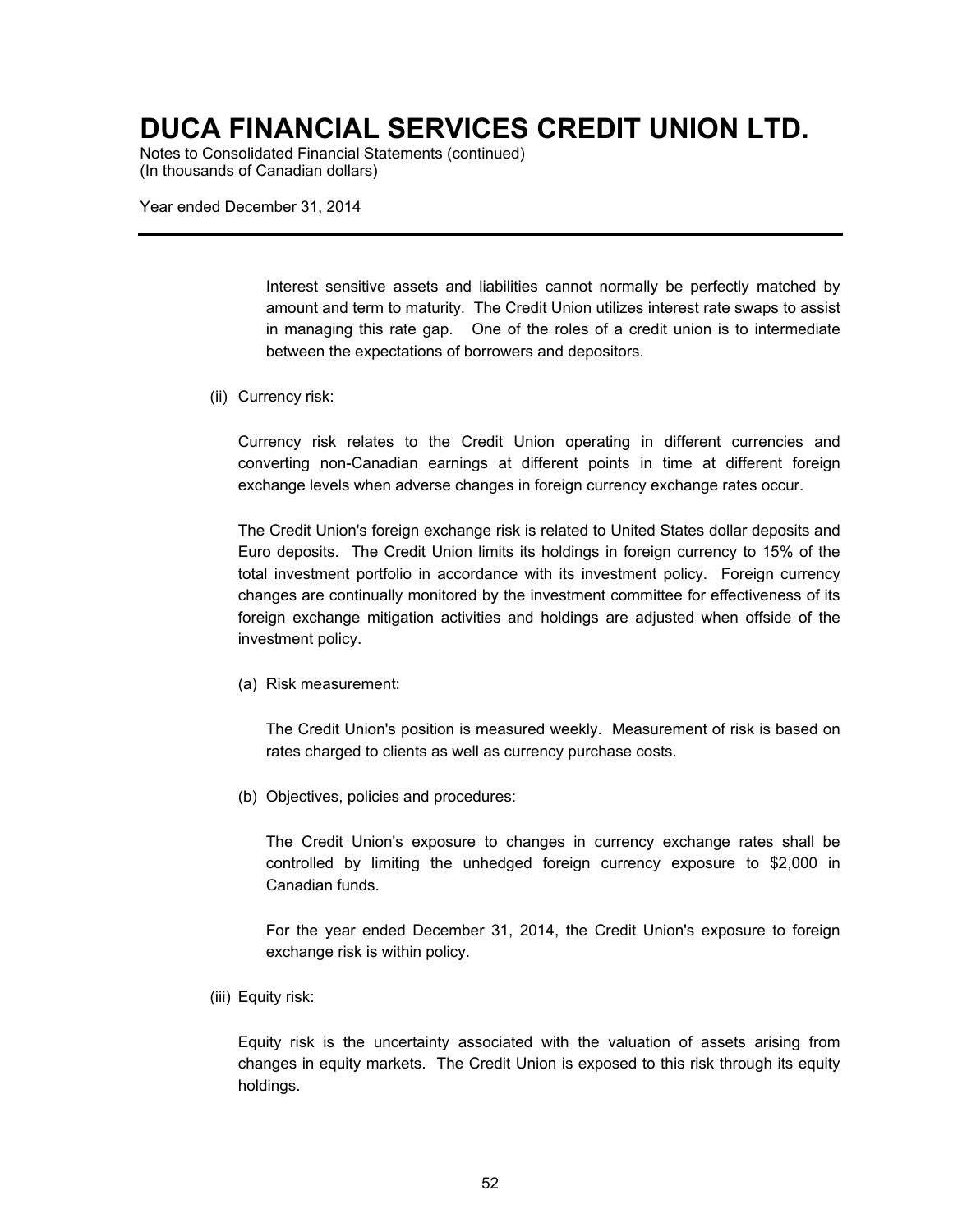Notes to Consolidated Financial Statements (continued) (In thousands of Canadian dollars)

Year ended December 31, 2014

The Credit Union's portfolio includes unlisted Canadian and U.S. stocks comprising of investments in Central One and Zenbanx Holdings Ltd.

The total investment in preferred and common shares cannot exceed 10% of capital.

Equities are monitored by the Board of Directors and holdings are adjusted following each quarter when the investments are offside of the investment policy.

#### **23. Capital Management:**

The Credit Union's objectives with respect to capital management are to maintain a capital base that is structured to exceed regulatory requirements and to best utilize capital allocations.

Regulations to the Act require that the Credit Union establish and maintain a level of capital that meets or exceeds the following:

- Capital calculated in accordance with the Act shall not be less than 4% of total assets; and
- Capital calculated in accordance with the Act shall not be less than 8% of the risk weighted value of its assets.

The Credit Union maintains an internal policy that total members' capital as shown on the statement of financial position shall not be less than 6% of the book value of all assets and 10% of risk weighted assets.

The Credit Union considers its capital to include membership shares (Class A shares and Class B investment shares), and retained earnings. During 2013, the Credit Union redeemed all outstanding Class B shares for a total of \$717.

The Credit Union establishes the risk weighted value of its assets in accordance with the Regulations of the Act, which establishes the applicable percentage for each class of assets. The Credit Union's risk weighted value of its assets as at December 31, 2014 was \$950,965.

As at December 31, 2014, the Credit Union met the capital requirements of the Act with a calculated members' capital ratio of 6% (2013 - 8%) and a risk weighted asset ratio of 12% (2013 - 14%).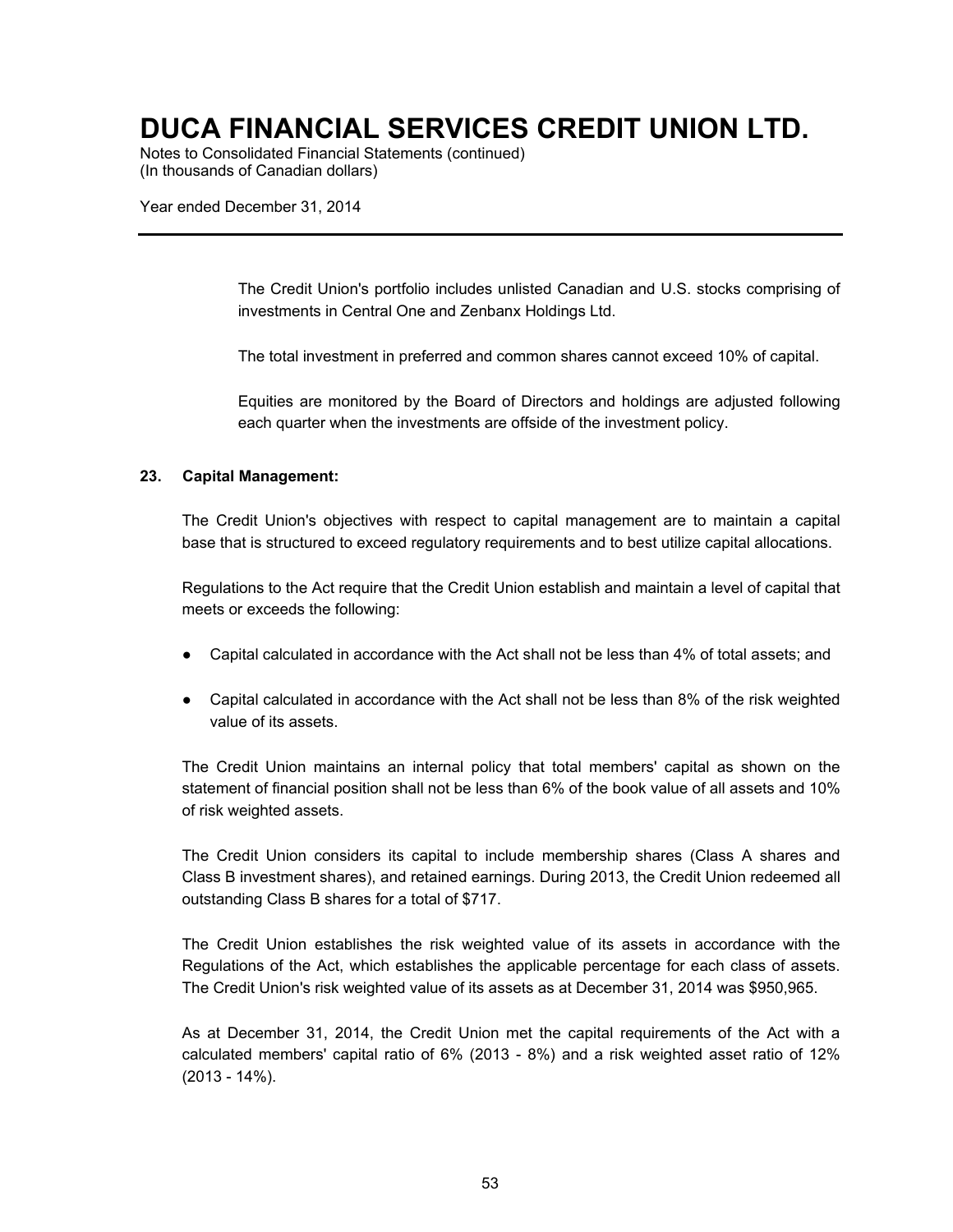Notes to Consolidated Financial Statements (continued) (In thousands of Canadian dollars)

Year ended December 31, 2014

#### Regulatory capital consists of the following:

|                                              | 2014          | 2013          |
|----------------------------------------------|---------------|---------------|
| Tier I capital:                              |               |               |
| Membership shares                            | \$<br>1,770   | \$<br>1,833   |
| Other member shares - non-redeemable portion | 44,165        | 44,707        |
| Retained earnings                            | 59,300        | 57,710        |
| Goodwill                                     | (1,678)       | (1,678)       |
|                                              | 103,557       | 102,572       |
| Tier II capital:                             |               |               |
| Redeemable portion of other member shares    | 4,907         | 4,968         |
| Collective loan provision                    | 2,657         | 2,173         |
|                                              | 7,564         | 7,141         |
| Total regulatory capital                     | 111,121<br>\$ | 109,713<br>\$ |
| Total assets                                 | 6%            | 8%            |
| Risk weighted assets                         | 12%           | 14%           |

#### **24. Commitments:**

#### (a) Credit facilities:

A comprehensive credit facility is maintained with a Schedule I Canadian Chartered Bank up to a maximum of \$14,000 and is secured by bank deposit notes (notes 4 and 5). The Credit Union has an unused credit capacity of \$14,000 at year end.

A line of credit is maintained with Central 1 Credit Union up to a maximum of \$70,292 and is secured by a general security agreement covering all the assets of the Credit Union.

The Credit Union has an unused credit capacity of \$46,276 at year end.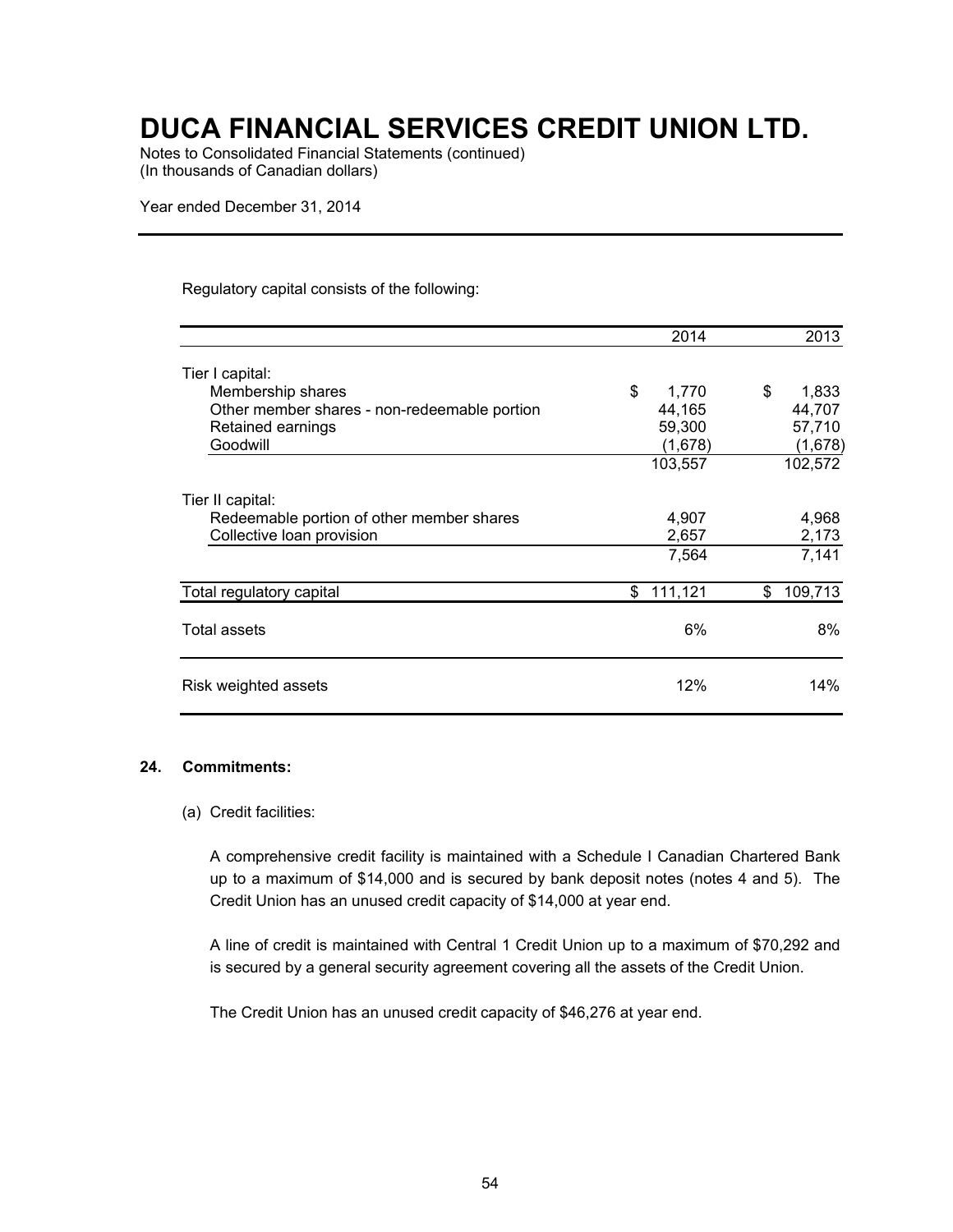Notes to Consolidated Financial Statements (continued) (In thousands of Canadian dollars)

Year ended December 31, 2014

#### (b) Member loans:

The Credit Union has the following commitments to its members at the year-end date on account of loans, unused lines of credit and letters of credit:

|                                                                        |   | 2014                        | 2013                        |
|------------------------------------------------------------------------|---|-----------------------------|-----------------------------|
| Unadvanced loans<br>Unused lines of credit<br>Unused letters of credit | S | 134,935<br>130,381<br>4,117 | 129,058<br>134,985<br>1,608 |
|                                                                        | S | 269,433                     | 265,651                     |

#### (c) Leases:

The Credit Union rents office space for branches and ZBC facilities for which the minimum rental commitments for the next five years and thereafter are as follows:

| <b>Thereafter</b> | 1,963       |
|-------------------|-------------|
| 2019              | 680         |
| 2018              | 1,135       |
| 2017              | 1,334       |
| 2016              | 1,525       |
| 2015              | \$<br>1,737 |

#### **25. Onerous Lease:**

On January 1, 2013, a decision was made by management to cease operations at one of the branches and as a result, operations ceased in January 2013. At December 31, 2013, management had accrued an expense of \$459 reflecting the remaining minimum lease obligations. The lease obligation was settled in 2014.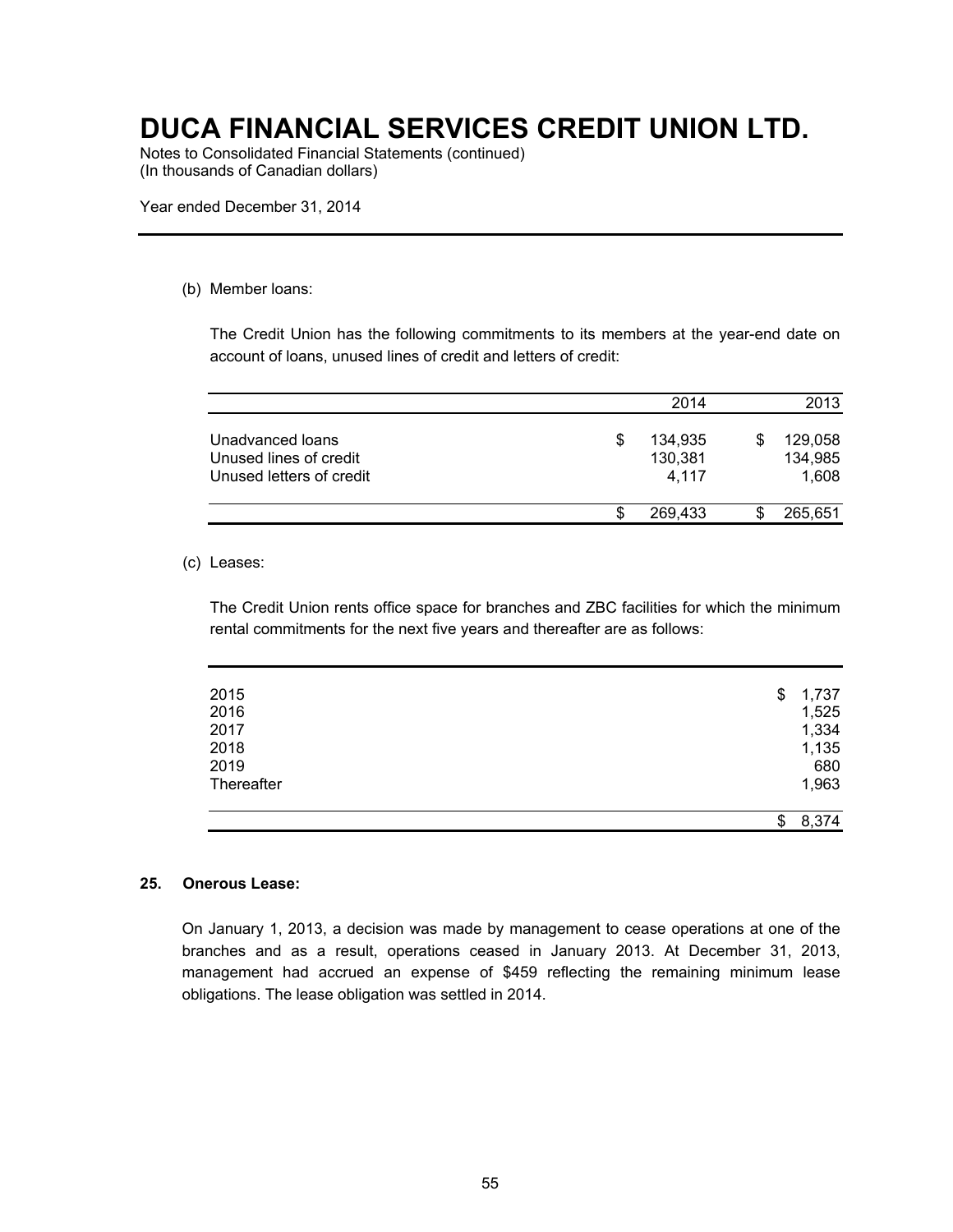Notes to Consolidated Financial Statements (continued) (In thousands of Canadian dollars)

Year ended December 31, 2014

#### **26. Intangible Assets:**

Goodwill acquired on business combinations is assessed for impairment annually or more frequently if events or circumstances occur that may result in the recoverable amount of the CGU falling below its carrying value. Goodwill was assessed for annual impairment and no impairment was determined to exist.

#### **27. ZBC:**

ZBC is 60% owned by the Credit Union and 40% owned by ZBH. Since ZBC is majority owned and controlled by DUCA, ZBC has been fully consolidated in these financial statements.

The following tables summarizes the financial results of ZBC:

Statement of Financial Position (as at December 31, 2014):

#### **Assets**

| Cash<br><b>Fixed assets</b>                                                                                    | \$<br>7,710<br>75          |
|----------------------------------------------------------------------------------------------------------------|----------------------------|
| Total assets                                                                                                   | \$<br>7,785                |
| <b>Liabilities and Shareholders' Equity</b>                                                                    |                            |
| Liabilities:<br>Accounts payable and accrued liabilities                                                       | \$<br>1,695                |
| Shareholders' Equity:<br><b>Common Shares</b><br><b>Retained Earnings</b><br><b>Total Shareholders' Equity</b> | 10,000<br>(3,910)<br>6,090 |
| <b>Total Liabilities and Shareholders' Equity</b>                                                              | \$<br>7,785                |